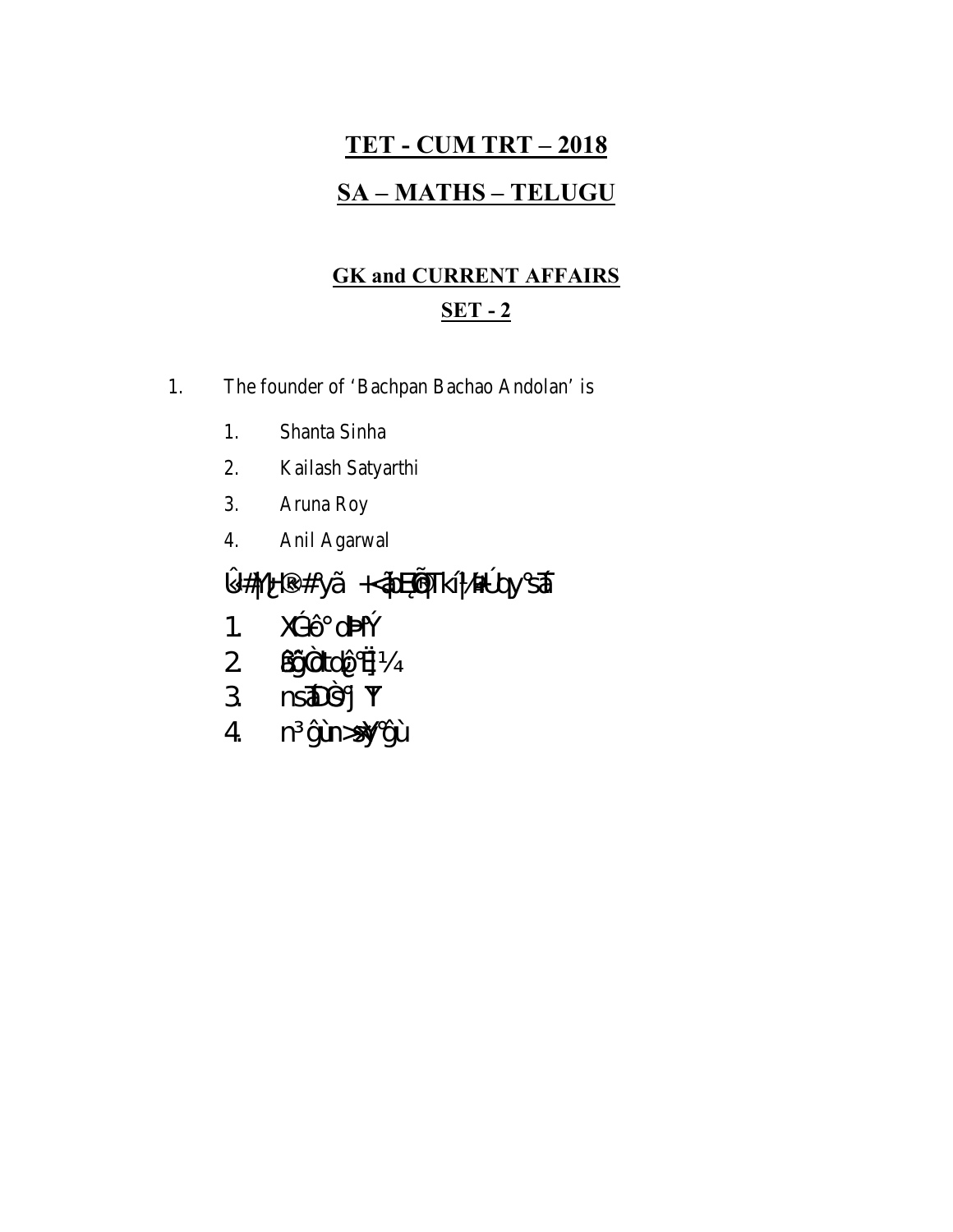- This book of ancient India has the love story of son of the founder of 2. Sunga Dynasty
	- Swapnavasavadutta 1.
	- $2.$ Malavikagnimitra
	- 3. Meghadoota
	- $\overline{4}$ . Ratnavali

### Xa>s Ee+XosTTkÍ|ÅE Å EÖSTÁ de T ¿£ > dolín duás@á **Ö**¢€T

- 1.  $dQ \vee de \triangle \hat{Q}$ ă
- 2 eÜ\$zijeD \$TÇDá
- 3 yū kÖÕá
- $4 \qquad \text{S\& }e[$
- This is not a Union Territory 3.
	- Dadra and Nagar Haveli 1.
	- 2. Nagaland
	- Lakshadweep 3.
	- Puducherry  $\overline{4}$ .

 $\frac{1}{2}$ +csbl<sup>\*</sup>Ôábl+Ôá<sub>c</sub>+ ~ 1. < @ eljj aH>SW4y@  $2 H \rightarrow \frac{y^2 + 8}{4}$  $3 \qquad \forall B \mathcal{G}$ t

- 
- I ÚTHIÚ  $\overline{4}$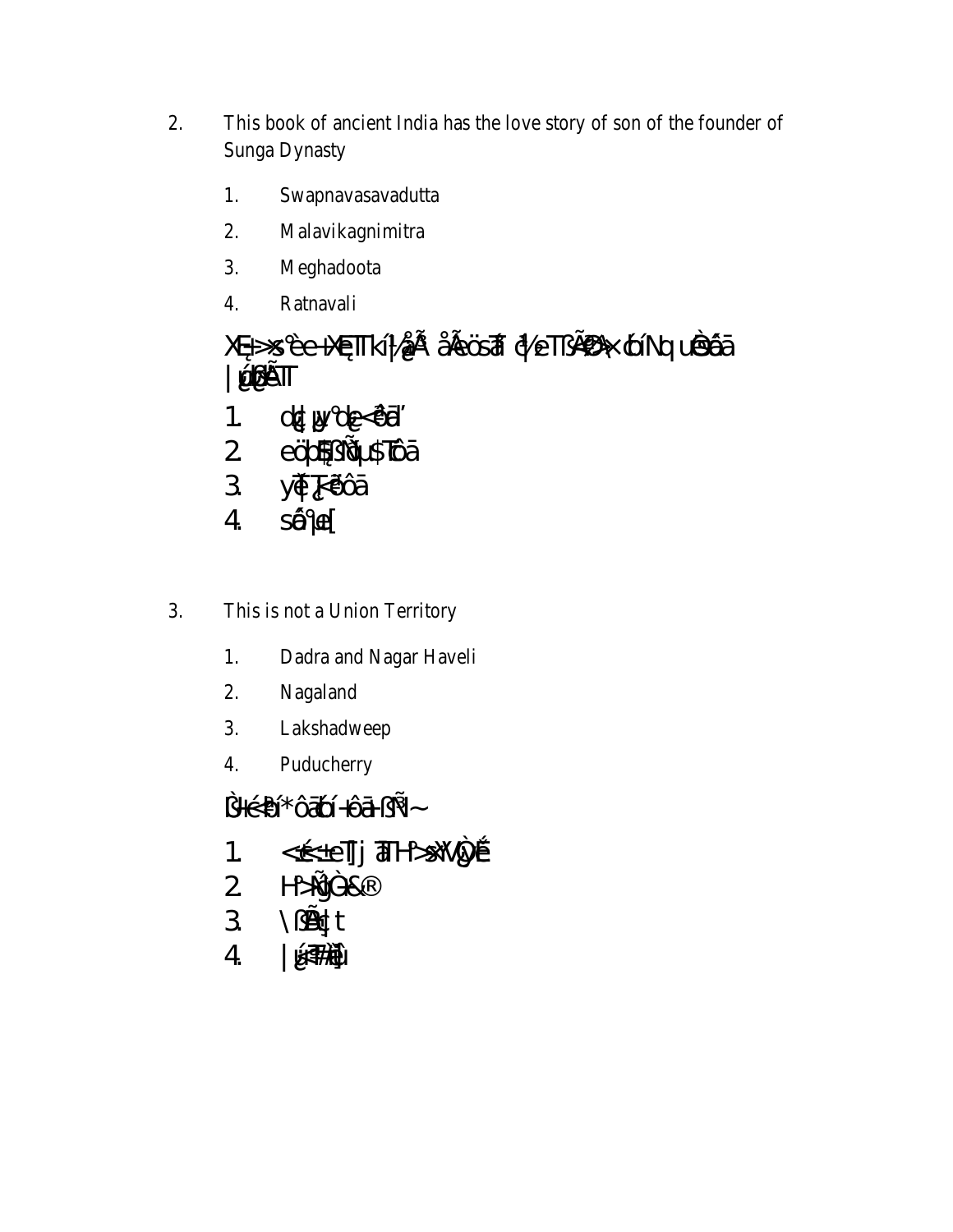- 4. In 1939, Subhash Chandra Bose was elected as president of the congress party by defeating
	- 1. Maulana Abul Kalam Azad
	- $2.$ Pattabhi Sitaramayya
	- 3. Jawaharlal Nehru
	- $\overline{4}$ . Gopala Krishna Gokhale

1939 d+eÔžiÁýËN,1 z&+° dTuôn#ágsuEdt<sub>z</sub>=n@edtbl<sup>-1</sup>/4 n<<br />
AE >
±m+| 3% 8654

eTý<sup>2</sup>H n TýÙ £<sup>2</sup>+ C<sup>2</sup>  $1 \quad$ 

- $2 | {2 \n\times 0}$ SeT  $\frac{1}{4}$
- 3 EeVsyzyUttyA
- 4 *Ä*dly fov Äkýñ
- 5. The reason for naming the virus as 'Ebola' is
	- 1. The vaccine used to prevent it
	- $2.$ A river in Congo, one of the first places of out break
	- $\overline{3}$ . The first person who was contacted by the virus
	- $4.$ The physician who first detected the virus

+ 4 ج ز ز 4% 3 | Fig. 3 Astropolis | 13 Astropolis Antique

- < y] +#& i j i ÜD+°qy; yp h sĂ 1.
- yiTP yiTE{b±y < 3%q (pÍ+ÔáýĖq bi +34XiXeyEq~ | SÁ 2
- 3  $\sqrt{N}$  ki  $\rightarrow \sqrt{N}$  ki ki  $\rightarrow \sqrt{N}$
- yTTP yTTE{ ik [] > + yQQQUT >T it º q yQk | st  $\overline{4}$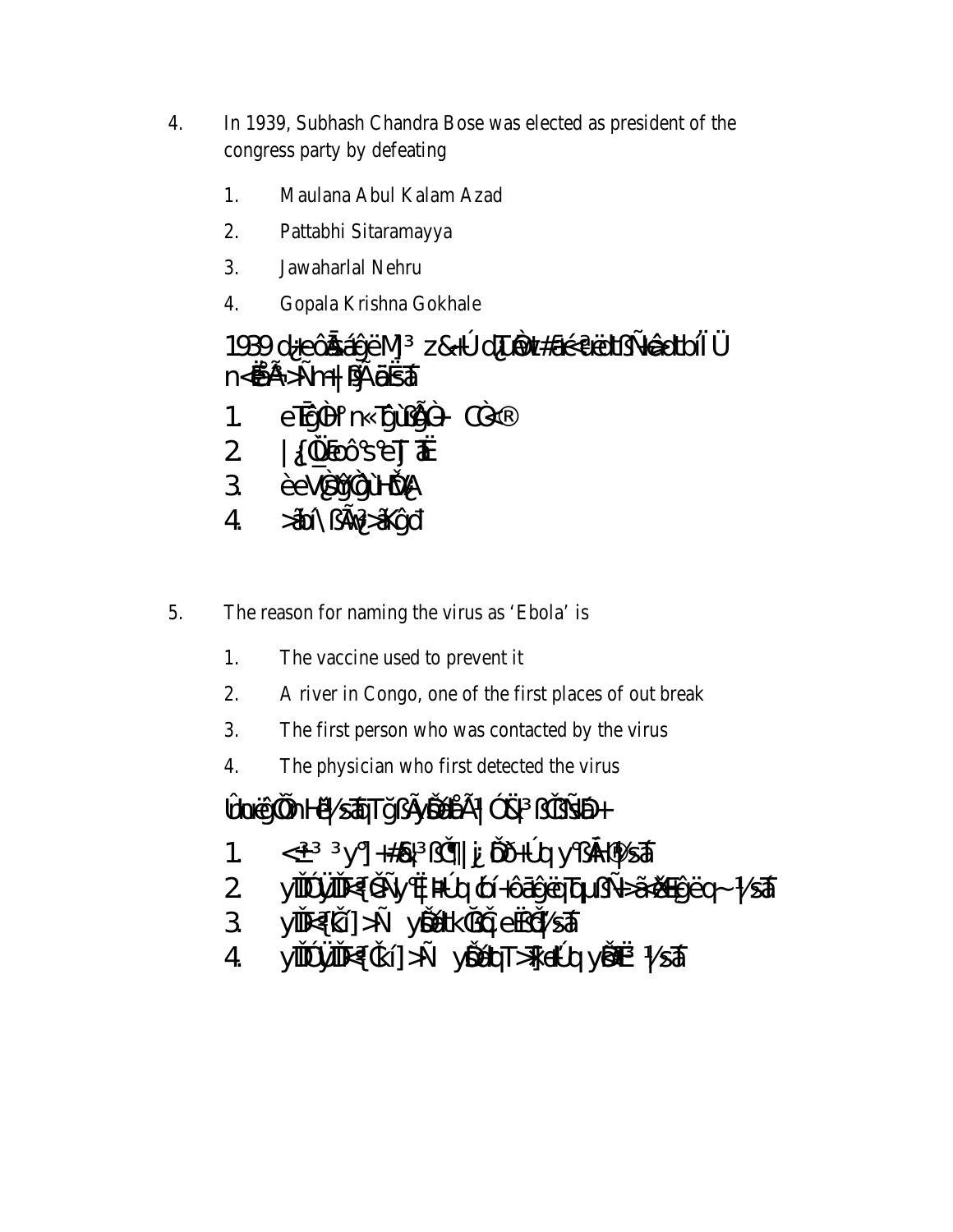- The headquarters of the "Organization of the Petroleum Exporting 6. Countries" (OPEC) is situated in this city, country
	- Vienna, Austria 1.
	- $2.$ Kuwait City, Kuwait
	- 3. Doha, Qatar
	- $\overline{4}$ . Baghdad, Iraq

» ( $E$ )  $\overline{A}$  m  $\overline{B}$  D  $\overline{C}$   $\rightarrow$   $\overline{C}$  d  $\rightarrow$   $\overline{C}$  d  $\rightarrow$   $\overline{C}$   $\rightarrow$   $\rightarrow$   $\overline{C}$  $Q > SA < X$ 

 $1<sup>1</sup>$  $Si$   $H$ ,  $CH$   $B$ 

- 2 ÅGYÖLLÖFÄÄGYÖL
- $3 \leq \tilde{A}^2$ , KÔSY
- $4 \quad U^2 \not x, \quad S \not U$
- 7. 'Good Governance Day' is observed on the birthday of
	- Rajiv Gandhi 1.
	- $2.$ Lal Bahadur Sastri
	- 3. Abdul Kalam
	- $\overline{4}$ . Atal Bihari Vajpayee

M]| WÜGASÄE Q »B >eÂHà~HĨÔĂeeTIU>±ÈSĂI VIEH 35Ă

- $1<sup>1</sup>$  $SJy \rightarrow f0$
- 2 ý3jÙ V2<TSYXagtB/4
- 3 n  $\cancel{\overline{W}}\cancel{\overline{W}}\cancel{2}$ +
- 4 n<sup>3</sup> ýÙ Vä y QUST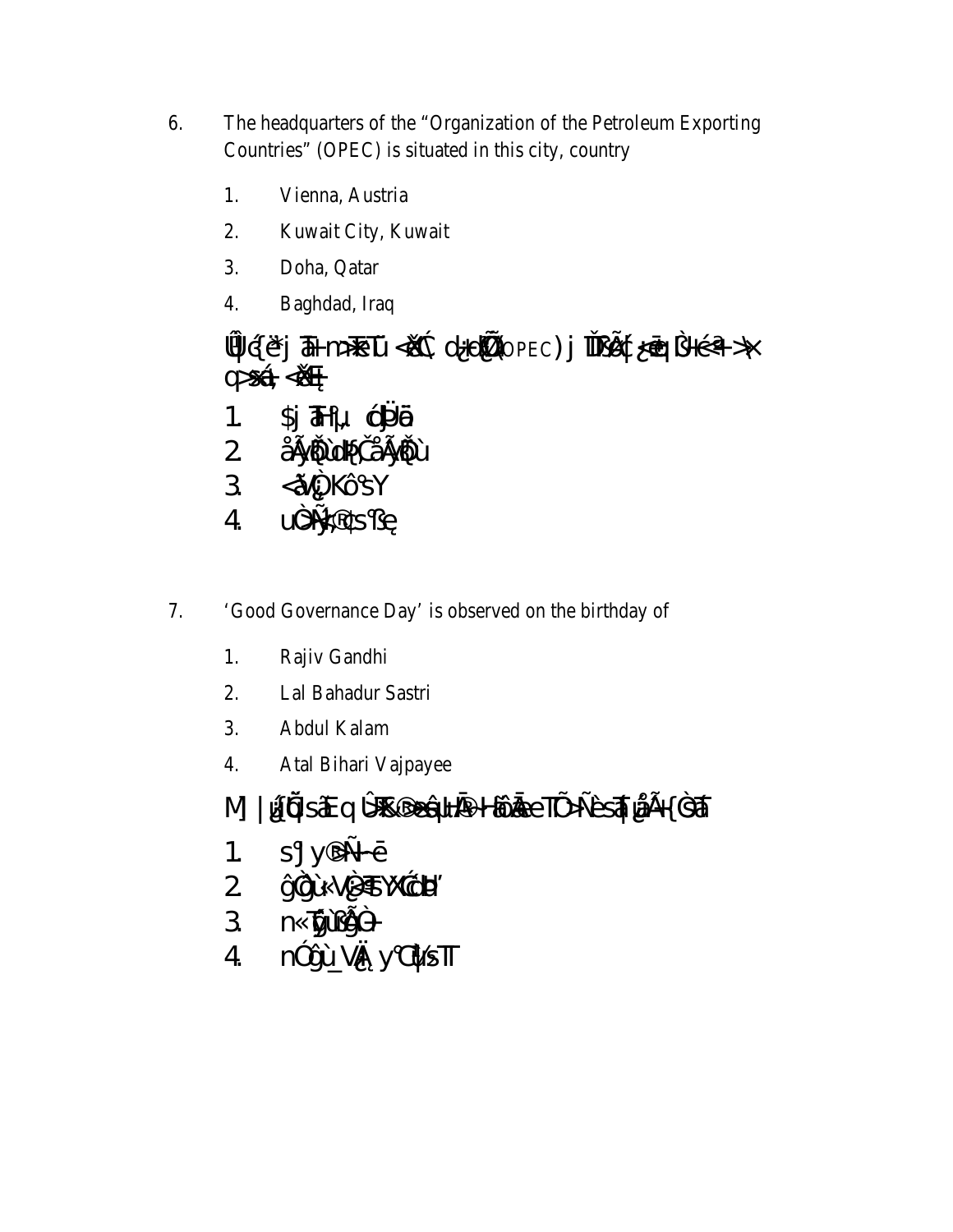- 8. The longest river of Himachal Pradesh is
	- 1. Jhelum
	- $2.$ **Beas**
	- $\overline{3}$ . Chenab
	- Sutlej  $4.$

## Verü#şiù & KüyüEnÜ bö&yiğq~.

- $J\setminus +$  $\overline{1}$ .
- j ädt  $\overline{2}$
- 3 NHuÙ
- dfû  $\overline{4}$
- Consider the following. 9.

| Vamsadhara | Indravati    |
|------------|--------------|
| Pranahita  | <b>Penna</b> |

The tributaries of Godavari River are

- 1. A and B
- B, C and D 2.
- 3. A, B and D
- B and C  $\overline{4}$ .

CH-y{ì | }>DH#á& e+XøósÁ +ç eÜ  $\overline{A}$ .  $B<sub>1</sub>$ **¢ÍDVŶá**  $|H|$  $\overline{C}$ . D.

MýË $\tilde{A}$ e] q~ |q<NT A e¶j **Т**в  $1.$ 

- 
- 2  $B, C \stackrel{\frown}{\text{ell}} j$   $\overline{d}D$ <br>3  $A, B \stackrel{\frown}{\text{ell}} j$   $\overline{d}D$
- $4$   $B$   $e$  $\overline{J}$  $\overline{J}$  $\overline{d}$  $C$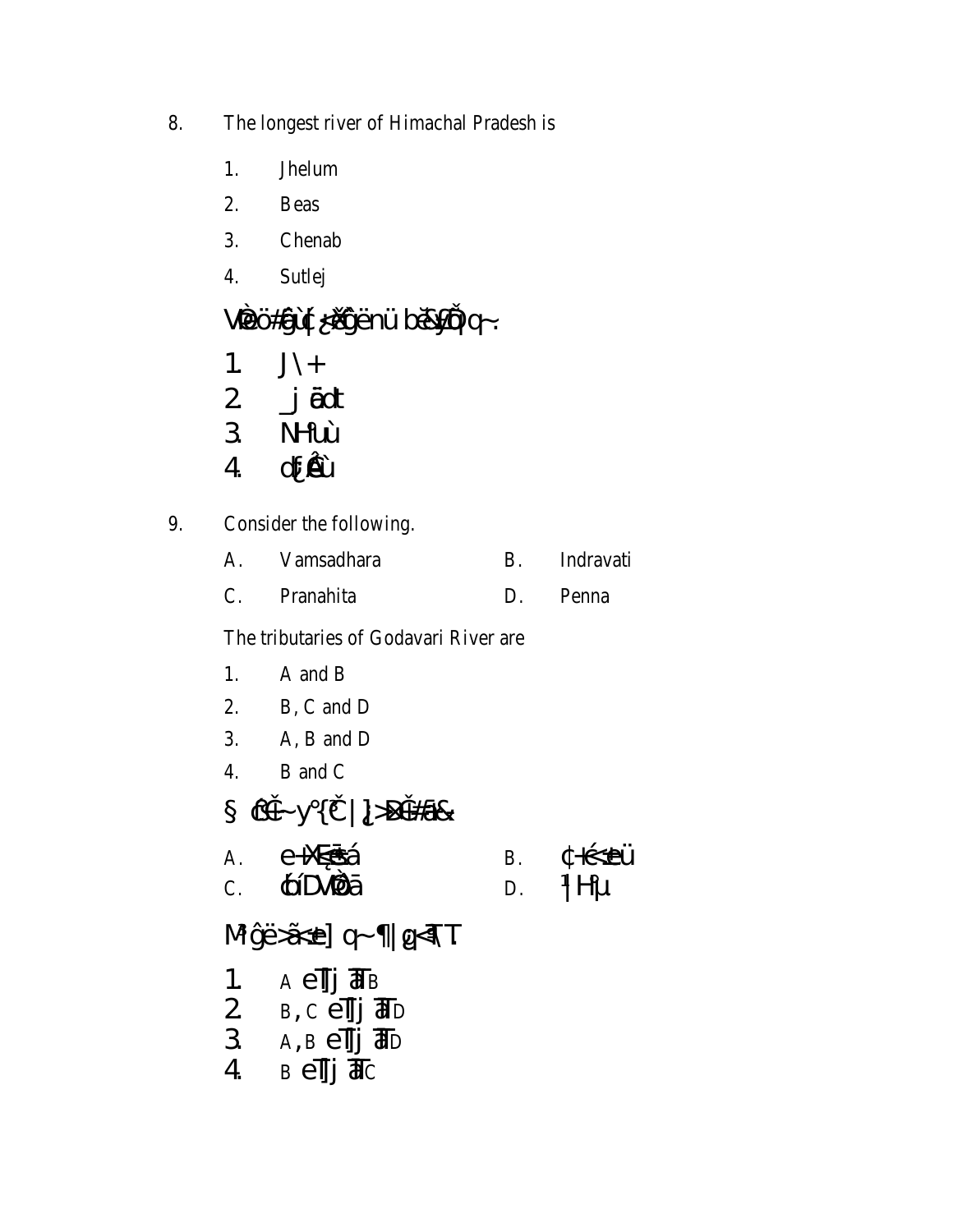- 10. The Nobel Prize ceremonies take place annually in this city (except peace prize)
	- 1. London
	- $2.$ Stockholm
	- 3. Geneva
	- $\overline{4}$ . New York

¢Üd+eÔžsÁHÃUşČÙVQeTÔTÁQT q>sÁyË¢<q+#kilisÁ(XadÜ VŒŪĈáÎ)

- $H8+$  $1<sub>1</sub>$
- 2 kízvaráy
- 3 CEJy
- qüj öslő  $\overline{4}$
- This city of Andhra Pradesh is covered in the third list of 'Smart 11. Cities' announced by Government of India on 20-9-2016
	- 1. Tirupati
	- 2. Kakinada
	- Vijayawada 3.
	- Visakhapatnam 4.

uês@qiunoog çi Ei+ºq kísYoq& eTose C2\_OyEkiq+ba-q  $+$  $\xi \phi \triangleleft \hat{M} \vec{J}E$  q> $S \hat{A}$ 

- **ÜSÁÜ**  $1<sub>1</sub>$
- $2$   $2\neq$  H&
- $3 \quad \overline{\text{SE}}$   $\overline{\text{W}}$  &
- $$X463 +$  $\overline{4}$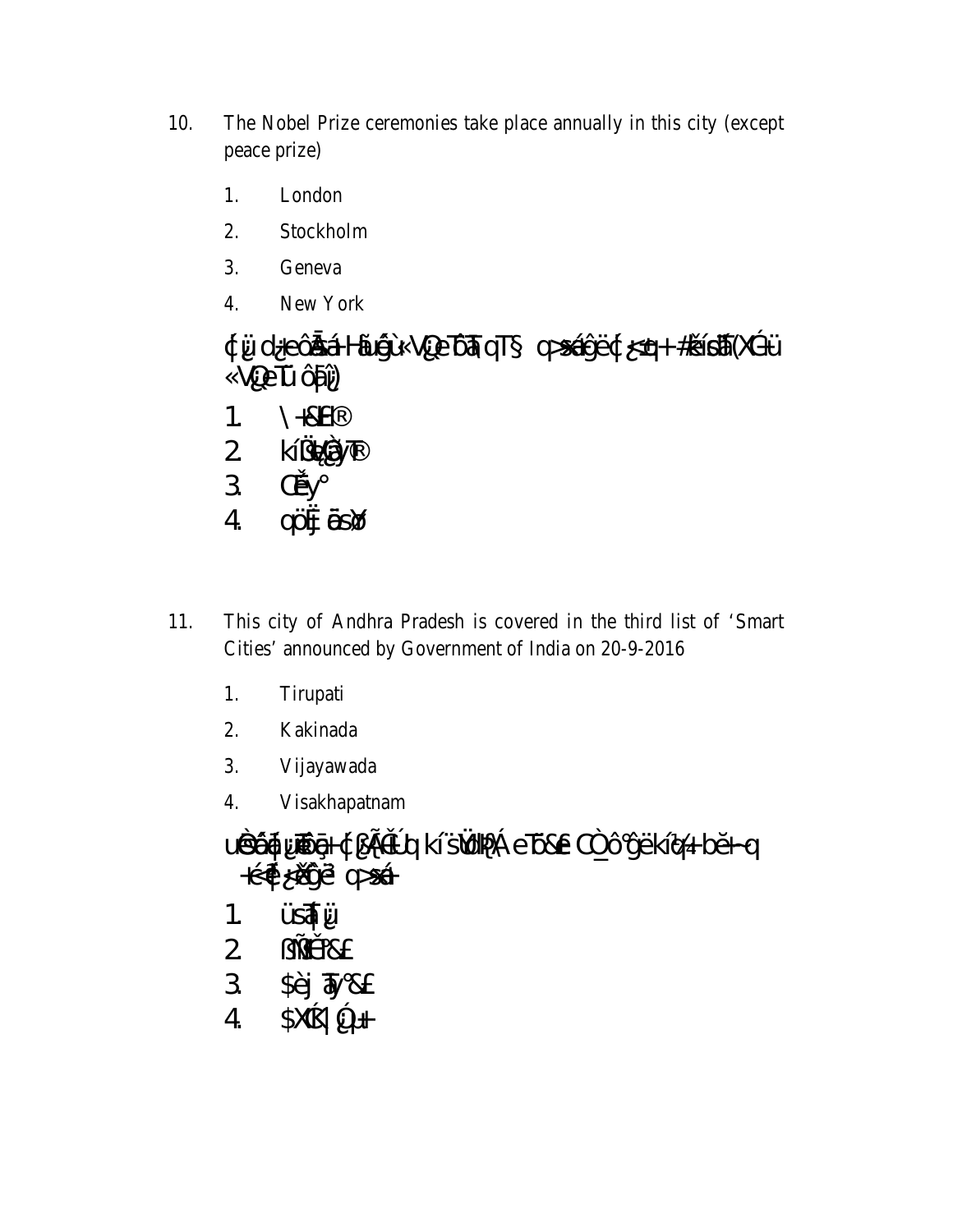- 12. In Central Cabinet, Minister of Environment, Forest and Climate Change is
	- 1. Dr. Harsha Vardhan
	- $2.$ Dr. Jitendra Singh
	- 3. Ravi Shankar Prasad
	- $\overline{4}$ . **Suresh Prabhu**

eTHÙ

- &. VSÁSÆ  $1<sup>1</sup>$
- &. Our of 42  $\overline{2}$
- sáxay sytkí<  $3<sup>7</sup>$
- d'Evt¢ud  $\overline{4}$
- The red beacons (lights) on top of any VIP vehicle was banned in 13. our country from this date.

#### eTq<@@yEdeTKT\yVH\|OngAT>XqT(mgAj+UBbÍ\qT)  $\hat{a}$  and  $\hat{a}$  was  $\hat{a}$

- 1.  $1 - 8 - 2017$
- 2.  $1-6-2017$
- 3.  $1 - 5 - 2017$
- $4.$  $1 - 7 - 2017$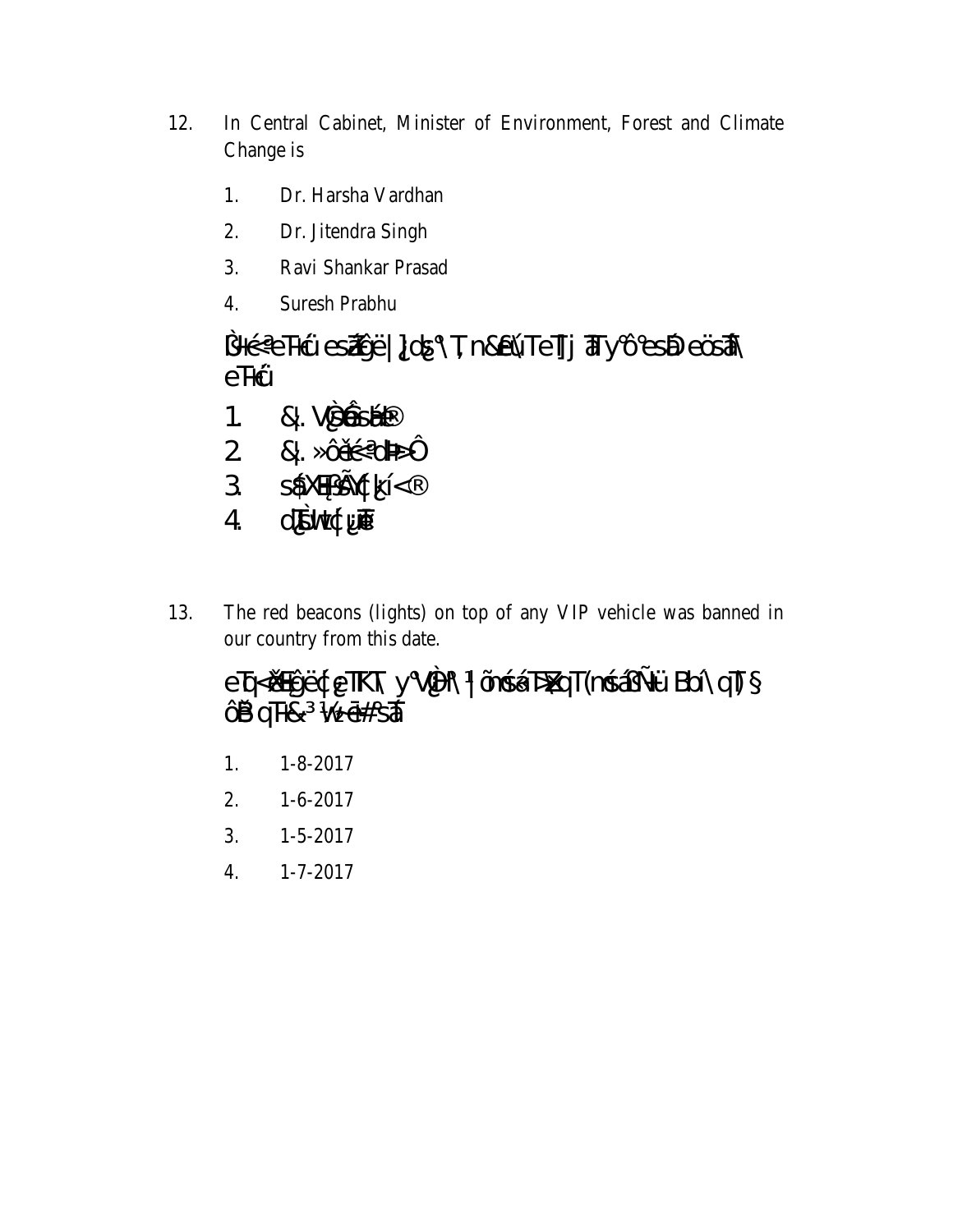- 14. World's largest Aircraft carrier built by U.S.A is named after
	- 1. **Theodore Roosevelt**
	- $2.$ Abraham Lincoln
	- $\overline{3}$ . George Washington
	- Gerald R.Ford 4.

nyîl]  $\pm$  ] + <sup>o</sup> q nÜ | < YSeÖq y V 2 j $\frac{16}{10}$   $\frac{1}{2}$   $\frac{1}{2}$   $\frac{1}{8}$   $\frac{1}{8}$   $\frac{1}{10}$   $\frac{1}{10}$   $\frac{1}{10}$  $1.$   $-1$   $\ddot{R}$   $\ddot{R}$   $\ddot{S}$   $\ddot{S}$   $\ddot{O}$   $\ddot{Q}$   $\ddot{Q}$   $\ddot{Q}$   $\ddot{Q}$ 2  $n\varsigma$ Vä $+ \star + \varsigma$ H 3 C3 y v3/214  $4 \hat{A}$ s yù sybysy

- 15. This person was elected as vice chairman of the Press Trust of India (PTI) on 29-9-2018
	- 1. N. Ravi
	- $2.$ Vijay Kumar Chopra
	- $3.$ Anil Agarwal
	- **Jaswanth Singh**  $4.$

 $d \, dt \, dt$  dt $d \, dt$  t +8j  $d \theta$  ( $\theta \, dx$ ) bi  $\sin \theta \, dt \rightarrow \cos \theta$  9 2018q m  $\theta \, d \theta$ y s**A** 

- $1.$   $\overline{d}$   $\overline{d}$   $\overline{d}$
- 2 SEj YÅ<sub>te</sub>Ös\#ÄgoÍ
- 3 n ýùh>sy ýÙ
- ÈdGÔdB4  $\overline{4}$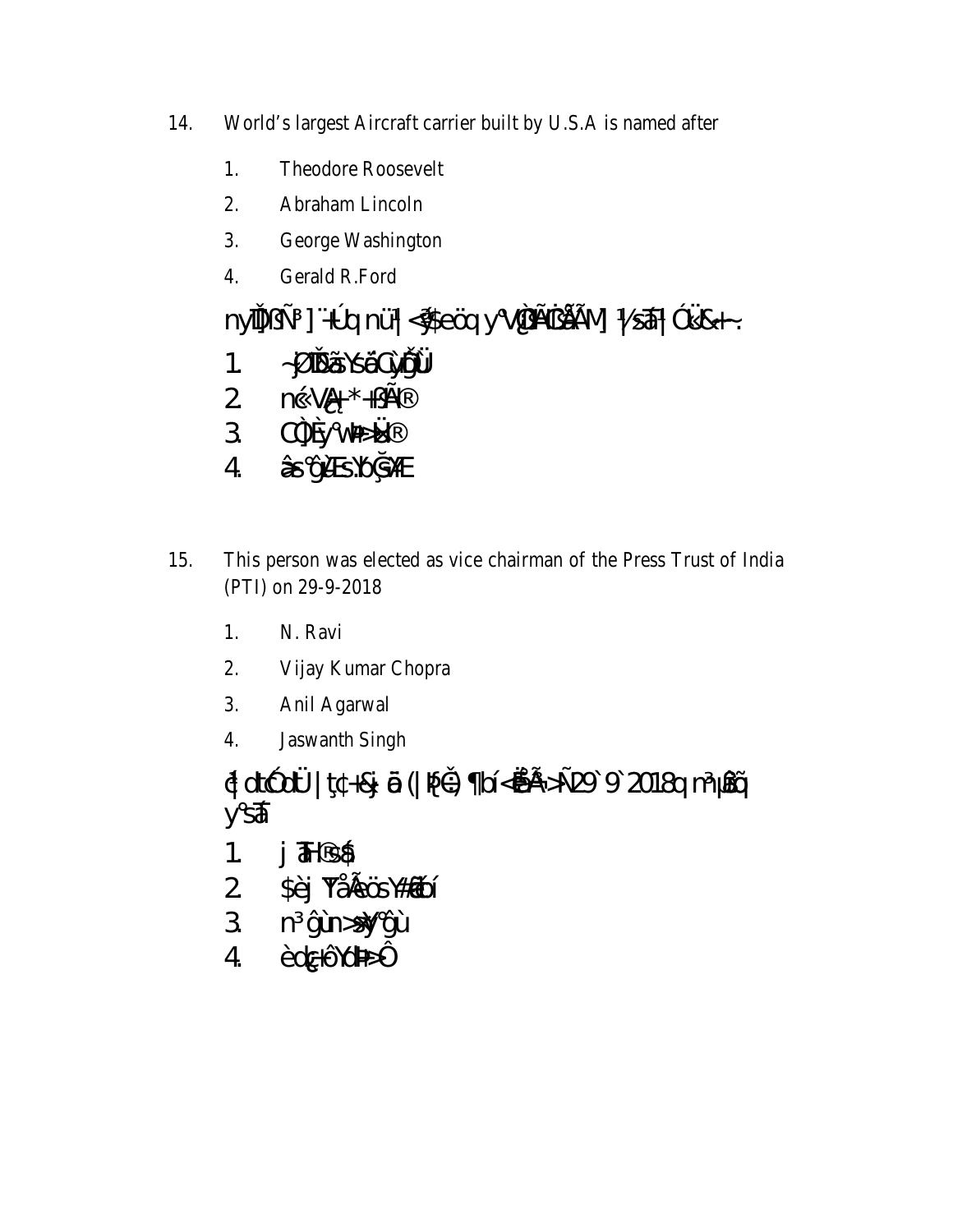- The first Arab country to send an unmanned probe "Hope" to orbit 16. Mars is
	- $1.$ Kuwait
	- $2.$ Oatar
	- 3. **United Arab Emirates**
	- $\overline{4}$ . Iran

n+>sétçV2+#38 Ö/4] çu\$T+#ûxV2Ä junHüeÖgesXXQésÄdÓ 1. ÅSVÕU 2 KÔSY 3 j TH-DE nsélut STS{DJ  $SH$  $\overline{4}$ 

- This university lifted Maulana Abul Kalam Azad Trophy for the 23<sup>rd</sup> 17. time
	- 1. **Guru Nanak Dev University**
	- 2. Punjab University
	- 3. Kurukshetra University
	- $\overline{4}$ . Delhi University

 $S X \mathbb{S} < \infty$   $\overline{A} \cdot \overline{I} + \hat{U} \cdot \overline{B} + \hat{U} \cdot \overline{B}$ >BÁHQUUKÝ SXQS<&j TETT  $1<sub>1</sub>$  $2$   $|+$ CAUSXCS< $\&$ j  $\overline{a}$  $4800510500$   $\frac{1}{4}$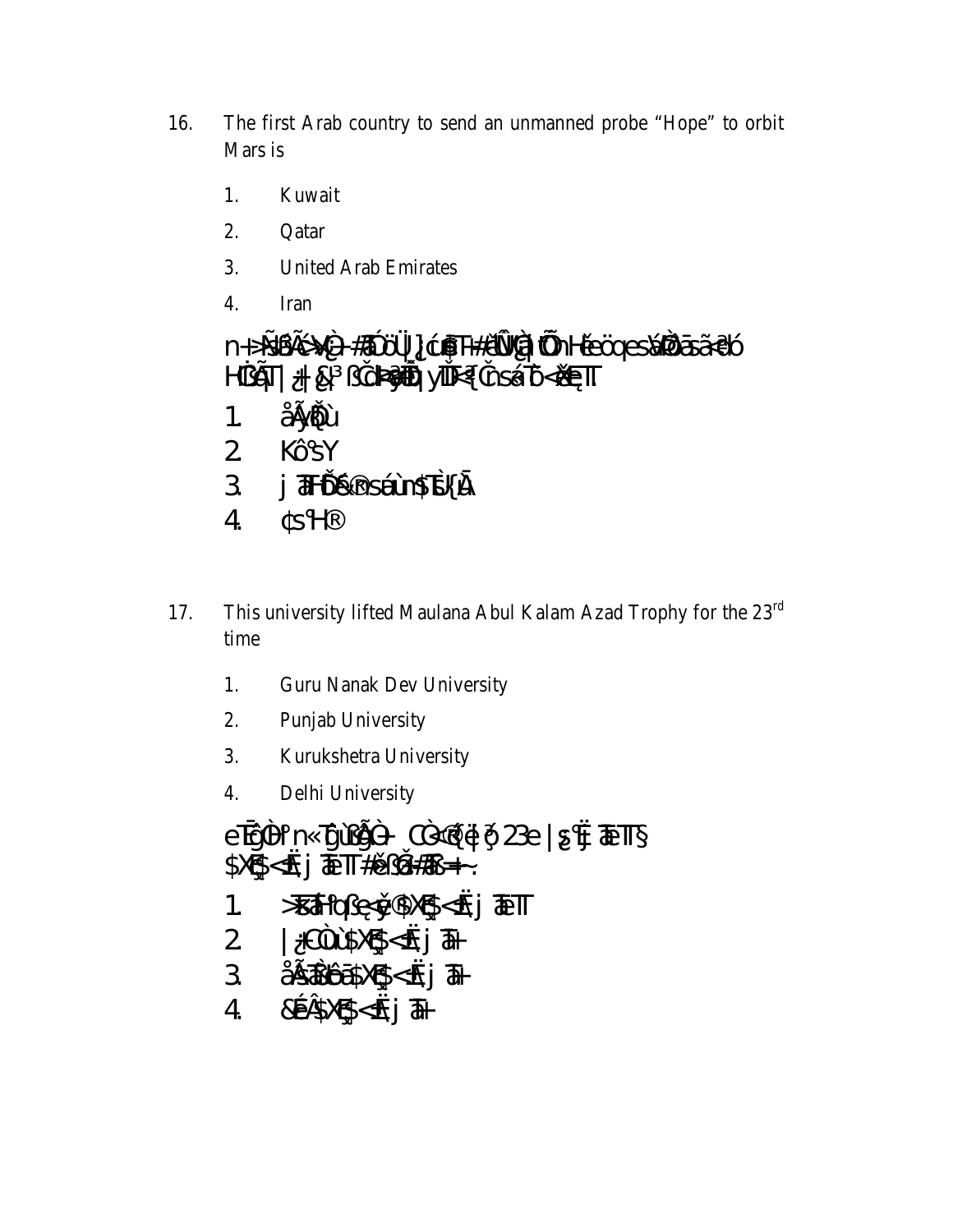- India Pacific islands sustainable development conference was 18. organized on 25<sup>th</sup> and 26<sup>th</sup> May, 2017 at
	- $1<sub>1</sub>$ Nauru
	- $2.$ Cook Islands
	- 3. Samova
	- $\overline{4}$ . Suva

yūH\2017d+eÔánÁyË25e][j Th26ÔB\ýË +&j @ | d<sup>8</sup>AA Belú de ts> n\_o ~48<dBi slý44 &q #A\*T

- Hest  $\overline{1}$ .
- 2 ÅELBOSINT
- 3 dyÖy
- dTy  $\overline{4}$
- A 200 year old National Museum was destroyed due to fire accident 19. on 2-9-2018 at
	- 1. London
	- Rio de Janeiro 2.
	- $\mathcal{E}$ Paris
	- $\overline{4}$ **Istanbul**
	- 292018q  $\hat{A}$ +&Te+<\d+e Cas\H{ì C4rj  $\Phi$ ds < solonada  $(Haqq(\hat{u}E\hat{u}j\hat{a})$  q>sávEE] Eq n  $Dq eQx^i$  i VOU n s Th $\sim$
	- $H8+$  $\mathbf{1}$
	- ] j Ö&ÈúsÃ  $\overline{2}$
	- $b$ []dt  $\overline{3}$
	- kĺi+ TýÙ  $\overline{4}$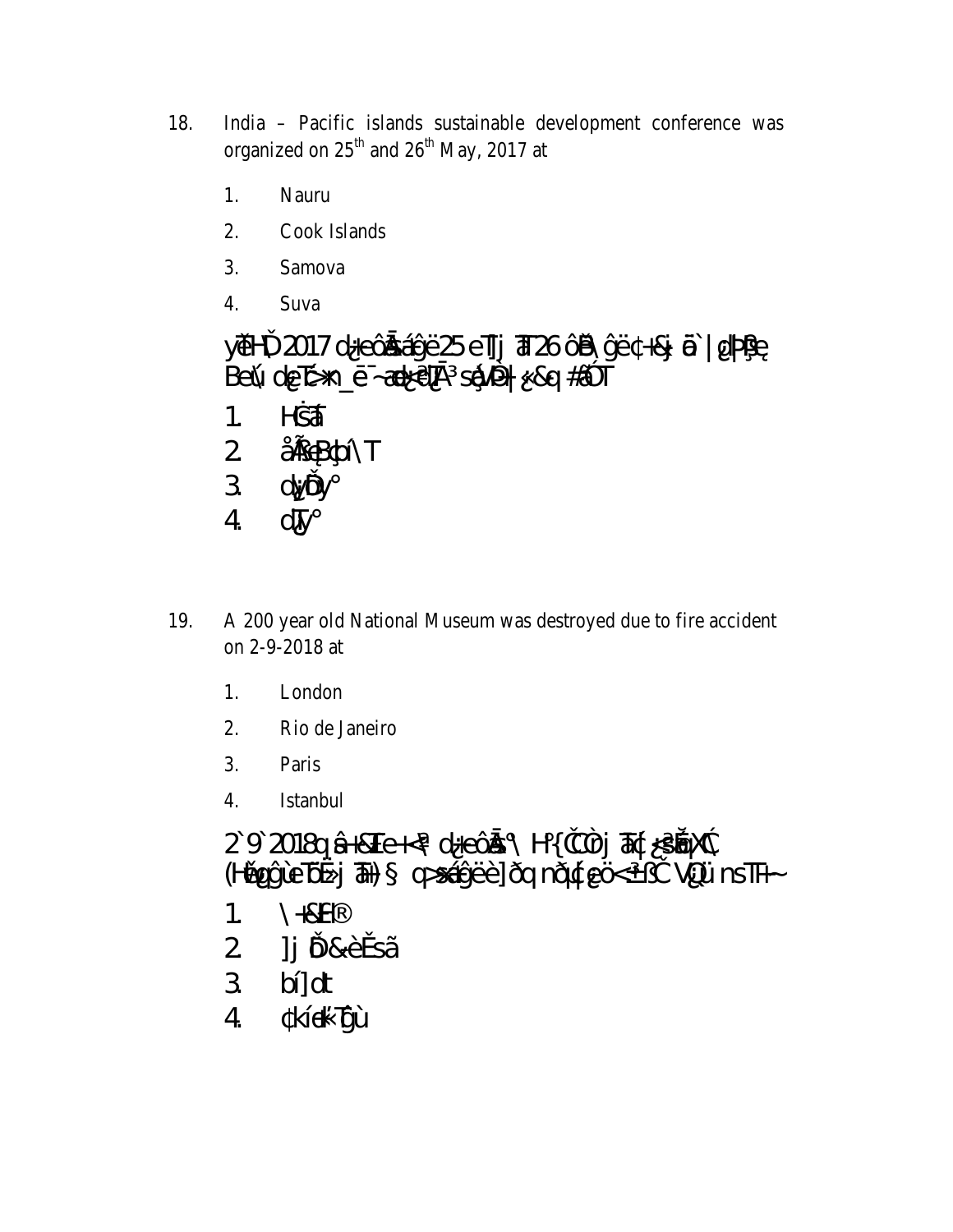- The country that has withdrawn from the 'Paris Climate Accord' on 20. 1-6-2017 is
	- Canada 1.
	- $\overline{2}$ . U.S.A.
	- $3.$ **Brazil**
	- $\overline{4}$ . Russia

# \$of] dty Ôes@ y|Î-<+µqT+& 1`6 2017q yếA Đq <&oTT

- 1.  $\hat{\ell}$ q&
- 2 j **amoltm**
- $\overline{3}$ çuéýÙ
- SÁK  $\overline{4}$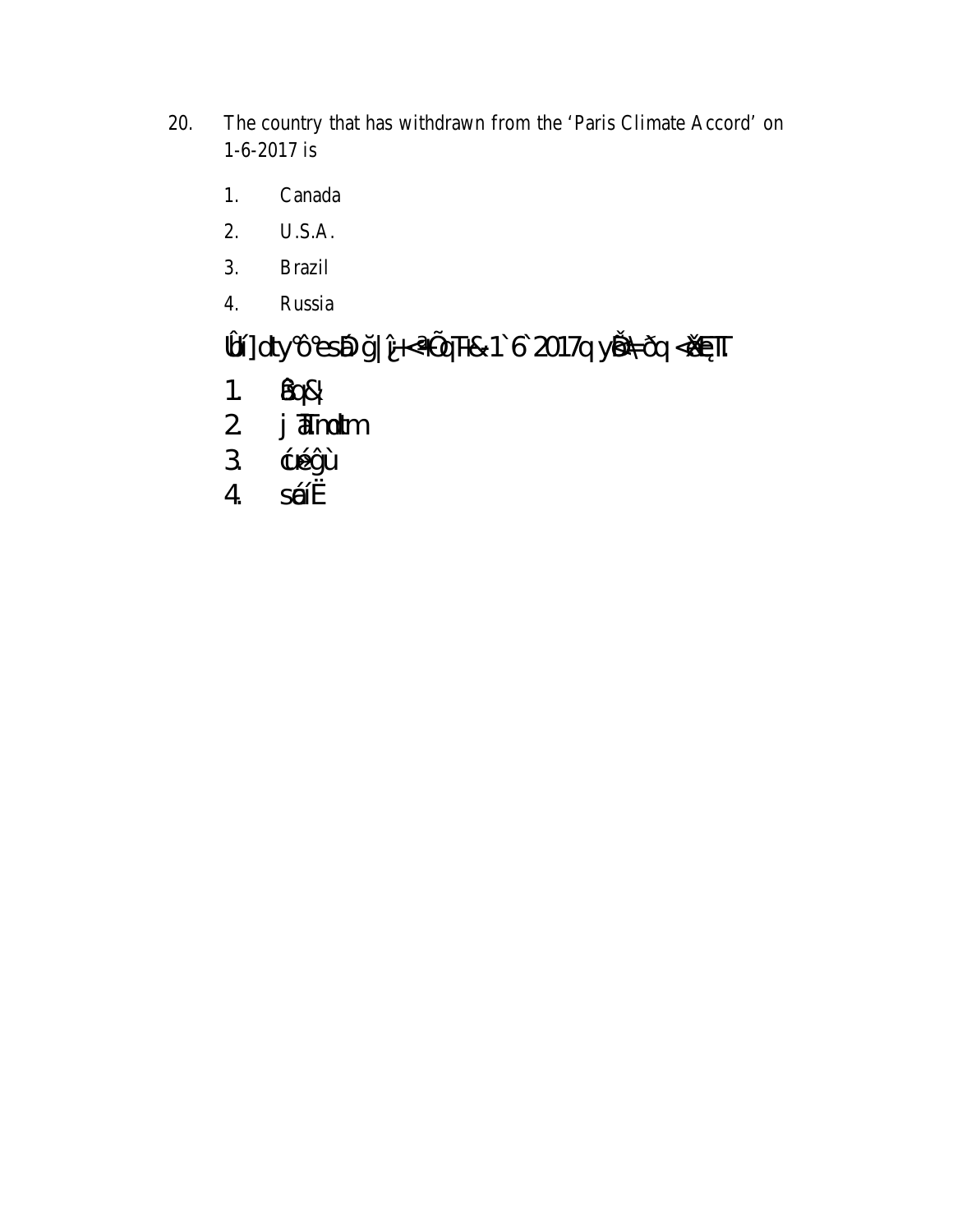#### PERSPECTIVES IN EDUCATION

#### $SET - 3$

- 21. The Committee which has given suggestions to arrest Wastage and Stagnation in Education is...
	- $1.$ **Hunter Commission**
	- 2. **Hartog Committee**
	- $3.$ **Sargent Committee**
	- Iswaribai Patel Committee  $\overline{4}$ .
	- jdÖ#q\*°Ìq (غ £3%) jdÖ#q\*°Ìq (غ \$7%) jdÖ#q\*°Ìq
	- 1.  $V^{2+3}S\sqrt{N}WH$
	- $2$   $\sqrt{33}$   $\frac{1}{2}$   $\frac{1}{2}$   $\frac{1}{2}$
	- 3 KÍSÁK ÙBIK j
	- XQUA T| fjiU\$Ti  $\overline{4}$
- 22. The first school for girl children of lower castes was started by
	- 1. Mahatma Jyothiba Pule
	- 2. Mahatma Gandhi
	- 3. Vijayalakshmi Pandit
	- $4.$ Durgabai Deshmukh

## eTC4U u<sup>2\*</sup> ¿ $\tilde{A}$ d+yiTk<sup>3</sup> > ±bls $\tilde{A}$ aqTkl | 342 g y s $\tilde{A}$

- e MáÔ CRU2 | Pýñ  $1.$
- 2.  $e\overline{\text{N}}\text{d}\hat{\text{O}} \geq \text{H}\text{B}\text{O}$
- 
-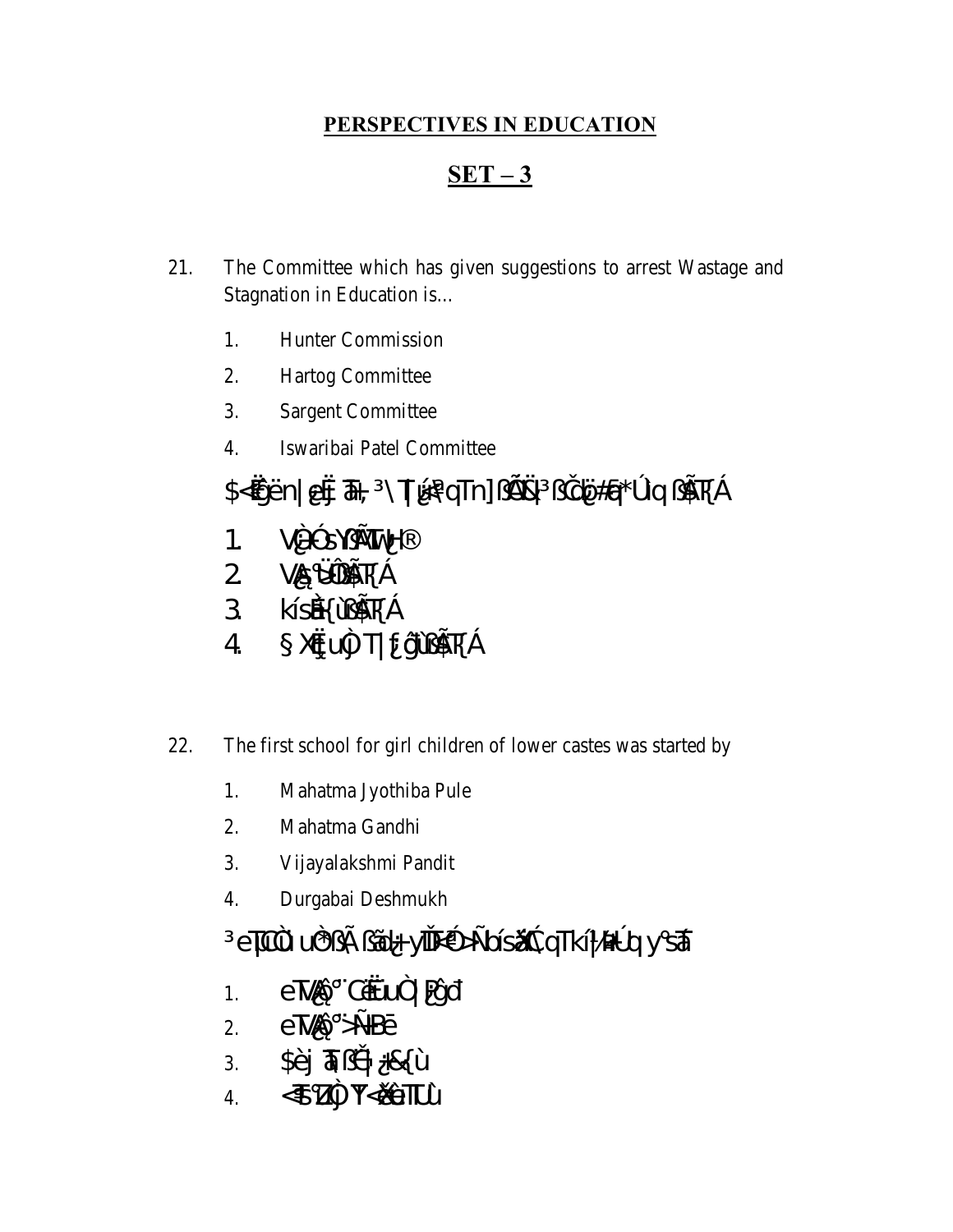- 23. One of the following belongs to thinking skills which is a category of life skills:
	- Coping up with stress 1.
	- $\overline{2}$ . **Effective Communication**
	- Creative thinking 3.
	- $\overline{4}$ . **Interpersonal Relationship**

JeqHDDRAVEUOS+> = cit y vEyzEi vEHal HDDR zi  $d+ +\theta$ <sup>o</sup>q -.

- VÜ& n-6\$T+#&+  $1<sup>1</sup>$
- 2 duited uiteerijsta
- 3 dÈHÔá£ýË#á
- $4$   $e\sqrt{4\theta}$   $e\sqrt{6}$   $s\sqrt{4\theta}$   $s\sqrt{4}$   $+c\sqrt{1}$
- 24. 'Sundering the children with special needs from general schools is nothing but violation of human rights – stated by
	- $1<sub>1</sub>$ Benda
	- 2. **UNESCO**
	- 3. Christensen
	- $\overline{4}$ . Smith, Naisworth

xt Ôia fheots \T>\|\%tiqTkÍ<osióblóis.Xide qT+&y617#yü78&+ eQueVALOS \ C Taun | SEQ y SA

- **LIER**  $1<sub>1</sub>$
- $j$  a  $+k$   $\emptyset$  $\overline{2}$
- 3 cidHalH
- **di Art His Tickesiy**  $\overline{4}$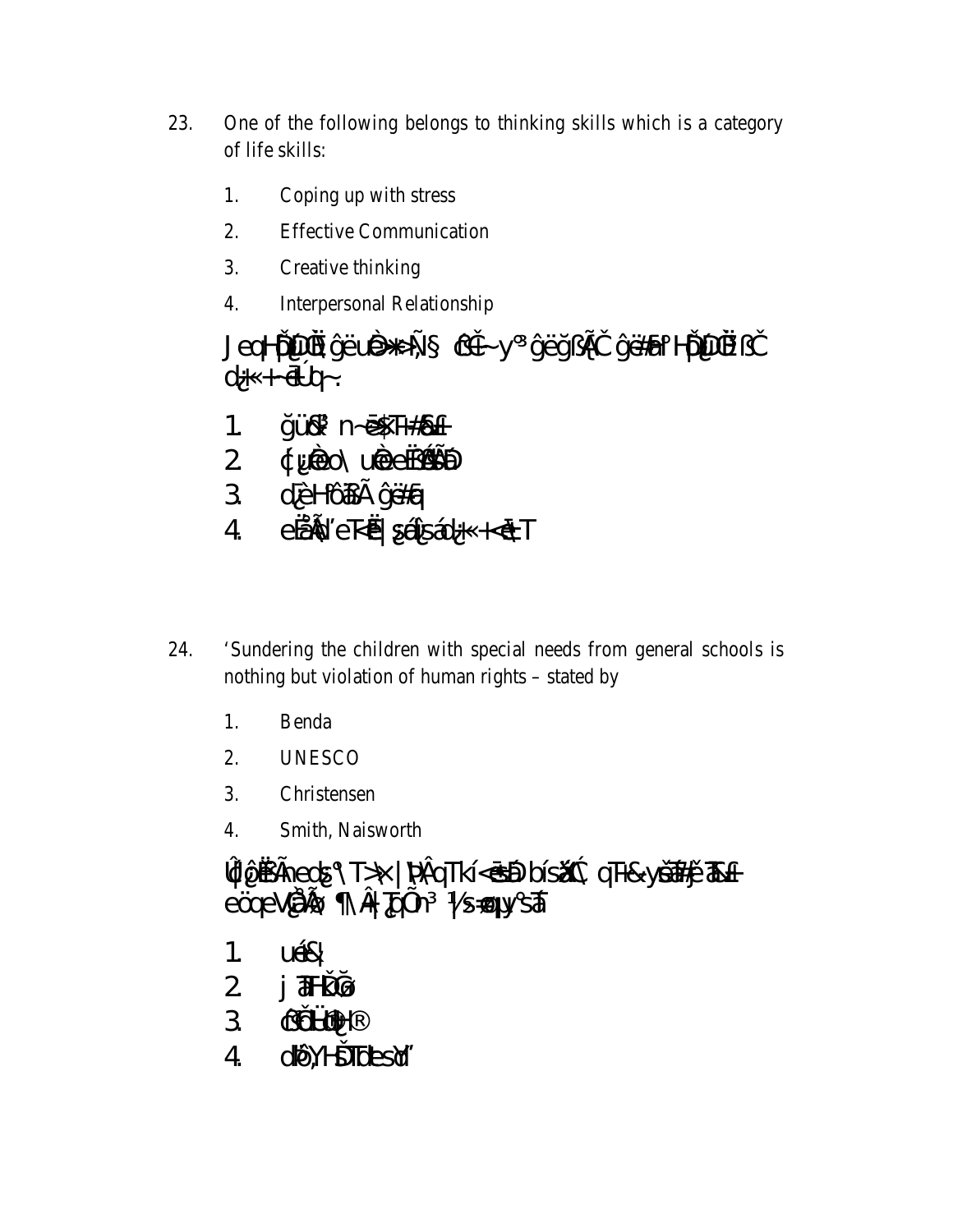- 25. The general type of register which is maintained in the school under Records and Registers is:
	- 1. **Laboratory Register**
	- $2.$ **Library Book Register**
	- 3. Ledger
	- $\overline{4}$ . Logbook

bÍsÄkkyE sÁV34#á&Ú, EÁT] v&ÁNEkÍ<ÓSÁD sÁL; i#H-q-

- ¢jÖXæ] vst¥  $1<sup>1</sup>$
- $2 \quad \Leftrightarrow \Leftrightarrow$   $\Leftrightarrow$   $\Leftrightarrow$   $\Leftrightarrow$   $\Leftrightarrow$   $\Leftrightarrow$   $\Leftrightarrow$   $\Leftrightarrow$   $\Leftrightarrow$   $\Leftrightarrow$   $\Leftrightarrow$   $\Leftrightarrow$   $\Leftrightarrow$   $\Leftrightarrow$   $\Leftrightarrow$   $\Leftrightarrow$   $\Leftrightarrow$   $\Leftrightarrow$   $\Leftrightarrow$   $\Leftrightarrow$   $\Leftrightarrow$   $\Leftrightarrow$   $\Leftrightarrow$   $\Leftrightarrow$   $\Leftrightarrow$   $\Leftrightarrow$   $\Leftright$
- 3 ýÉGY
- $4 \frac{\sqrt{2}}{\sqrt{}}$
- 26. Both in Centre and State of Andhra Pradesh the Ministry of Education was named as
	- 1. Ministry of Human Resource Development
	- 2. Ministry of Health Resource Development
	- 3. Ministry of Human Records Development
	- $\overline{4}$ . Ministry of Home Affairs

1+G+YEOO +GQ<XWEOO\$<eT+COQXXE cit-XXE>±  $|\Re\Phi$  &  $\#\Phi$  ~.

- eÖde eqsÅ n\_é Æ H¢JÓQXaé 1.
- 2 sÃ-xeas 4 n é ÆTHLUGEX de
- 3 eÖde ] ¿ sam n\_é ~ Æ HçUQ \$X dé
- 4 VÃYTeTHÙOQXXX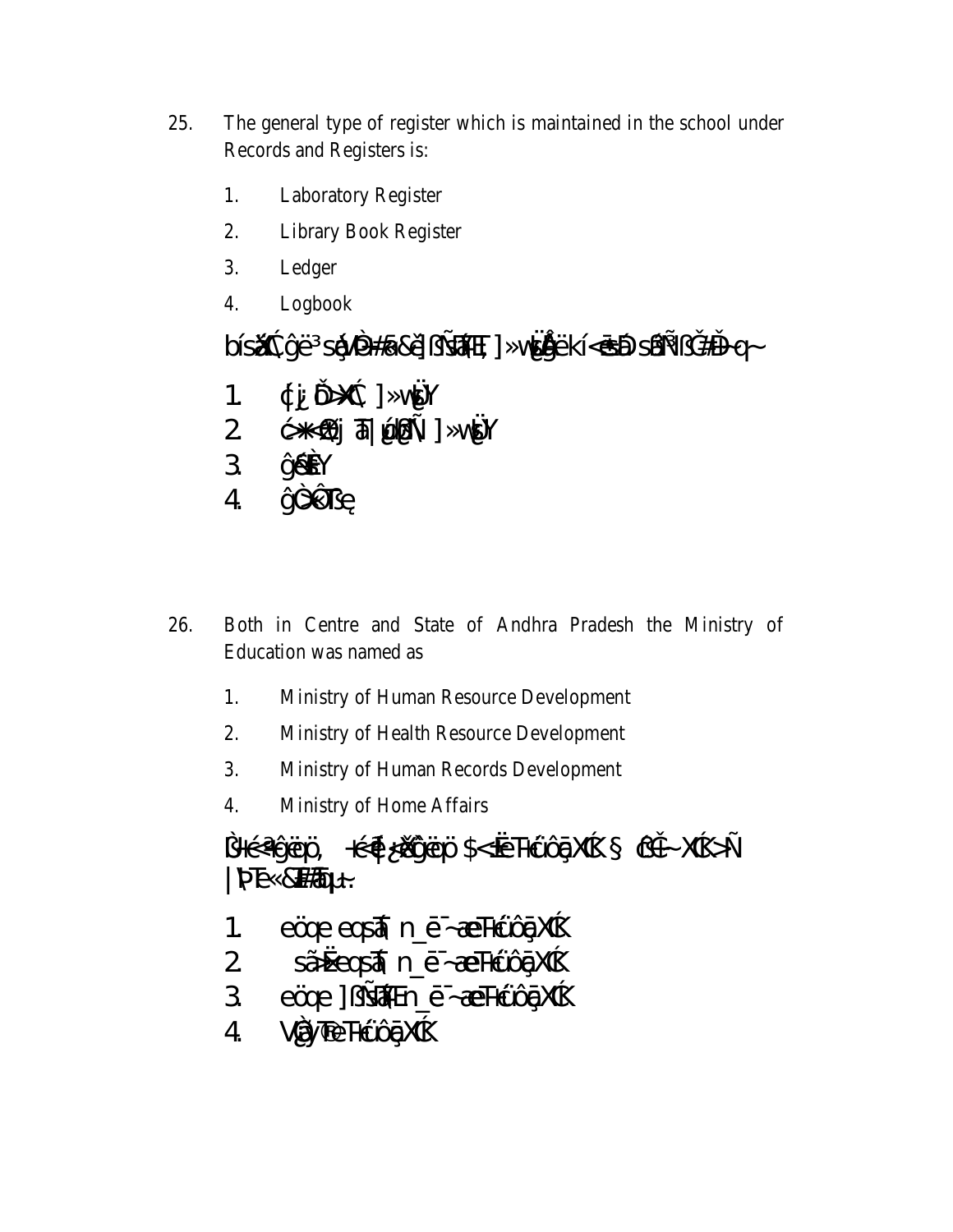- 27. The disease occurs due to the deformities in Chromosomes is
	- 1. Cretinism
	- $2.$ Hydrocephalus
	- $\overline{3}$ . Down's Syndrome
	- $4.$ Phobia

#### çÃÖDETR n| de Ôte\q e#d y «-ó

- 1.  $\hat{\mathbb{Q}}$ i È+
- 2 VÕ&ÄDÁNdt
- 3 & BOBASAJT
- bpj ®  $\overline{4}$
- 28. The year from which the Model Schools were started functioning in Andhra Pradesh State is

+god <br />Blue god y Eyro By Ld Cogn a d +e Cas A q T + 8 | #j 2 3 Bx + **¢ÍSÁ é# ST** 

- 1. 2011
- $2.$ 2012
- 3. 2013
- 4. 2014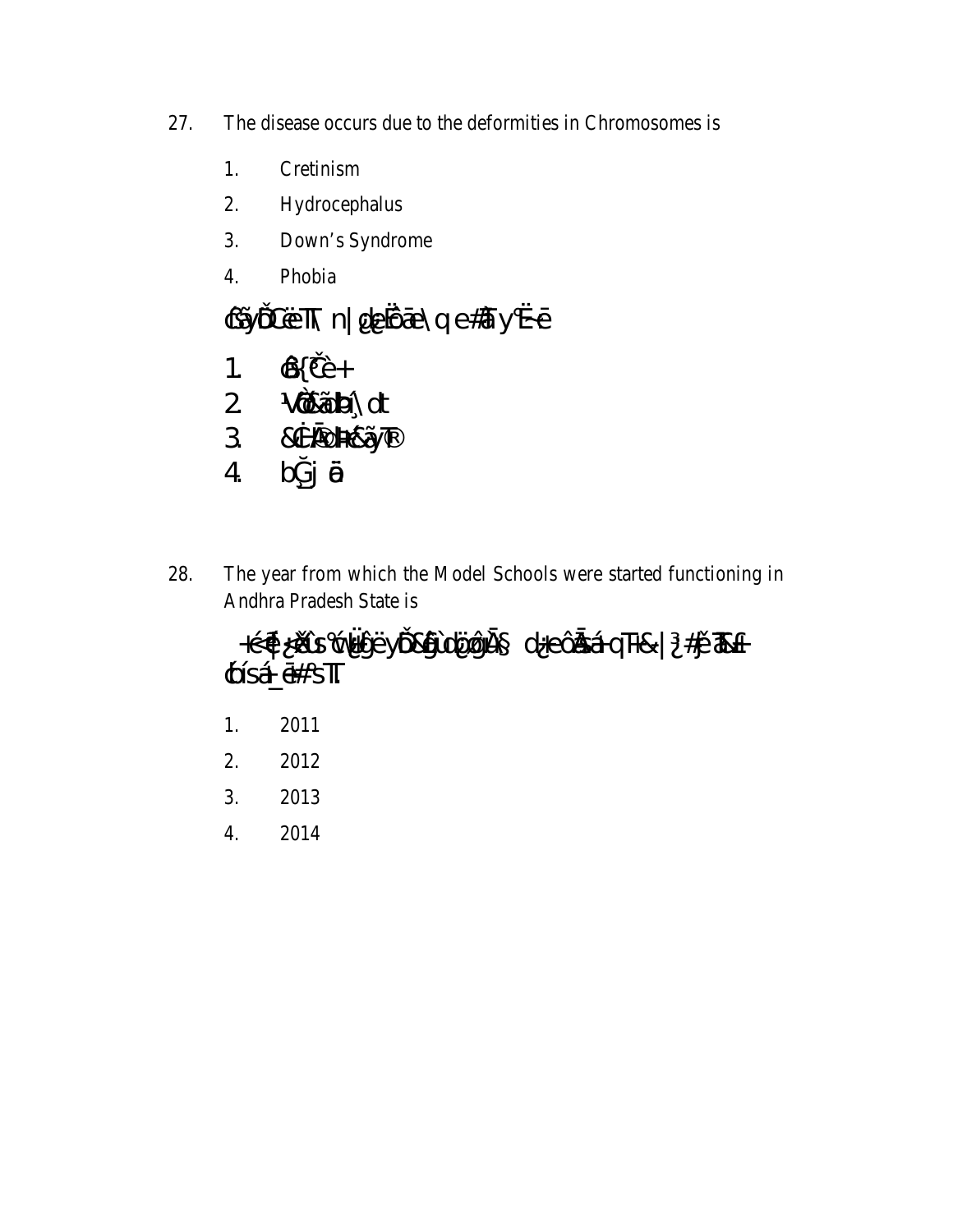29. Under this section of RTI Act, any officer rejects the application, denies giving information, giving wrong information, the complaint may be given directly to the State Information Commission:

RTI jÖ ABYE QUEIQH<@US&j THe jTUEDh-QHzj TQ, < SUPOT dQE+#abosta de C# sá e q v s E+ q Quiende C# s <sup>o</sup>ld, sovelect s4; EXTV-AEI-BAS-1 34<T#D TE#3TOT

- 1.  $11(1)$
- $2.$  $12(1)$
- 3.  $18(1)$
- $\overline{4}$ .  $19(1)$
- 30. In the preparation of Question Paper - Reliability means:
	- To achieve the desired objectives 1.
	- 2. Obtaining the same mark even if it is valued by two different examiners
	- 3. Specifying the accurate answers for evaluation
	- $4.$ Convenient to conduct the exam, evaluate and to interpret the results

### $\downarrow$  Xate  $\circledcirc\setminus\circledcirc$  of  $\circledcirc\circ$  is stand  $\downarrow$

- $44^{\circ}$  g  $\vee$   $\star$  Tk  $\sim$   $68+$  $\mathbf 1$
- ÿ<sub>¿</sub>jĚy T|çÔ yôkŞáÁ|<sup>-</sup>¿jåAST~~14 ÿ¿\$<põñ@<br>eÖsa®Tse&+  $\overline{2}$
- 3 eTOY still jid]j TQ de O coh \TdlvW#ju T&+
- 4 jing EsQ(4DAE ~< & j) | \* Ô \Ty dk +# & jing EU +  $+88+$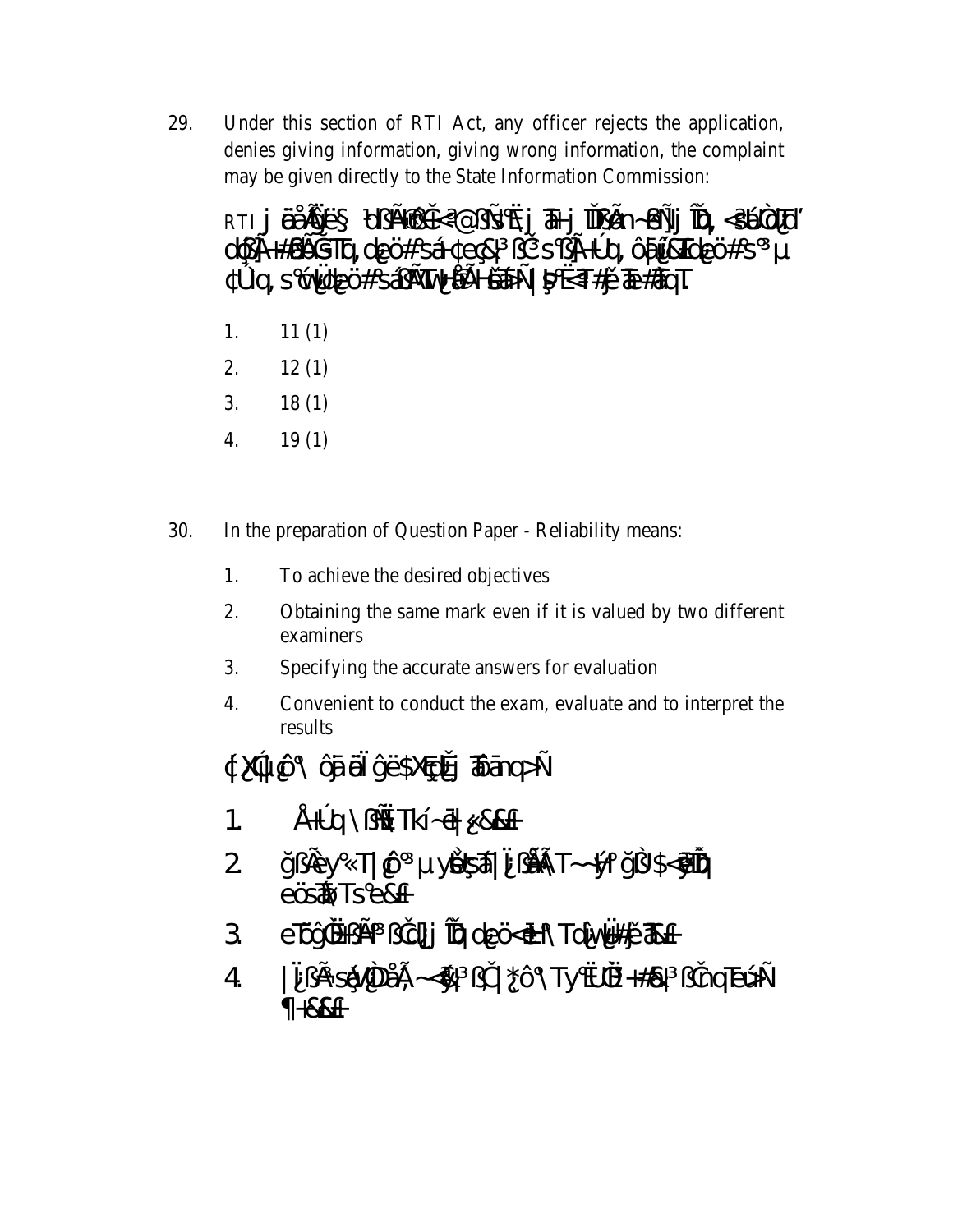## **PSYCHOLOGY**  $SET - 1$

- 31. A teacher of class IX assigned different activities to different students. The most appropriate reason you perceive for this is
	- 1. To prevent copying the task
	- $\overline{2}$ . **Students like Games**
	- 3. Early completion of syllabus
	- Each child is unique 4.

& CONJ bÍ<ci TERTyBGÁ KALSS<ci EXQTnued+> Araika Tikin úzskés jab püní a Azí Wisa

- از په #\$#10 AGB (ك  $1<sub>1</sub>$
- 
- 3 OSYGIOLOTÓGSÁ± Fj#jüZR+
- 4 ¢Ü ÿ¿Ø % % &T¢ÔÅ &T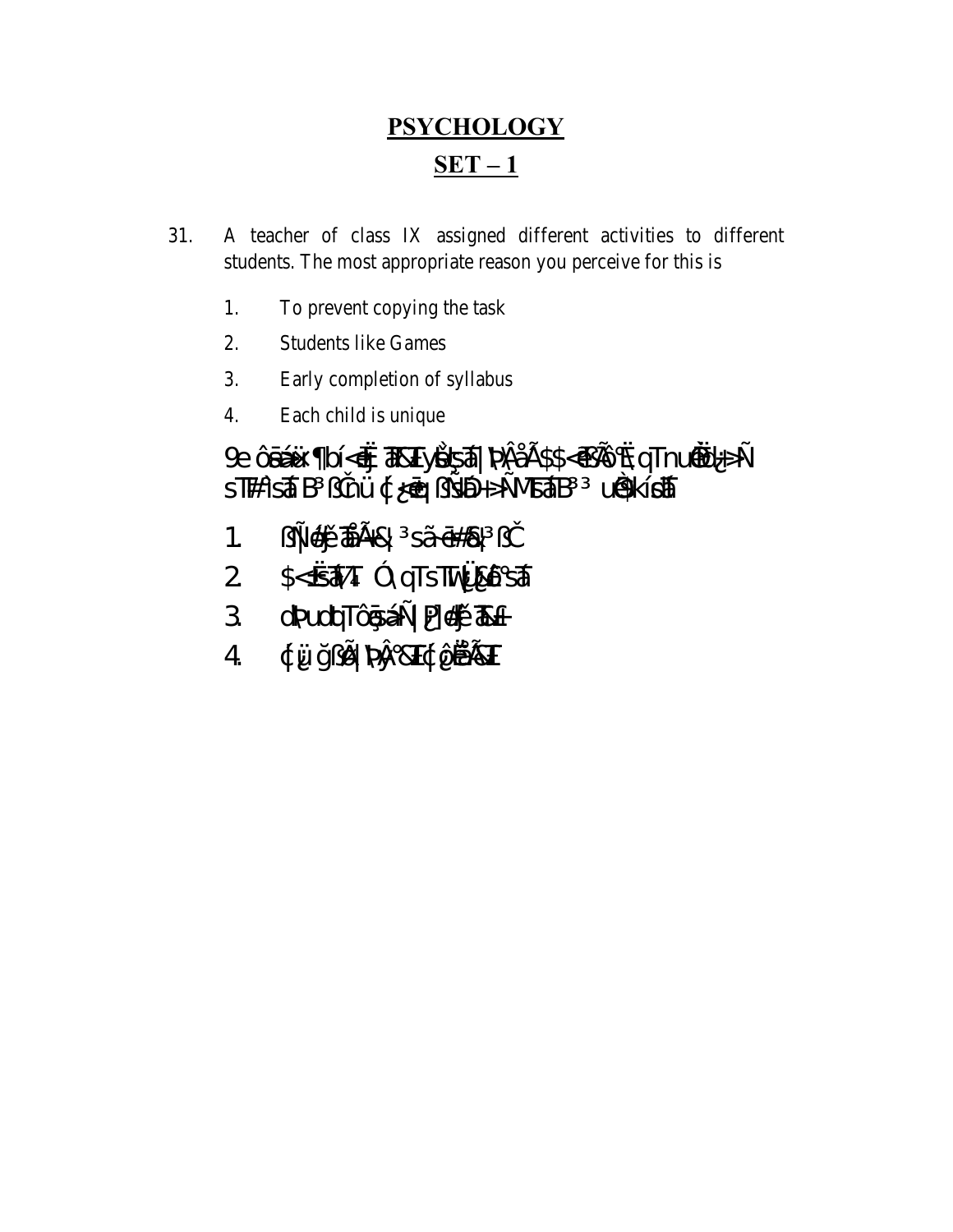- 32. In your class, one student is very kind, gentle and virtuous. All the students and teachers named him as "Vivekananda". According to Freud his state of personality is
	- $1.$  $Id$
	- $2.$ Ego
	- $3.$ Super Ego
	- $\overline{4}$ . Libido

 $M\hat{O}$ áÁUýËy; $BS < d$  mÅ $\Theta$  $d$   $\bar{a}$   $<$ q+e $\overline{1}$ j  $\overline{a}$ H $\dot{a}$   $\bar{a}$  F $\angle$ E  $\Rightarrow$ yy &T bÍsÄkeyE |  $\frac{1}{2}$  |  $\frac{1}{2}$  |  $\frac{1}{2}$  |  $\frac{1}{2}$  |  $\frac{1}{2}$  |  $\frac{1}{2}$  |  $\frac{1}{2}$  |  $\frac{1}{2}$  |  $\frac{1}{2}$  |  $\frac{1}{2}$  |  $\frac{1}{2}$  |  $\frac{1}{2}$  |  $\frac{1}{2}$  |  $\frac{1}{2}$  |  $\frac{1}{2}$  |  $\frac{1}{2}$  |  $\frac{1}{2}$ **SSYLLEH-T >+I VIKISA COSTR C & SÁ nÔá eTO ETOGICA**  $n^{\circ}$  $($ <del>M</del>  $1<sup>1</sup>$ 

- 2  $nV^2$ +
- $3 n < 12 +$
- 4  $*$  & $\tilde{A}$
- 33. In your class you are observing that Siddhartha is bullying every time. Which of the following method you adapt to rectify his undesirable behaviour
	- Request the parents to provide counselling 1.
	- $\overline{2}$ . Request the headmaster to provide counselling
	- 3. Analyse the reason and provide counselling
	- $\overline{4}$ . Ask him to sit on the last bench.

MOSÁLLYECRZSTÁM ŰBÖG QRTÓÖH8&+M5ÁDET +#SÁNÓ nqPÔátesÁgTd]~&viueÚnqTd]#0|<AE

- j  $\vec{a}$  +>STI  $\frac{3}{4}$  + +  $\frac{3}{4}$  + +  $\frac{3}{4}$  +  $\frac{3}{4}$  +  $\frac{3}{4}$  +  $\frac{3}{4}$  +  $\frac{3}{4}$  +  $\frac{3}{4}$  +  $\frac{3}{4}$  +  $\frac{3}{4}$  +  $\frac{3}{4}$  +  $\frac{3}{4}$  +  $\frac{3}{4}$  +  $\frac{3}{4}$  +  $\frac{3}{4}$  +  $\frac{3}{4}$  +  $\frac{3}{4}$  1.
- $\overline{2}$
- $3$   $2450$   $8000$   $4500$   $3 + 571$
- nÔá ÔáÁÜý˰e] uɰýËÅEsideT #1 ŴSTÁ  $\overline{4}$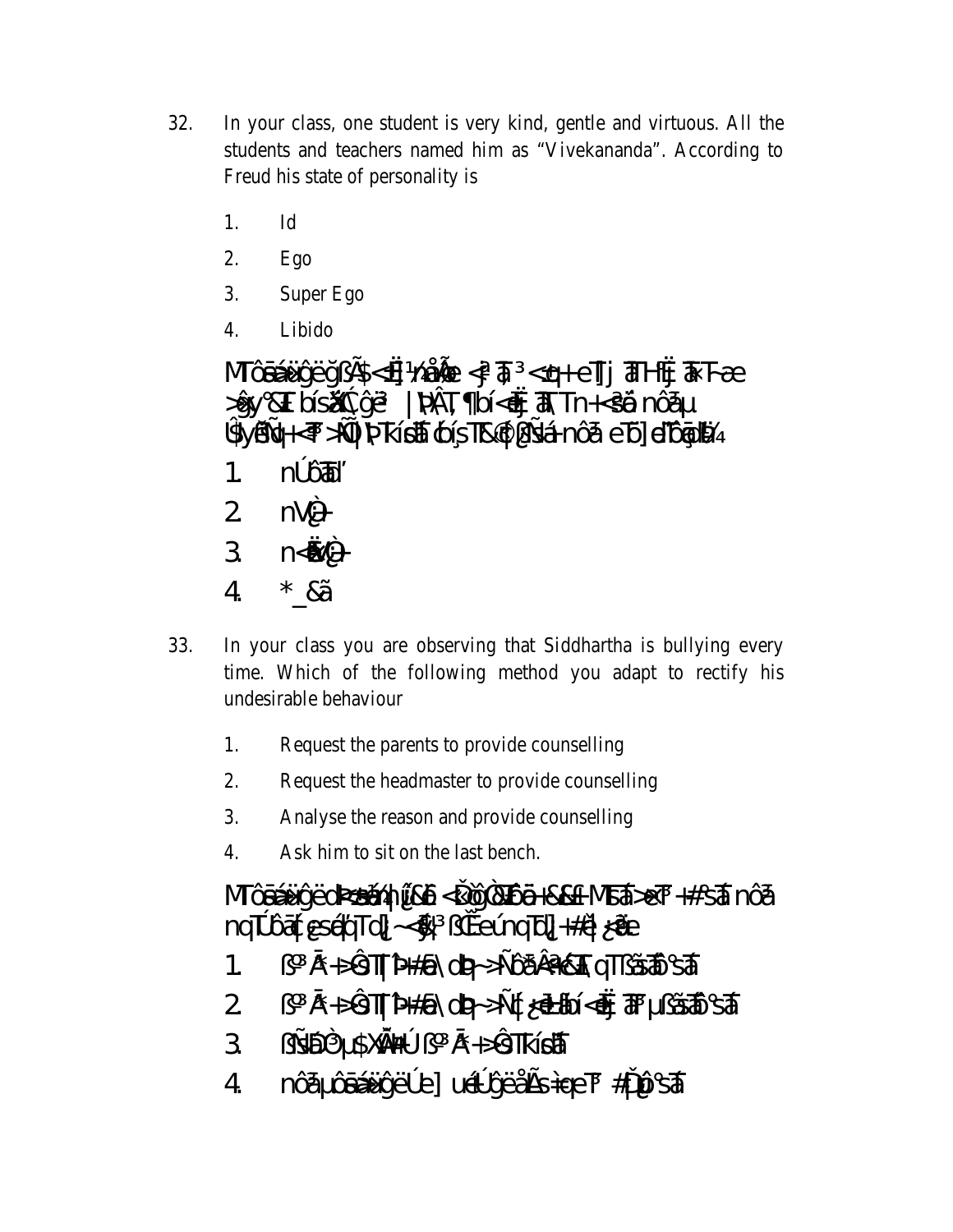- 34. Avinash believes re-organisation of the perceptual field belongs to the process and product of thinking. This is related to the following theory.
	- 1. The Gestault theory
	- $2.$ The behaviouristic learning theory
	- $3.$ Bruner's theory of cognitive development
	- $\overline{4}$ . Freud Psycho-analytic theory of thinking

+çj 3025q | UpsekedQSED nHa yE#aj îlje@tçj 31eTjj 31T  $|\triangle^{0}$   $\rightarrow$   $\hat{A}$   $\sim$   $\hat{A}$   $\rightarrow$   $\hat{A}$   $\rightarrow$   $\hat{B}$   $\rightarrow$   $\hat{B}$   $\rightarrow$   $\hat{B}$   $\rightarrow$   $\hat{B}$   $\rightarrow$   $\hat{B}$   $\rightarrow$   $\hat{B}$   $\rightarrow$   $\hat{B}$   $\rightarrow$   $\hat{B}$   $\rightarrow$   $\hat{B}$   $\rightarrow$   $\hat{B}$   $\rightarrow$   $\hat{B}$   $\rightarrow$   $\hat{B}$   $\rightarrow$   $\hat{B}$   $\rightarrow$  d3440 i) #i+-q-

- ÂKÍVÁNYAÉÁ  $\mathcal{L}$
- 2 ¢esiály < nuódq d3/4fĈá
- 3 CÖQSYOHC<sup>2</sup>BICQES<sub>2</sub> El ol3244E20
- ýË#é(>][+° ¢OÍSTI&j îTŲ̃£éFFŐSX&ND d3%44ÊČeH  $\overline{4}$
- 35. Rajesh revises the portion of syllabus periodically to strengthen his -
	- 1. Short – term memory
	- $2.$ Immediate memory
	- $\overline{3}$ .  $Long - term memory$
	- Sub conscious memory  $\mathbf{4}$ .

S Cũ tống chýa chọt chế là và thị được đềm thành x cho s d Ü  $\sqrt{2}$   $\frac{1}{2}$   $\frac{1}{2}$   $\frac{1}{2}$   $\frac{1}{2}$   $\frac{1}{2}$   $\frac{1}{2}$   $\frac{1}{2}$   $\frac{1}{2}$   $\frac{1}{2}$   $\frac{1}{2}$   $\frac{1}{2}$   $\frac{1}{2}$   $\frac{1}{2}$   $\frac{1}{2}$   $\frac{1}{2}$   $\frac{1}{2}$   $\frac{1}{2}$   $\frac{1}{2}$   $\frac{1}{2}$   $\frac{1}{2}$   $\frac{1}{2}$   $\frac$ 

- $dQ\hat{i}_j \pm jQ\hat{d}$  $\mathbf{1}$ .
- 2 Qapd Ü
- 3 Bset d Ü
- |#ÔmédÜ  $\overline{4}$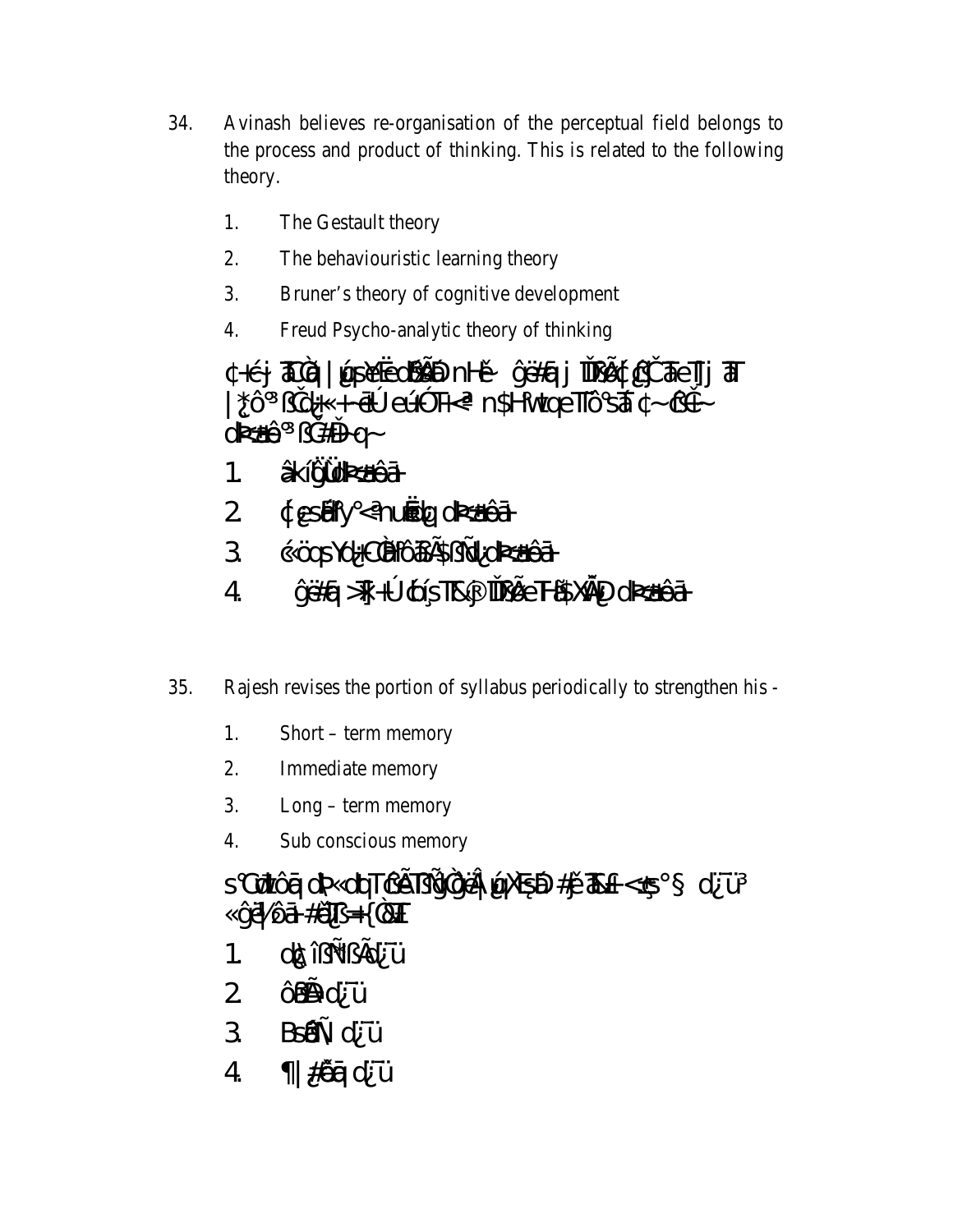- 36. Rekha did not like doing her homework. However her teacher started praising her for her performance in the class leaving her slackness in doing home work. She started being regular with home work in order to please her teacher. This is an example of
	- Negative reinforcement 1.
	- 2. Guidance
	- 3. Positive reinforcement
	- $\overline{4}$ . No reinforcement

VÄesØ#jû TBeT+FriskÅEsTTv¥keLJ&<T{#8Y yiTj iTU;ØVÄesØ #jûZRHýE sás |¿@|{I/4yîTÔáÁÜkÍ<ópTyĨ#ZìĂé&+<br>¢ÍsÁ\_é<sup>o</sup>+, bÍ<oj\_ZE \* d+ÔÃVsÁz& ¿ì yîTVÃesØ 

- stoco fi disdig- $\mathbf{1}$ .
- eÖSÁSÁGH+  $\overline{2}$
- -BLÓ E LASÓ et- $3<sup>7</sup>$
- 4 | LásÁnq+ ýrãT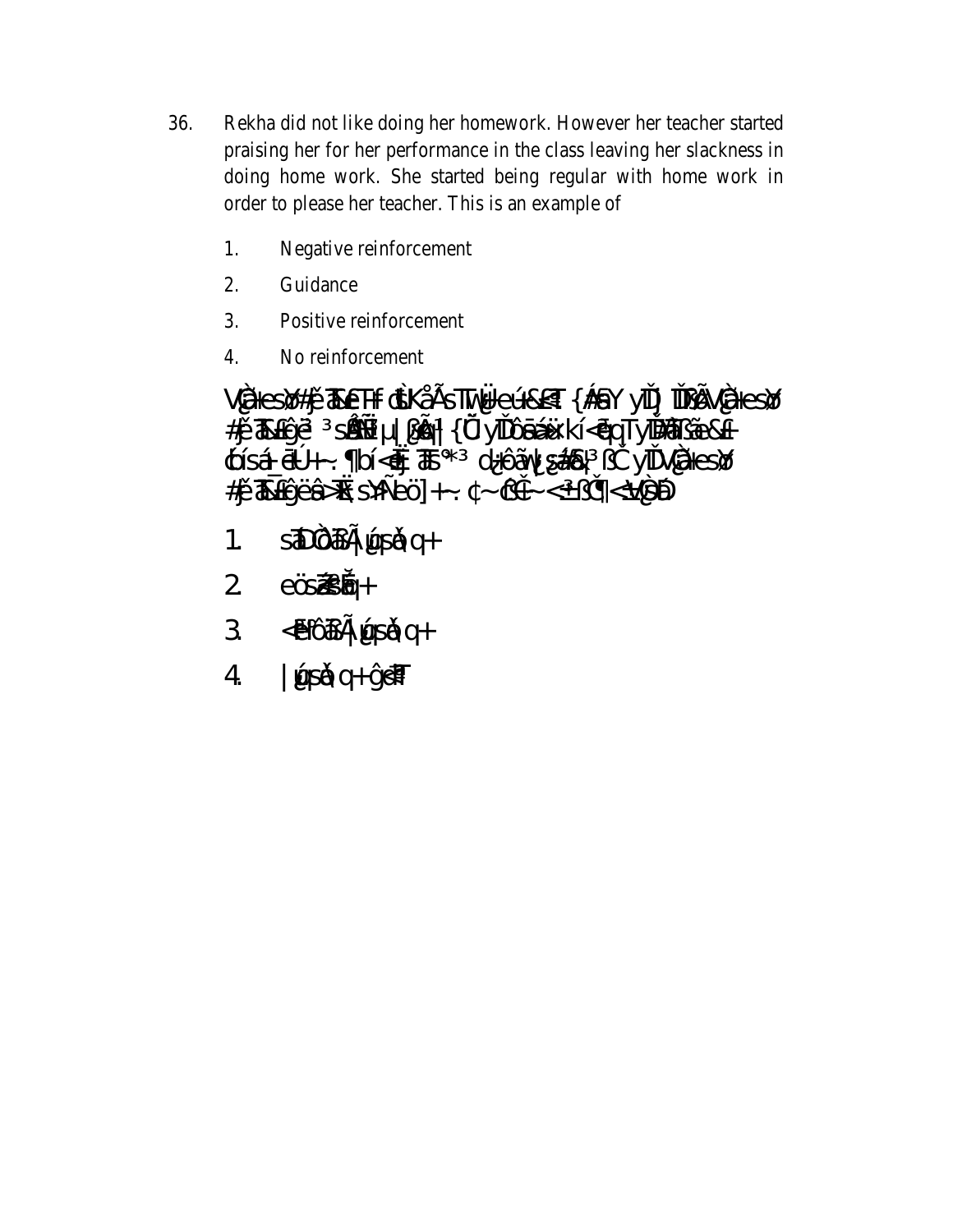- 37. Ratnakar is an intelligent student in class X. His classmate Ravi scolded him as 'idiot' for not allowing him to copy from his answer sheet, with regard to IQ, Ravi is wrong because.
	- 1. Ratnakar's IQ is 70-89
	- $2.$ Ravi's IQ is 90-109
	- $3.$ Ratnakar is intelligent
	- $\overline{4}$ Idiots IQ is greater than 140

 $\hat{S}$   $\hat{B}$   $\hat{B}$   $\hat{C}$   $\hat{C}$   $\hat{B}$   $\hat{A}$   $\hat{U}$   $\hat{C}$   $\hat{C}$   $\hat{C}$   $\hat{C}$   $\hat{C}$   $\hat{C}$   $\hat{C}$   $\hat{C}$   $\hat{C}$   $\hat{C}$   $\hat{C}$   $\hat{C}$   $\hat{C}$   $\hat{C}$   $\hat{C}$   $\hat{C}$   $\hat{C}$   $\hat{C}$   $\hat{C}$   $\hat{C$  $\lim_{\epsilon \to 0} \mathbb{E} \mathbb{E} \mathbb{E} \mathbb{E} \mathbb{E} \mathbb{E} \mathbb{E} \mathbb{E} \mathbb{E} \mathbb{E} \mathbb{E} \mathbb{E} \mathbb{E} \mathbb{E} \mathbb{E} \mathbb{E} \mathbb{E} \mathbb{E} \mathbb{E} \mathbb{E} \mathbb{E} \mathbb{E} \mathbb{E} \mathbb{E} \mathbb{E} \mathbb{E} \mathbb{E} \mathbb{E} \mathbb{E} \mathbb{E} \mathbb{E} \mathbb{E} \mathbb{E} \mathbb{E} \mathbb{E}$ n. SŴ<sub>¿</sub>Ŝ\¢C& AFO 89  $1<sup>1</sup>$ 2 s\$ ¢ C<sub>3</sub> ABO 109 3 SỐ ¿SỐ rÕN & T eTXT ¢C&\_Æ40 Ef mÅG  $\overline{4}$ 

- 38. Kamala was adjudged as a well adjusted girl by her teachers. One of the following characteristics is not related to her
	- 1. Respecting herself and others
	- 2. Absence of fault finding attitude
	- 3. Flexibility in behaviour
	- $\overline{4}$ . An unrealistic perception of the world

 $\mu\in\mathbb{R}$  eT+° ds $\tilde{\mathcal{M}}$ <sup>23</sup> D\ neÖsTD± bĺ<o $\sharp$   $\tilde{\mathcal{M}}$ #û sÁlT+#á&+~. cìt~\; D<sup>2</sup>\ýË yīĂ£d+ + - <del>ó</del>#á~

- **<u>OgqTOqT</u>** OgTAqT>s46+#G  $1<sub>1</sub>$
- 2 **CHILATYLY** >D+ YFBlee&+
- 3 desérvEgeTCá
- $4 \t d$  +  $\#$   $\#$   $\frac{1}{2}$  +  $\degree$  ny  $\frac{d}{dx}$  <  $\frac{1}{2}$  +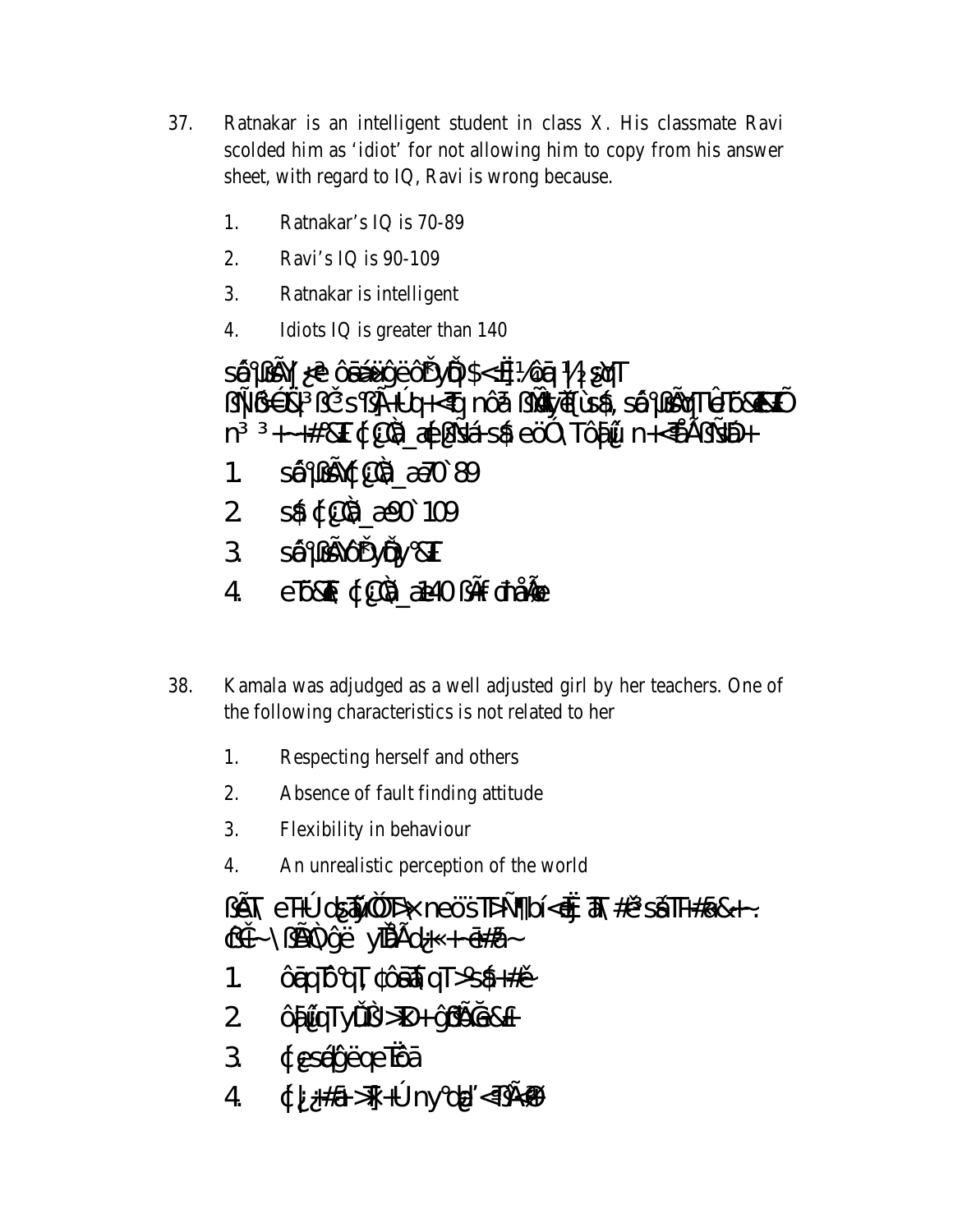- 39. According to Maslow's theory of hierarchy of needs, the following statement is related to the most basic needs of human beings.
	- 1. Ramana is doing yoga for self actualization
	- $\overline{2}$ . Pratap is struggling to become student leader
	- Gopi is hungry, he is in need of food 3.
	- $\overline{4}$ . Sita is an orphan, craves for love

eÖkkntheds\nqTzeDjEd%4fCatd;s4Acit-de#alyEdjEi  $e$ OgeU (p $\leq$ \$T; fneds \ÅEd+  $+$  $\oplus$  q  $\sim$ 

- Ôkí; ÔØÁ; Ãd+ sÁD j Ö>±#ãH sÁ  $\mathbf{1}$
- \$<< Hj ZARED=U= AV CO | t SÁÔ LÁ BOS & LOTH & T 2
- $\frac{1}{2}$   $\frac{1}{2}$   $\frac{1}{2}$   $\frac{1}{2}$   $\frac{1}{2}$   $\frac{1}{2}$   $\frac{1}{2}$   $\frac{1}{2}$   $\frac{1}{2}$   $\frac{1}{2}$   $\frac{1}{2}$   $\frac{1}{2}$   $\frac{1}{2}$   $\frac{1}{2}$   $\frac{1}{2}$   $\frac{1}{2}$   $\frac{1}{2}$   $\frac{1}{2}$   $\frac{1}{2}$   $\frac{1}{2}$   $\frac{1}{2}$   $\frac{1}{2}$   $3 -$
- 4 dÕm $H<_{b}$  big  $\widehat{\Phi}$ m $\widehat{\Phi}$ + s<sup>3</sup> &  $\widehat{D}$
- 40. Mr. Chandra Sekhar is class X English teacher. Every student likes him because, he
	- 1. Encourages rote memory.
	- $2.$ Allows them for group discussions
	- $\overline{3}$ . Engages himself in continuous lecturing
	- $\overline{4}$ . Liberal in assessment

 $\#a$ çXXXSYIO COSAÜ  $+$ ^0QS{#8Y¢r\$<s]nÖá **W&ÔSÁB** *ji s*ÁH nÔ&T

- {1/2 U ¢) @ à/24/is4  $1 \quad \Box$
- E3 TAKSIYEDIY 28 (y ] y ] inq ET KISA  $\overline{2}$
- SÁÔGÁ | HokÍ\*eQ&+ýËnÔ&T eЂeЂÔÓD +{?&T  $3<sup>7</sup>$
- $4eF+[\text{U}\#]\hat{u}\$  + $\sqrt{E}$  <  $\sin A$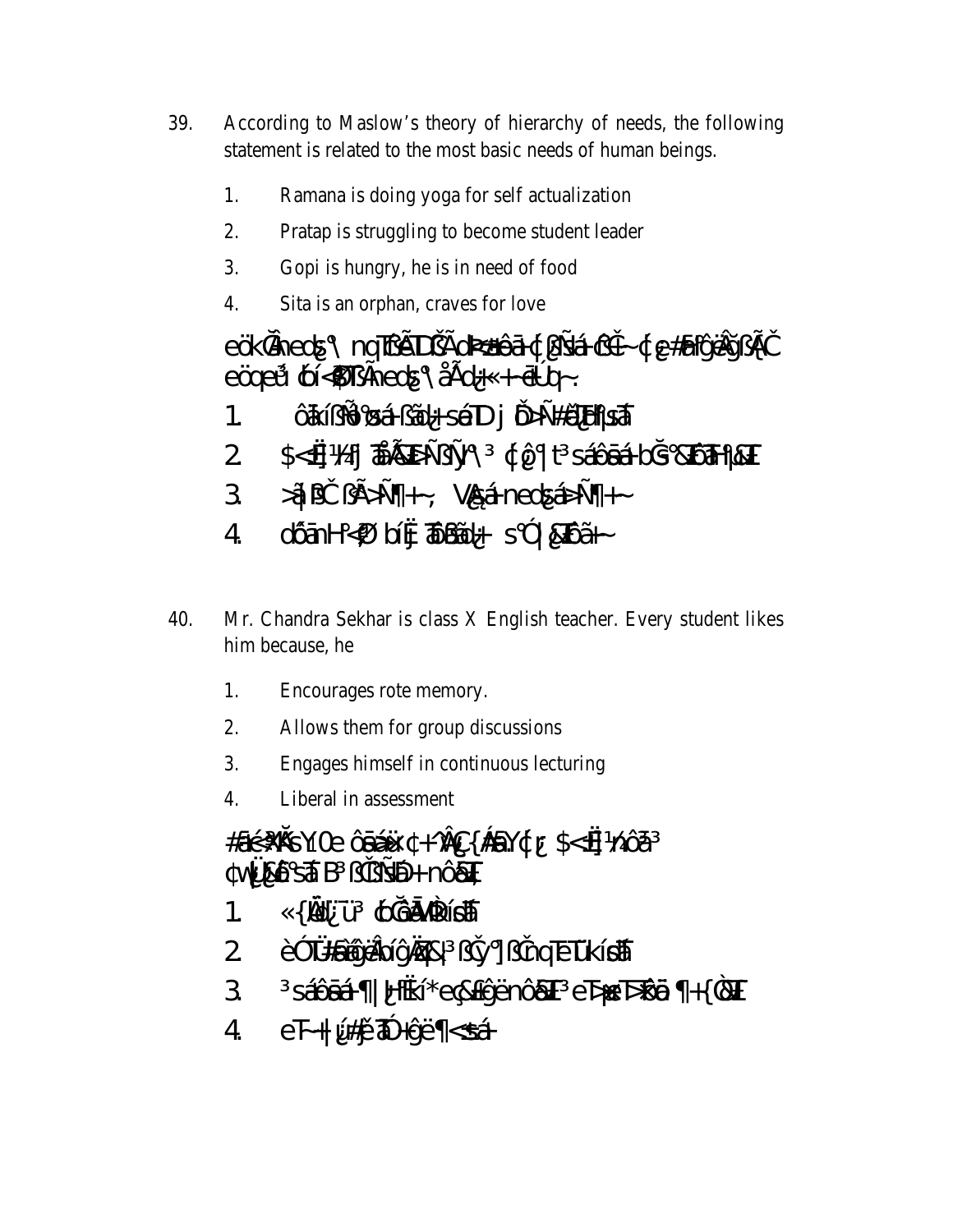#### **MATHS-CONTENT**

#### $SET - B$

41. The population of a town increases by 20% every year of its population is  $2,16,000$  then its population 2 years ago is

#### ÿ¿£1<sup>3</sup> Ø # j îllī,Ø Ō Hurð ¢ r d+e Ôða Ál 20% e ~Æ #i-<TÔ Fi-~. ¢ dTÛá 1<sup>3</sup> DAÈHUB216000 nsTra 2 d+orc DA ÈHUB

- 1,50,000 1.
- 2. 1,72,800
- 3. 1,94,000
- $4.$ 1,61,400
- 42. The compound interest calculated yearly at 10% on a certain sum of money amounts to  $\bar{\xi}$  665.50 in the fifth year then the C.I for the fourth year on the same sum at the same rate is

id+eÔás jÿ¿ké]e&lý)é@#7ā|<kléq10%e&\$<sup>3</sup>Tحغ jý¿ké]e&l F & B d + @ H { } inj  $\bar{\mathbf{u}}$  # a e & B B ns T q n < un T 0 i } n<ûe&\$3 Tq 4e d+eÔas ¿inj Tke&

- 1. ₹498.95
- $2.$ ₹ 552.50
- $\overline{3}$ . ₹ 605.00
- ₹ 625.50  $\overline{4}$ .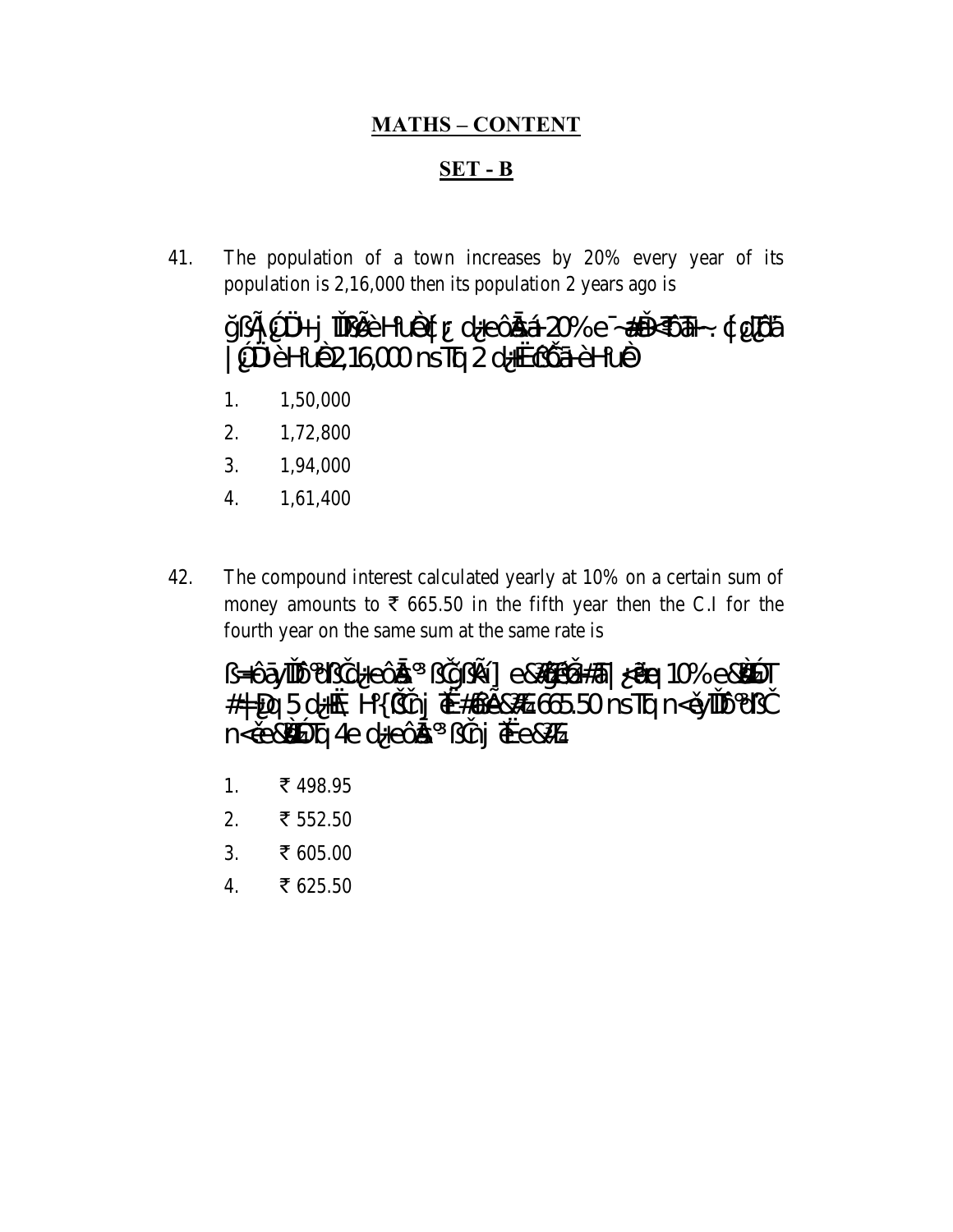43. The compound ratio of squares of the ratio  $5:6$  and the reciprocal ratio of  $25:42$  is

5:6 jii pões X viuje ilj  $\overline{a}$  25:42 jii põhytet viõh VODO VILU

- 1.  $7:6$  $2.$  $7:5$  $3.$  $6:7$
- $5:7$  $\overline{4}$ .
- 44. The length of rectangle is increased by 20% and breadth is decreased by 10% then the percentage increasing in the area is

ÿ¿fBsááðasád+j TUEDo ZeláT20% | + eTj Try BA Tý E10% **CELHá**±< yĹÓGX+ýE | SÁF<\ XGÓH

- 1. 6%
- 2. 8%
- $3.$ 10%
- 4. 15%
- If  $x + 5$  is the mean proportion between  $x + 2$  and  $x + 9$  then the 45. value of  $x'$  is

 $x + 2$  elles  $\overline{d}$  ax + 9 \nq bl $\widehat{Q}$ te kontract + 5 ns lig 'x' \$\ Te 1.  $\overline{2}$  $2.$ 5  $\mathcal{R}_{\mathcal{L}}$  $\overline{7}$  $\overline{4}$ . 9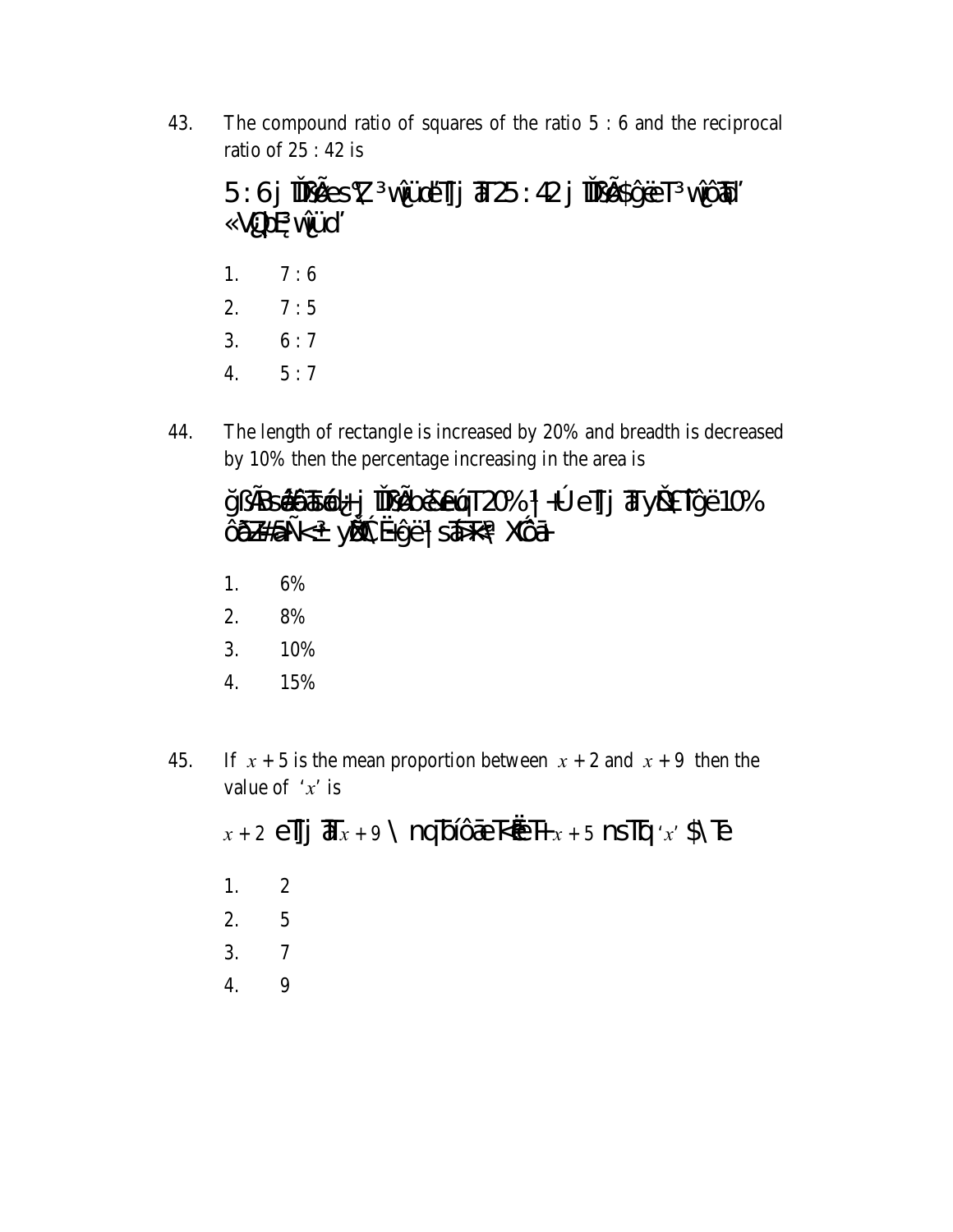A person bought two articles for each  $\bar{\tau}$  3000. He sold one article at 46. a gain of 20% and other one at a loss of 10% then the percentage of gain on whole transaction is

ÿ¿fe«jiÂ+&TedTeŬqTÿ¿ @@i₹ 3000\ÅE¿ + KT y¿fedTetqT **20% y lellj ale b** z E 10% q cl / a in\$Tq yill D in M K nÔázie#Liv4

- 1. 15%
- $2.$ 10%
- $3.$ 8%
- $\overline{4}$ . 5%
- 47. A card is randomly choosen from a pack of cards with numbers 1 to 200 then the probability of that card number is a perfect square is

1qTH&200esÅEd+K&Tgdqq4y;Esh ElqTH&jQkoljE>± ÿ¿ĘstAnTmqT¿E>±n~|]|PsÁesZHK«nj Trd+uéeCá

- 1. 0.07
- $\overline{2}$ . 0.7
- $3.$ 0.12
- 4. 0.13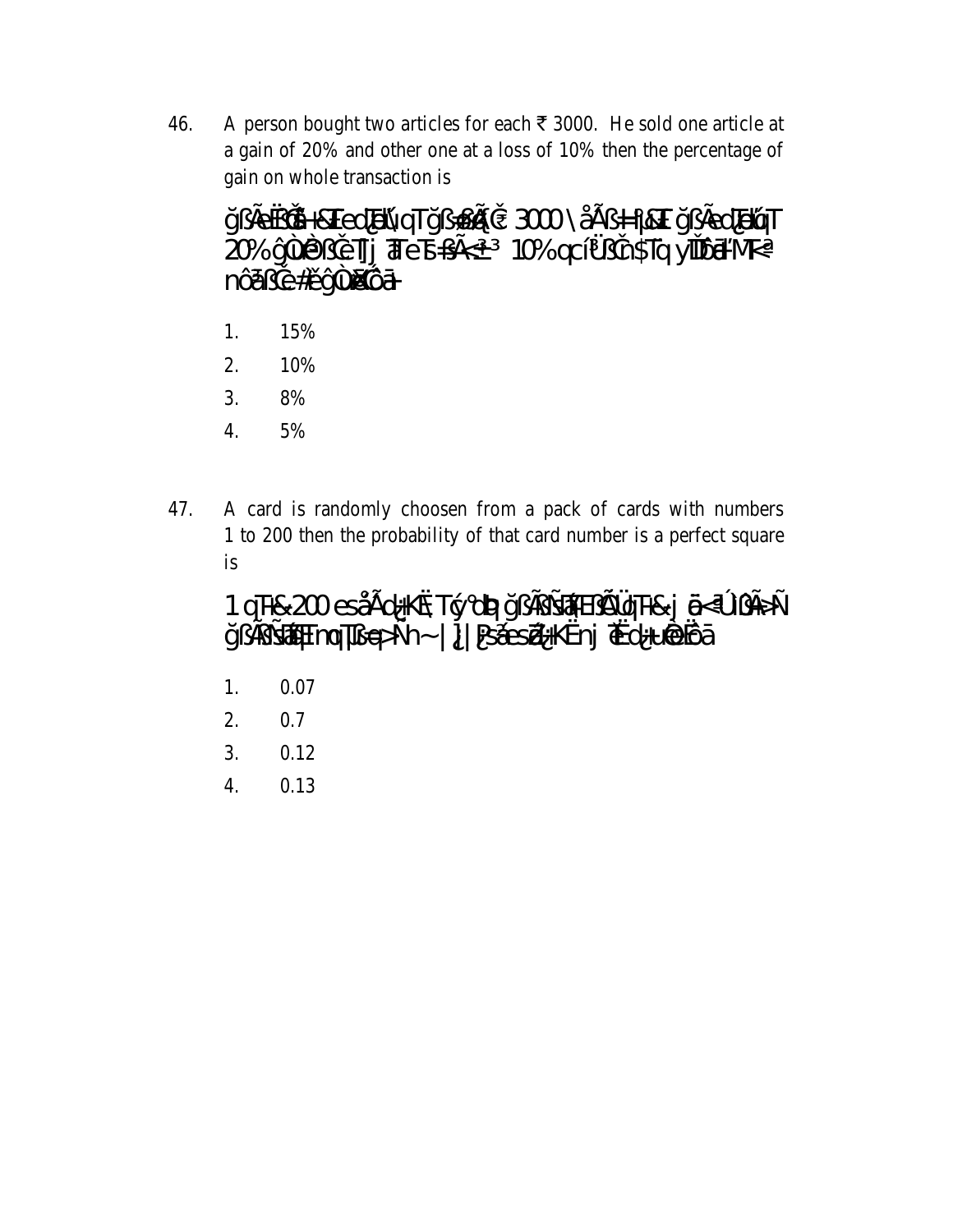48. A card is drawn randomly from a well shuffled pack of cards then the probability of that card is red numbered card is

|    | U <sup>2</sup> >±¿}ET  &q  ¿££&qTH&j @ik^l}{}£}=s7\$qTrj ?5}±n~<br>nsq\${\UHK«¿±s4\$n>PAE>\d+u@exQá |
|----|-----------------------------------------------------------------------------------------------------|
|    | $\frac{9}{13}$                                                                                      |
| 2. | $\frac{10}{13}$                                                                                     |
| 3. | $\frac{9}{26}$                                                                                      |
|    | 10<br>$\overline{26}$                                                                               |

The mean of 1, 7, 5, 3, 4 and 4 is m, the mean of 3, 2, 4, 2, 3, 3 and P 49. is m-1 and median Q then the average of P and Q is

33elj The \j lligh+jek@Hm-1 elj TekóûéQ  $nsTqp$ e $rrq$ j  $\overline{a}q \setminus dsq$ 

- $2.5$ 1.
- $\overline{3}$  $2.$
- 3.  $3.5$
- $\overline{4}$  $4.$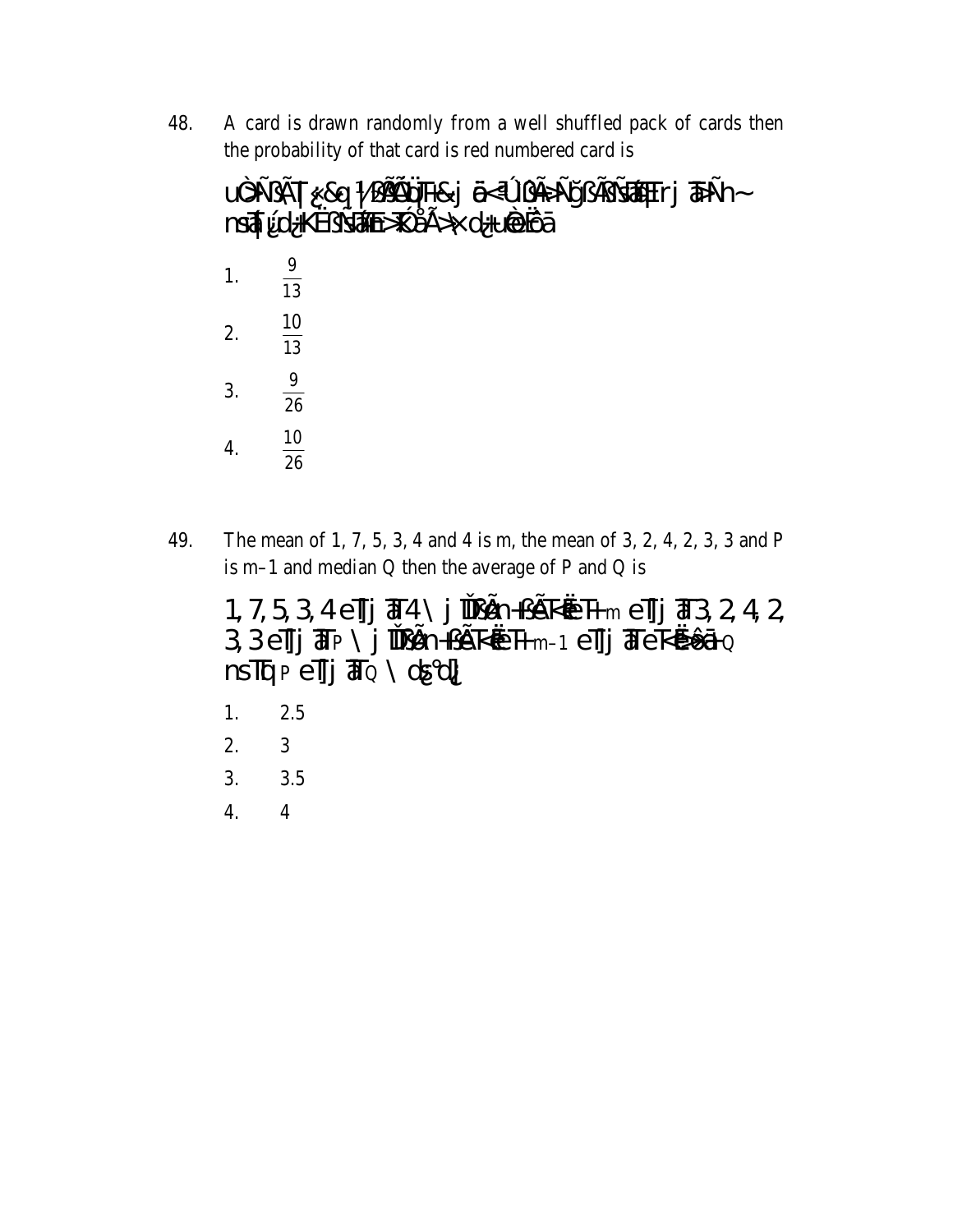| Class Interval<br><b>CÉAU</b> N+ <b>CÉA</b>                                                                                    | $\vert 0.10 \vert 10.20 \vert 20.30 \vert 30.40 \vert 40.50 \vert 50.60 \vert 60.70 \vert 70.80$ |    |    |  |  |
|--------------------------------------------------------------------------------------------------------------------------------|--------------------------------------------------------------------------------------------------|----|----|--|--|
| $\begin{array}{c} \text{Cumulative frequency} \\ \text{d} + ^{\circ} \text{O} \text{d} \text{C} \text{d} \text{d} \end{array}$ |                                                                                                  | 34 | 66 |  |  |

The model class of the above data is

#### | ÃÔHX@ j TIERIA/OPERBÁU

- $20 30$ 1.
- $30 40$ 2.
- $40 50$ 3.
- $50 60$  $\overline{4}$ .
- The median of the observations 11, 12, 14,  $x-2$ ,  $x+4$ ,  $x+9$ , 32, 38 51. arranged in ascending order is 24 then the mean of the observation is

 $S\tilde{A}$ <sup>7</sup>D  $C\tilde{E}$  HýËne  $S\tilde{A}$  &q | ] O \q \ T11, 12, 14, x-2, x+4, x+9, 32, 38 \j IILLEROOt 24 nsTq | ]O\q\j IILLEREREETT

1. 
$$
\frac{197}{8}
$$
  
2.  $\frac{191}{8}$   
3.  $\frac{189}{8}$   
4.  $\frac{187}{8}$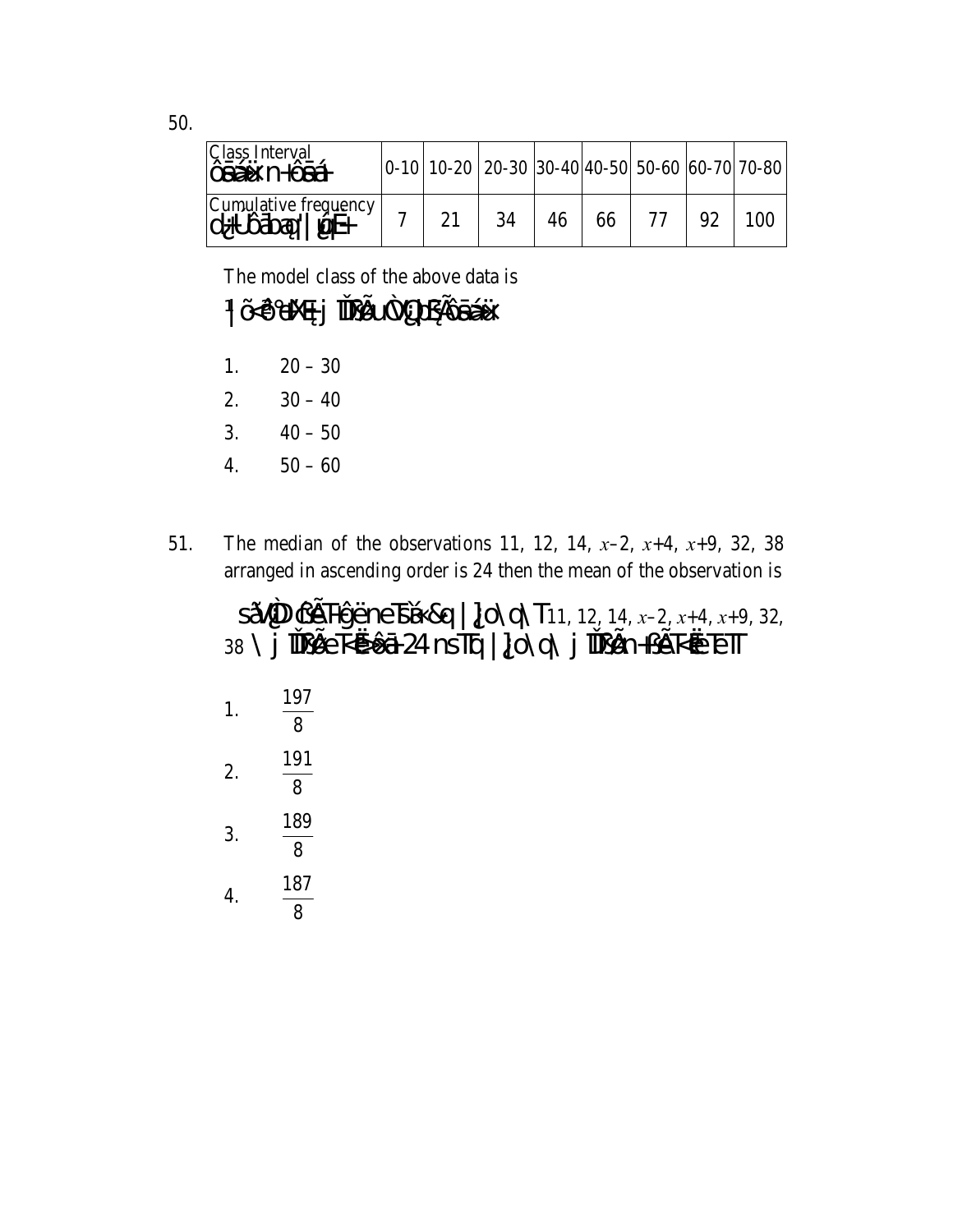- The mean deviation of the data  $2, 9, 9, 3, 6, 9, 4$  from the mean is 52. 2, 9, 9, 3, 6, 9, 4 < ÔHXØTDÅEN+¿EK@T+QT+&eK@T\$#8q+
	- 1.  $\frac{15}{7}$ 2.  $\frac{16}{7}$ 3.  $\frac{18}{7}$ 4.  $\frac{22}{7}$
- 53. The standard deviation of the data  $6, 5, 9, 13, 12, 8, 10$  is 6, 5, 9, 13, 12, 8, 10 < OHX® j TUL CODE B#8q+
	- 1.  $\sqrt{\frac{52}{7}}$ 2.  $\sqrt{6}$  $\frac{52}{7}$  $3.$  $\overline{4}$ . 6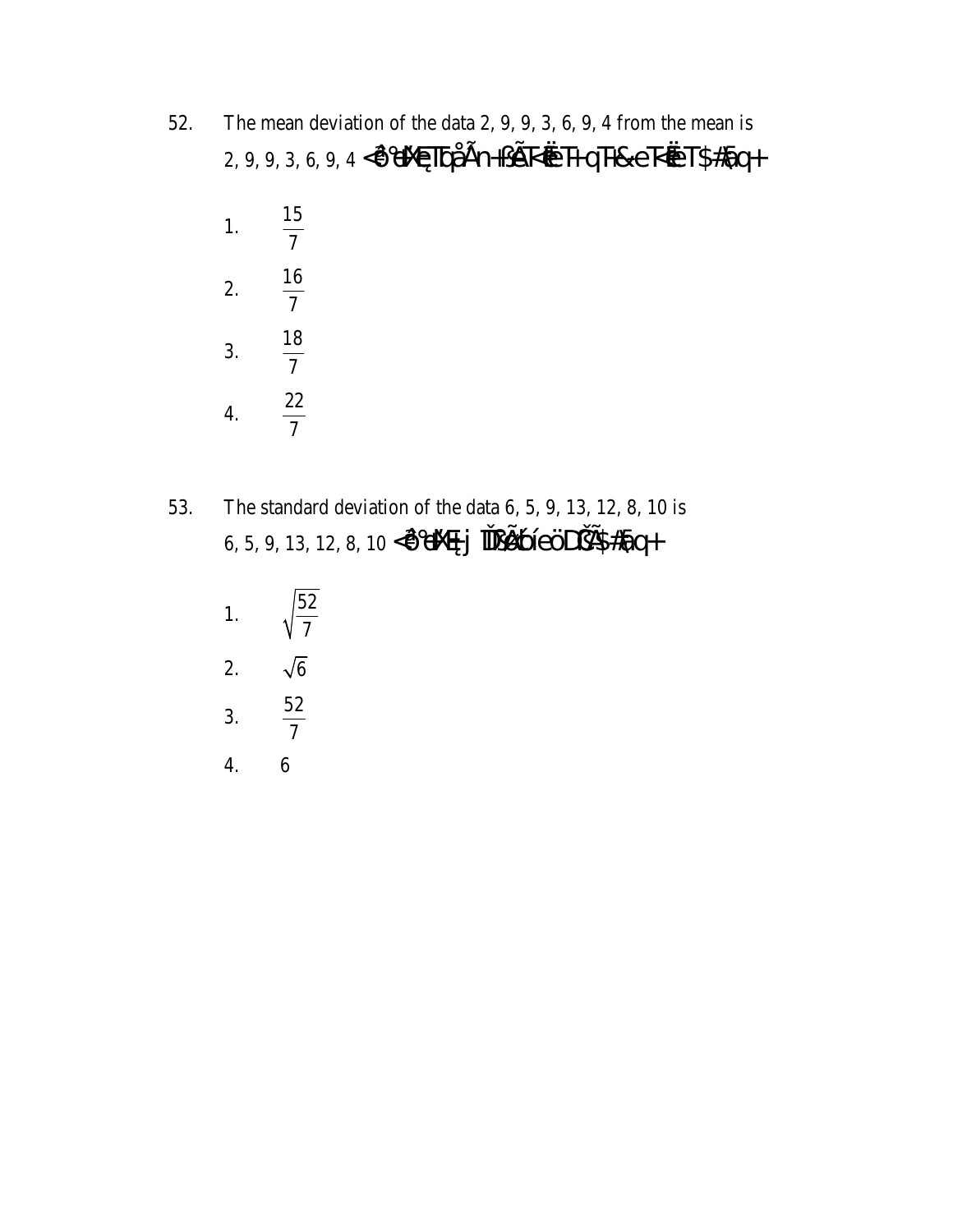- If the variance of the data 2, 4, 5, 6, 8, 17 is  $23.33$  then variance of 54. 4, 8, 10, 12, 16, 34 will be 2, 4, 5, 6, 8, 17 < OHYPURGHU 2333 nsTg 4, 8, 10, 12, 16, 34 < OHXpL\$diU  $\sqrt{23.33}$  $1.$ 23.33 2.  $3.$ 46.66  $(23.33)^2$  $\overline{4}$ .
- Cos 38<sup>°</sup> Sec (90<sup>°</sup> 2A) = 1 then the value of angle 'A' is 55. Cos 38<sup>°</sup> Sec (90<sup>°</sup> – 2A) = 1  $\text{NS}\overline{\text{IP}}$  'A'  $\angle \widetilde{\text{AD}}$  +  $\Diamond \overline{\text{LP}}$ 
	- $52^{\rm o}$ 1.
	- $38^{\rm o}$ 2.
	- 3.  $26^{\circ}$
	- $19^\circ$  $\overline{4}$ .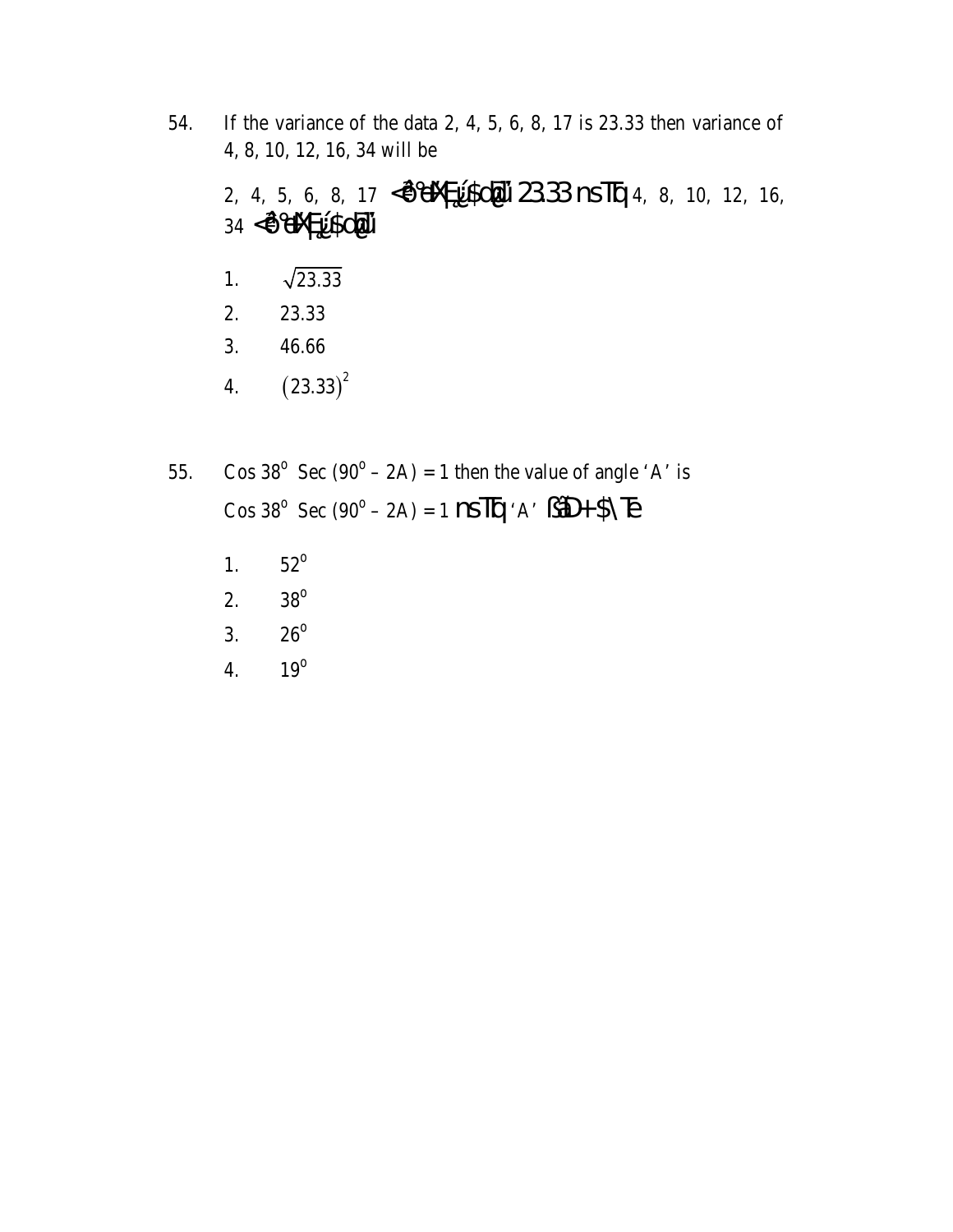The length of the shadow of vertical tower on ground increases by 56. 10m, when the altitude of the Sun changes from  $45^{\circ}$  to  $30^{\circ}$  then the height of the tower is (in meters)

| ÿ¿£{354kdi+unéj îT¿Øú&bo&eÚdÖs4k ÔĂ#ûd¿ÃD+45+qT+&                       |  |
|-------------------------------------------------------------------------|--|
| 30 <sup>†</sup> ¿jeÖjq  ÚsT10MT   sÁs Ōðal~. nsTq di+uné nÓða (Móða ýt) |  |

$$
1. \qquad 10\left(\sqrt{3}+1\right)
$$

$$
2. \qquad 10\left(\sqrt{3}-1\right)
$$

- 3.  $5(\sqrt{3}-1)$
- 4.  $5(\sqrt{3}+1)$
- Given positive integers a and b there exists unique pair of integers 57.  $\alpha$  and  $\gamma$  satisfying  $a = b\alpha + \gamma$  then  $\gamma$  lie between

 $a = b\alpha + \gamma$  nj  $\overline{M}$  $\leq$   $\frac{d\overline{A}}{dt}$   $\leq$   $\frac{d\overline{A}}{dt}$   $\leq$   $\frac{d\overline{A}}{dt}$   $\leq$   $\frac{d\overline{A}}{dt}$   $\leq$   $\frac{d\overline{A}}{dt}$   $\leq$   $\frac{d\overline{A}}{dt}$ α e]]  $\overline{a}$   $\gamma$  @  $\widetilde{a}$  = Psél+K& Te<ed@  $\gamma$  = Psél+Ke + S Te  $0 < \gamma < b$ 1. 2.  $0 < \gamma \leq b$ 3.  $0 \leq \gamma < b$  $0 \leq \gamma \leq b$ 4.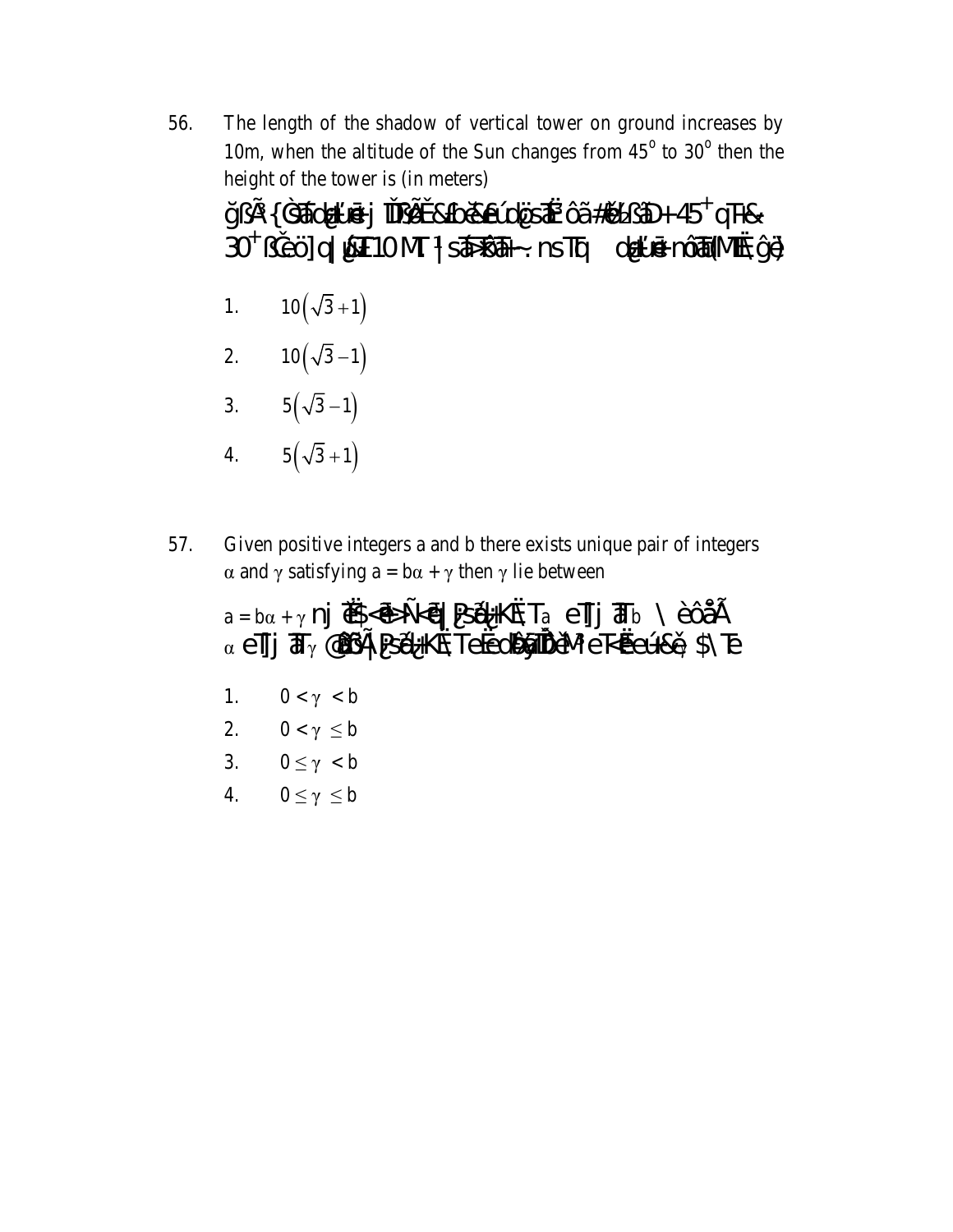58. The least number which must be subtracted from 4215 to make it a perfect square.

### 4215 | ] | PSÁesÁ n>P ÅEr d§yár TENdeyanÜP q ¿£Wed+K«

- 1. 117
- 2. 118
- 3. 119
- 120  $\overline{4}$ .
- $\sqrt{x} + \sqrt{x \sqrt{1 x}} = 1$  then the value of 'x' is 59.  $\sqrt{x} + \sqrt{x - \sqrt{1 - x}} = 1$  nsTq 'x' \$\Te 1.  $\frac{3}{5}$  $\mathbf{1}$ 2. 3.  $\frac{4}{5}$  $\frac{16}{25}$  $4.$
- If  $\log_4 \log_2 \log_3(x-2009) = 0$  then the value of 'x' is 60.  $\log_4 \log_2 \log_3(x-2009) = 0$  nsTq'x' \$\B
	- 2018 1.
	- 2. 2015
	- $3.$ 2012
	- 4. 2009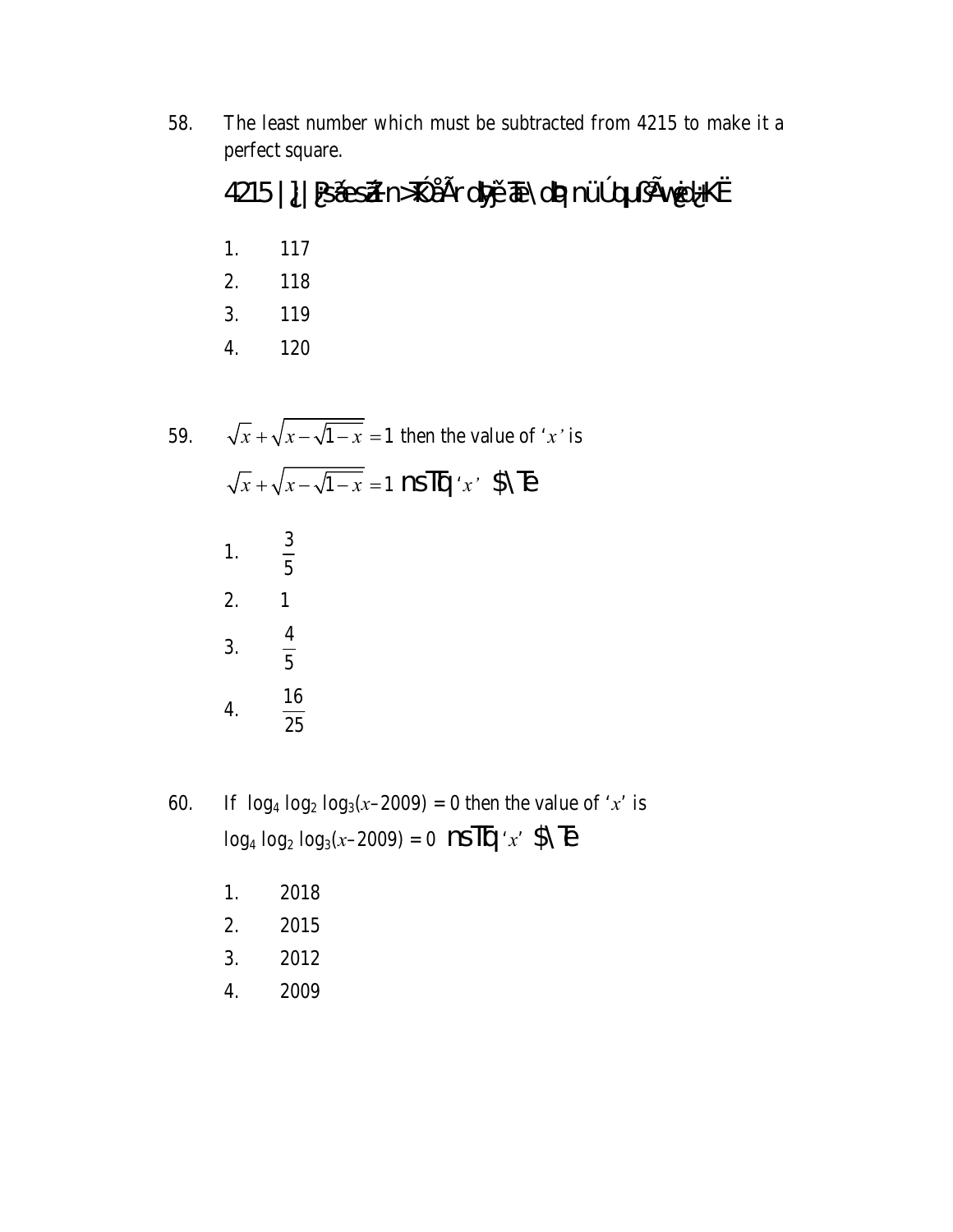61. The value of 
$$
58^3 - 24^3 - 34^3
$$
  
\n $58^3 - 24^3 - 34^3$  NE  
\n1. -141984  
\n2. -149184  
\n3. 141984  
\n4. 149184

If the roots of the equation (b-c)  $x^2 + (c-a)x + (a-b) = 0$  are equal 62. then the value of  $\frac{a+c}{b}$  is (b-c)  $x^2 + (c-a)x + (a-b) = 0$  esérves  $e\overrightarrow{D}$ /2 Tde $\overrightarrow{C}$  $\frac{a+c}{b}$  \$\\tipset \test{ Equation \test{ Equation \test{ Equation \test{ Equation \test{ Equation \test{ Equation \test{ Equation \test{ Equation \test{ Equation \test{ Equation \test{ Equation \test{ Equation \test{ E  $1.$  $\overline{4}$  $\overline{2}$ .  $\overline{3}$  $\overline{c}$  $3.$  $\overline{4}$ .  $\mathbf 1$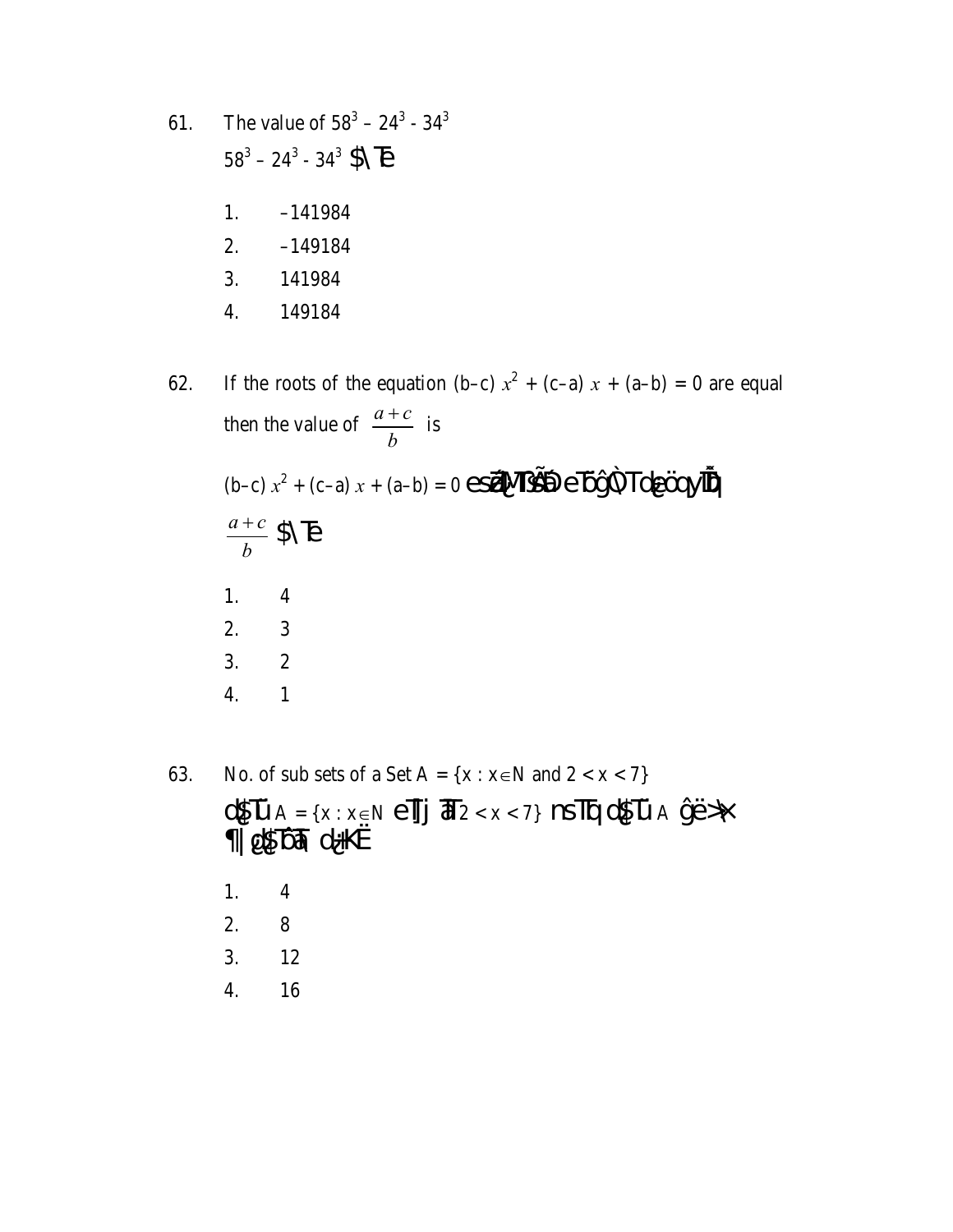- 64. The number of integers lie between the squares of 63 and 64 is 63 el]j  $\overline{a}$  64 d+K& es X e kø\ | BéHK& d+K«
	- 1. 128
	- 2. 126
	- 3. 124
	- $\overline{4}$ . 120
- The trisection points of line joining  $(2, -6)$ ,  $(-4, 8)$  is 65.
	- -KEÚT(2,-6) eT] T(-4, 8) \qT{KTU\$UK+&eTTj TT{B}<br>¢KQ\$\$D\_KEÚT 1.  $\left(\frac{8}{3}, \frac{-4}{3}\right)\left(2, \frac{-10}{3}\right)$ 2.  $\left(\frac{8}{3}, \frac{4}{3}\right)\left(\frac{-10}{3}, \frac{-10}{3}\right)$ 3.  $\left(0, \frac{-4}{3}\right)\left(-2, \frac{10}{3}\right)$ 4.  $\left(0, \frac{4}{3}\right)\left(2, \frac{10}{3}\right)$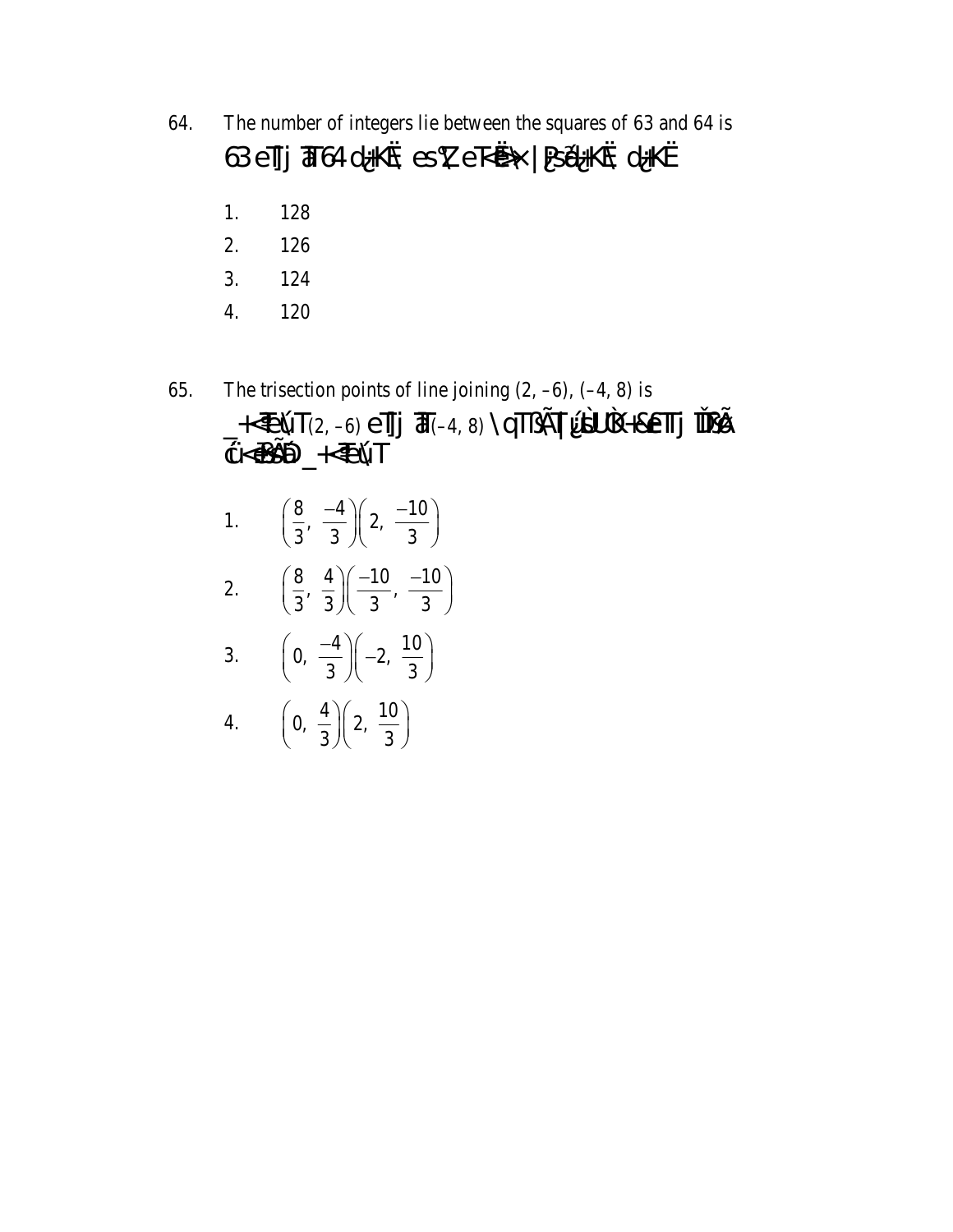- 66. The quadrilateral which is formed by the points  $(-7, -3)$ ,  $(5, 10)$ ,  $(15, 8)$  and  $(3, -5)$  is
	- Parallelogram 1.
	- 2. Square
	- 3. Rectangle
	- $\overline{4}$ . Rhombus

 $(-7, -3)$ , (5, 10), (15, 8)  $e^{2\pi}$  **J**  $\overline{d}(3, -5)$   $\rightarrow$  EVO  $\overline{d}$ **#ÖJGAÖETTj TULESÁETT** 

- deÖ+Ôá#âáADeTT  $1<sub>1</sub>$
- $\overline{2}$  $\#\! \widehat{\mathbf{Q}} \mathbf{K} \widehat{\mathbf{Q}} +$
- $3$  Bs $66666$
- $\overline{4}$  $s + dt$

If  $a^3\sqrt[3]{x^2} + b^3\sqrt{x} + c = 0$  then  $a^3x^2 + b^3x + c^3$  is equal to 67.  $a^3\sqrt{x^2} + b^3\sqrt{x} + c = 0$  nsTg  $a^3x^2 + b^3x + c^3$  ÅEde $\ddot{C}$ eryit $\ddot{C}$ PS E

- $27$  abc x 1.
- $\frac{1}{3}$  abc x  $2.$
- 3abc x 3.

4. 
$$
\frac{1}{27} \text{ abc x}
$$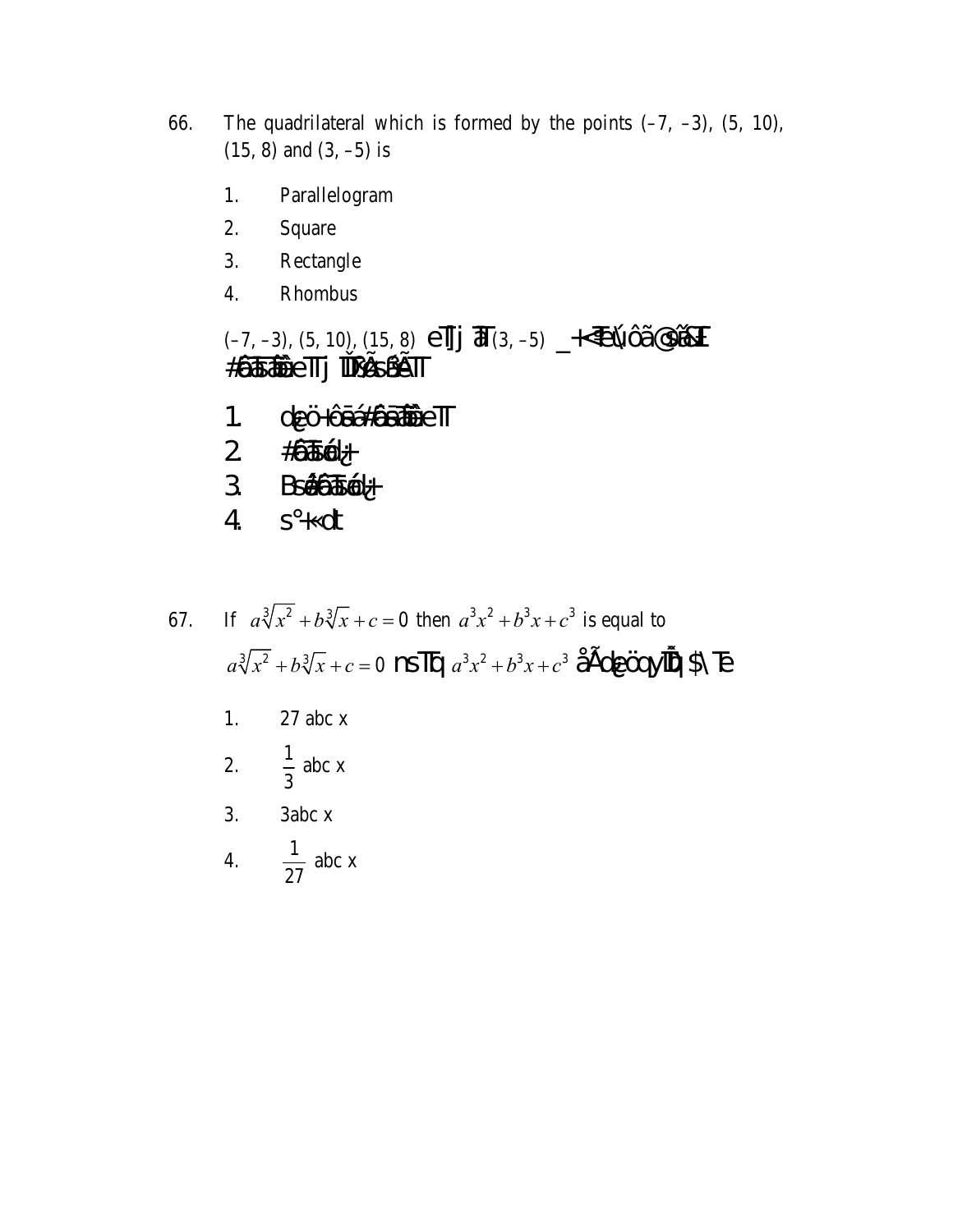If  $\alpha$  and  $\beta$  are the roots of the equation  $ax^2 + bx + c = 0$  then the 68. value of  $\alpha^4 \beta^7 + \alpha^7 \beta^4$  is

 $ax^2 + bx + c = 0$  j  $\frac{1}{2} \frac{1}{2} \frac{1}{2} \frac{1}{2} \frac{1}{2} \frac{1}{2} \frac{1}{2} \frac{1}{2} \frac{1}{2} \frac{1}{2} \frac{1}{2} \frac{1}{2} \frac{1}{2} \frac{1}{2} \frac{1}{2} \frac{1}{2} \frac{1}{2} \frac{1}{2} \frac{1}{2} \frac{1}{2} \frac{1}{2} \frac{1}{2} \frac{1}{2} \frac{1}{2} \frac{1}{2} \frac{1}{2} \frac{1}{2} \frac{1}{2} \frac{1}{2} \frac$ j TELSNE

- 1.  $\frac{bc^3}{a^6}(3ac-b^2)$
- 2.  $rac{b^4c}{a^6}(6ac-c^2)$
- 3.  $\frac{bc^4}{a^7}(3ac-b^2)$
- 4.  $\frac{ab^4}{c^7}(5ac-b^2)$
- If  $(K + 2)$ ,  $(4K 6)$  and  $(3K 2)$  are in Arithmetic progression then 69. the product of  $5<sup>th</sup>$  and  $10<sup>th</sup>$  term is

$$
\begin{array}{l} \scriptstyle (K+2),\, (4K-6) \, e \overline{I} \overline{J} \overline{J} \, \overline{d} \, (3K-2) \, \prod + \nu \, \underline{d} \overline{d} \overline{d} \overline{d} \overline{e} \, \underline{e} \overline{d} \, \underline{f} \, \underline{e} \, \overline{f} \, \underline{f} \, \underline{f} \, \underline{f} \, \underline{f} \, \underline{f} \, \underline{f} \, \underline{f} \, \underline{f} \, \underline{f} \, \underline{f} \, \underline{f} \, \underline{f} \, \underline{f} \, \underline{f} \, \underline{f} \, \underline{f} \, \underline{f} \, \underline{f} \, \underline{f} \, \underline{f} \, \underline{f} \, \underline{f} \, \underline{f} \, \underline{f} \, \underline{f} \, \underline{f} \, \underline{f} \, \underline{f} \, \underline{f} \, \underline{f} \, \underline{f} \, \underline{f} \, \underline{f} \, \underline{f} \, \underline{f} \, \underline{f} \, \underline{f} \, \underline{f} \, \underline{f} \, \underline{f} \, \underline{f} \, \underline{f} \, \underline{f} \, \underline{f} \, \underline{f} \, \underline{f} \, \underline{f} \, \underline{f} \, \underline{f} \, \underline{f} \, \underline{f} \, \underline{f} \, \underline{f} \, \underline{f} \, \underline{f} \, \underline{f} \, \underline{f} \, \underline{f} \, \underline{f} \, \underline{f} \, \underline{f} \, \underline{f} \, \underline{f} \, \underline{f} \, \underline{f} \, \underline{f} \, \underline{f} \, \underline{f} \, \underline{f} \, \underline{f} \, \underline{f} \, \underline{f} \, \underline{f} \, \underline{f} \, \underline{f} \, \underline{f} \, \underline{f} \, \underline{f} \, \underline{f} \, \underline{f} \, \underline{f} \, \underline{f} \, \underline{f} \, \underline{f} \, \underline{f} \, \underline{f} \, \underline{f} \, \underline{f} \, \underline{f} \, \underline
$$

- 1. 116
- 2. 126
- 3. 136
- $\overline{4}$ . 106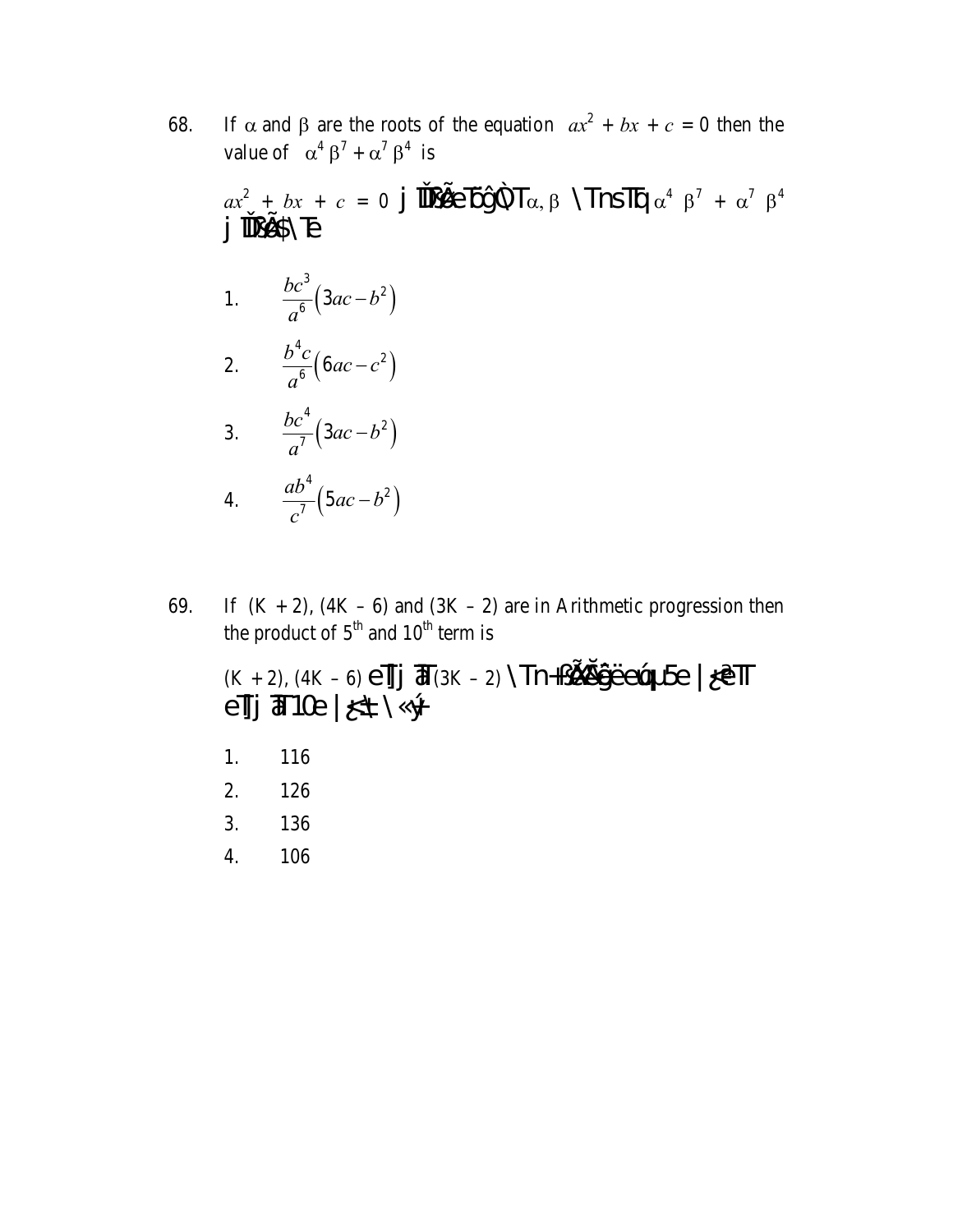- If  $3A + B = 18x^2 2xy + 2y^2$  and  $A B = 2x^2 6xy + 2y^2$  then the 70. expression of A is  $3A + B = 18x^2 - 2xy + 2y^2$  el j  $\overline{d}A - B = 2x^2 - 6xy + 2y^2$  nslg  $de\ddot{Q}$ de $\overline{T}_{A}$ 1.  $5x^2 + 2xy + y^2$ 2.  $-5x^2 - 2xy + y^2$ 3.  $5x^2 - 2xy + y^2$ 4.  $5x^2 - 2xy - y^2$
- 71. The perimeters of a square and a rectangle are equal. If the side of the square is 25m and the length of the rectangle is 30m. Then the ratios of areas of square and rectangle is



- $24:25$ 1.
- $2.$  $34:25$
- $3.$  $25:24$
- $35:34$ 4.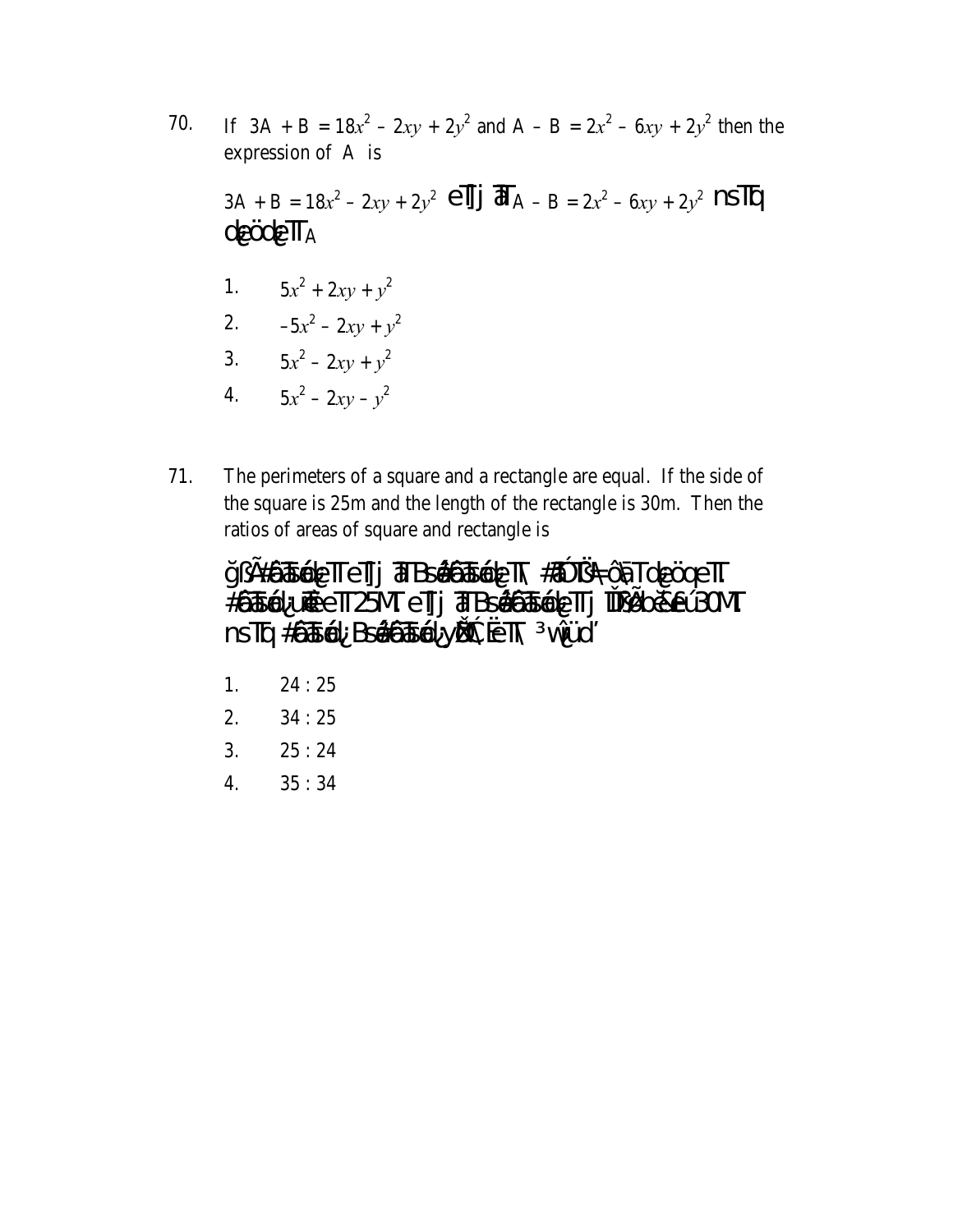72. A toy is in the form of a cone mounted on hemisphere. If the diameter of the base and the height of the cone are 12cm and 8cm respectively then the surface area of the toy is  $(in cm<sup>2</sup>)$ 

Y; E <sup>3</sup> ed Tel h SÁ TRØTT O { 3 TA + \ Te & Q X & A Lel Levi E TRQ ~. XeAleÚ TIELLŐV «deTreTji aTnÔ AT Tes Ád>±12d+.MeTji aT  $3$  ed EU TILE | C NE VE SHET (d+NT \yp 8d+.MinsTg

- 418.48 1.
- 2. 408.84
- 414.86 3.
- 4. 521.48
- If the height of an equilateral triangle is  $x$  cm then its area is 73.  $(in cm<sup>2</sup>)$

y tele LA/Q ture eTTj TTL en Off x d+MnsTq < yesteseTT  $(d+MT\vee \vee \theta)$ 

1. 
$$
\frac{x^2}{\sqrt{3}}
$$
  
\n2.  $\frac{x^2}{3}$   
\n3.  $\frac{\sqrt{3}}{4}x^2$   
\n4.  $\frac{4}{\sqrt{3}}x^2$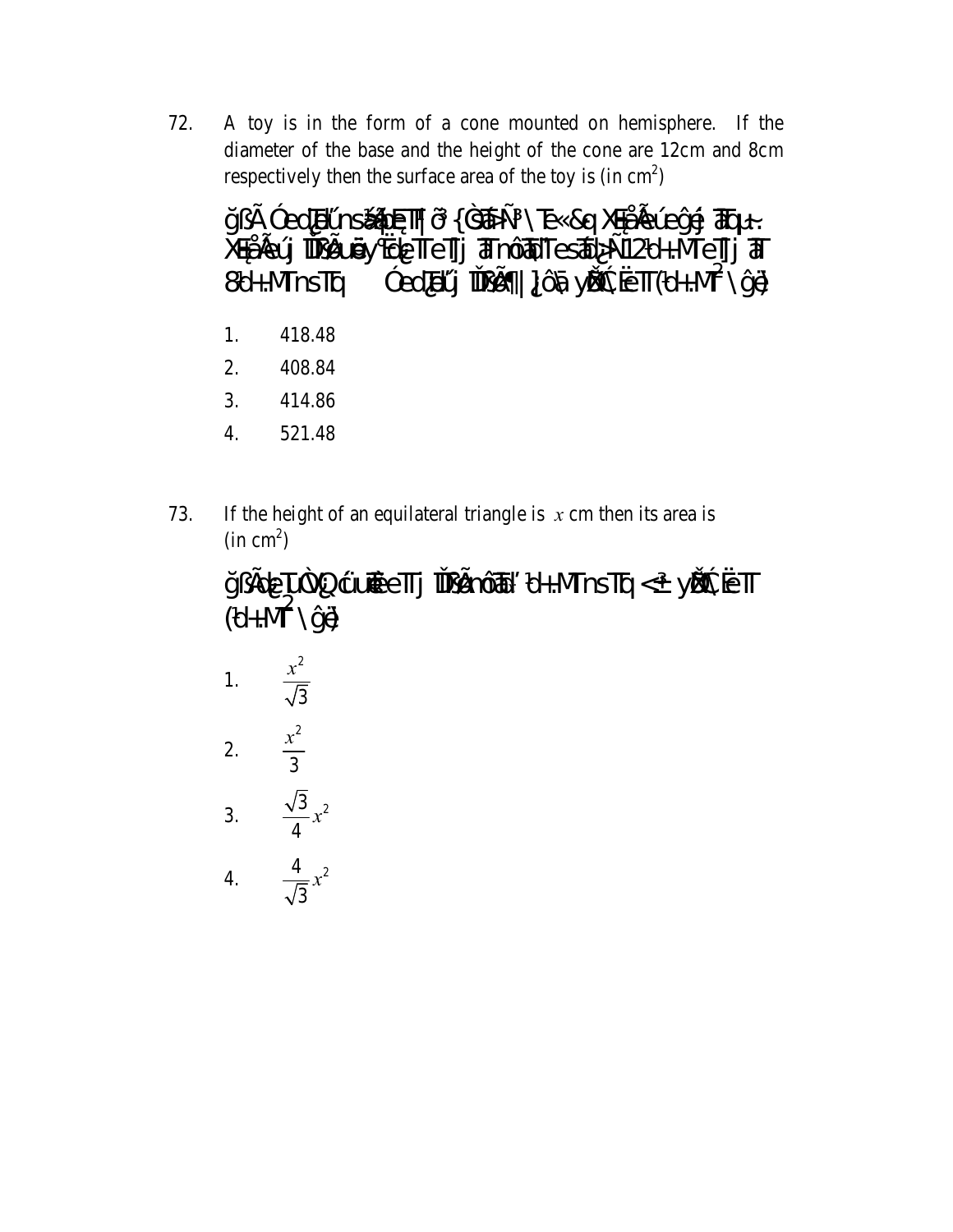The ratios of the radius and height of a cylinder is  $3:2$ . If the radius 74. 21cm then its volume is  $\text{(cm}^3)$ 

y EdÖ eTTj TTLEY «IséTTeTJj TFnÔTA vÜJ3: 2 y «IséTT  $21 d+M \text{ ns} \overline{\text{Iq}} < | \overline{\text{Iq}} | ] \text{e} \overline{\text{O}} \text{e} \overline{\text{Iq}} (d+M^3)$ 

- 18404 1.
- 2. 19504
- 3. 19404
- 18304  $\overline{4}$ .
- AB, CD, PQ are perpendicular 75. to BD.  $AB = x$ ,  $CD = y$  and  $PQ = z$  then z is equal to AB, CD, PQ \TBD ¿Ì ^de/4  $eJj$   $\text{H}$   $PQ = z$   $nSJqz$   $i$ de Ögyilter-.



1. 
$$
\frac{x+y}{xy}
$$
  
2. 
$$
\frac{xy}{y-x}
$$
  
3. 
$$
\frac{xy}{x+y}
$$
  
4. 
$$
\frac{x-y}{xy}
$$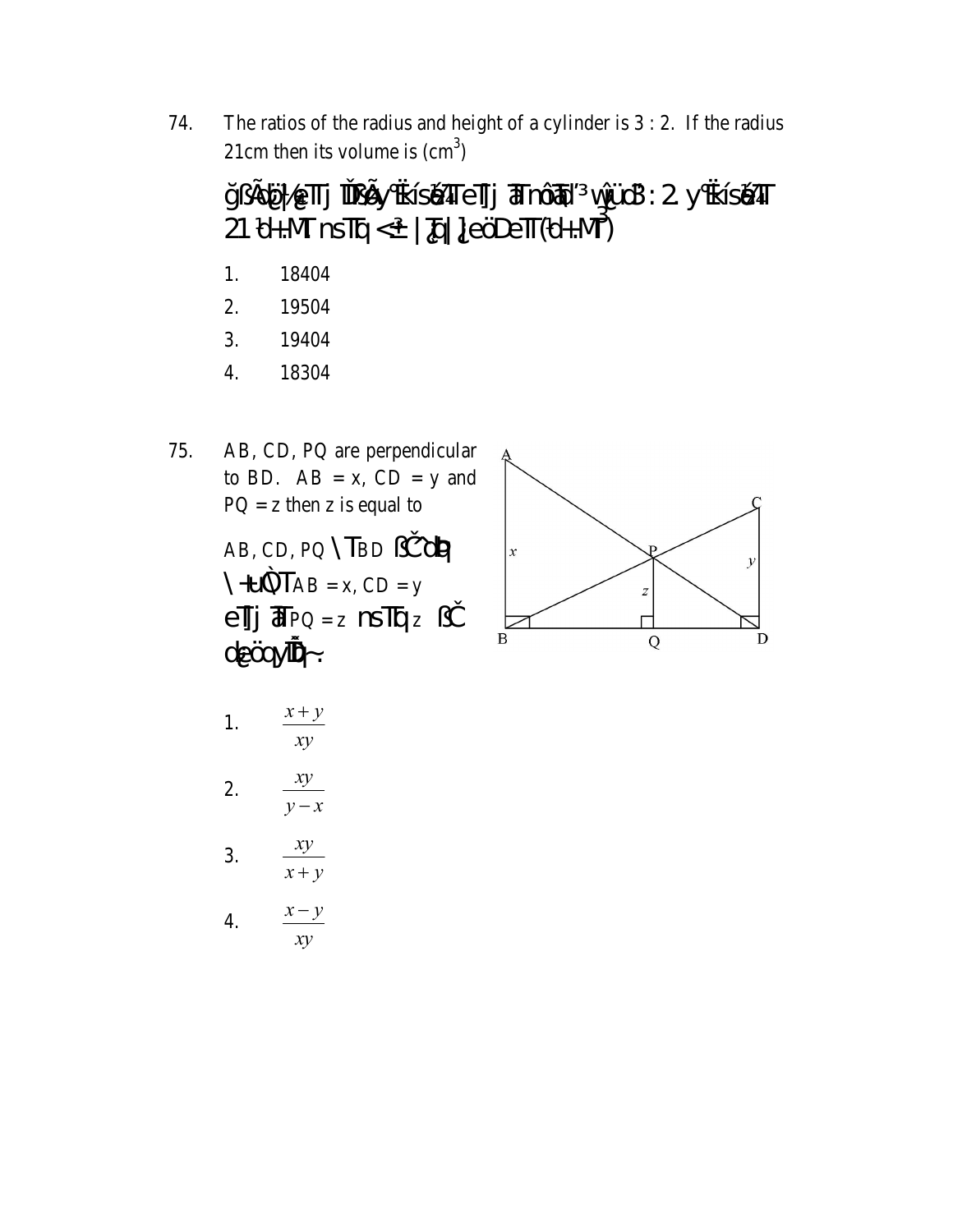The angles of a triangle are  $\left(\frac{3}{2}x-40\right)^{\circ}$ ,  $\left(x-30\right)^{\circ}$  and  $\left(\frac{1}{2}x-20\right)^{\circ}$ 76. then sum of two angles is (in degrees)

- 110 1.
- 2. 80
- 3. 60
- 4. 120
- In a trapezium ABCD where AB || DC, diagonals AC, BD are 77. intersect each other at the point 'O'. If  $AB = 2CD$  then the ratio of areas of  $\triangle AOB$  and  $\triangle COD$  is

ФЕЗИ Тавср УЁАв || DC e]] Тазе \Тас, во \Тюр  $e\leq \mathbf{K} + 8 + 4\pi + 4 \leq \mathbf{K}$  AB = 2CD  $\mathbf{NS}$  TQ  $\Delta AOB$   $\mathbf{eff}$   $\overline{\mathbf{d}}\Delta COD$ yieseth viù

- 1.  $1:4$
- 2.  $4:1$
- 3.  $2:1$
- $\overline{4}$ .  $1:2$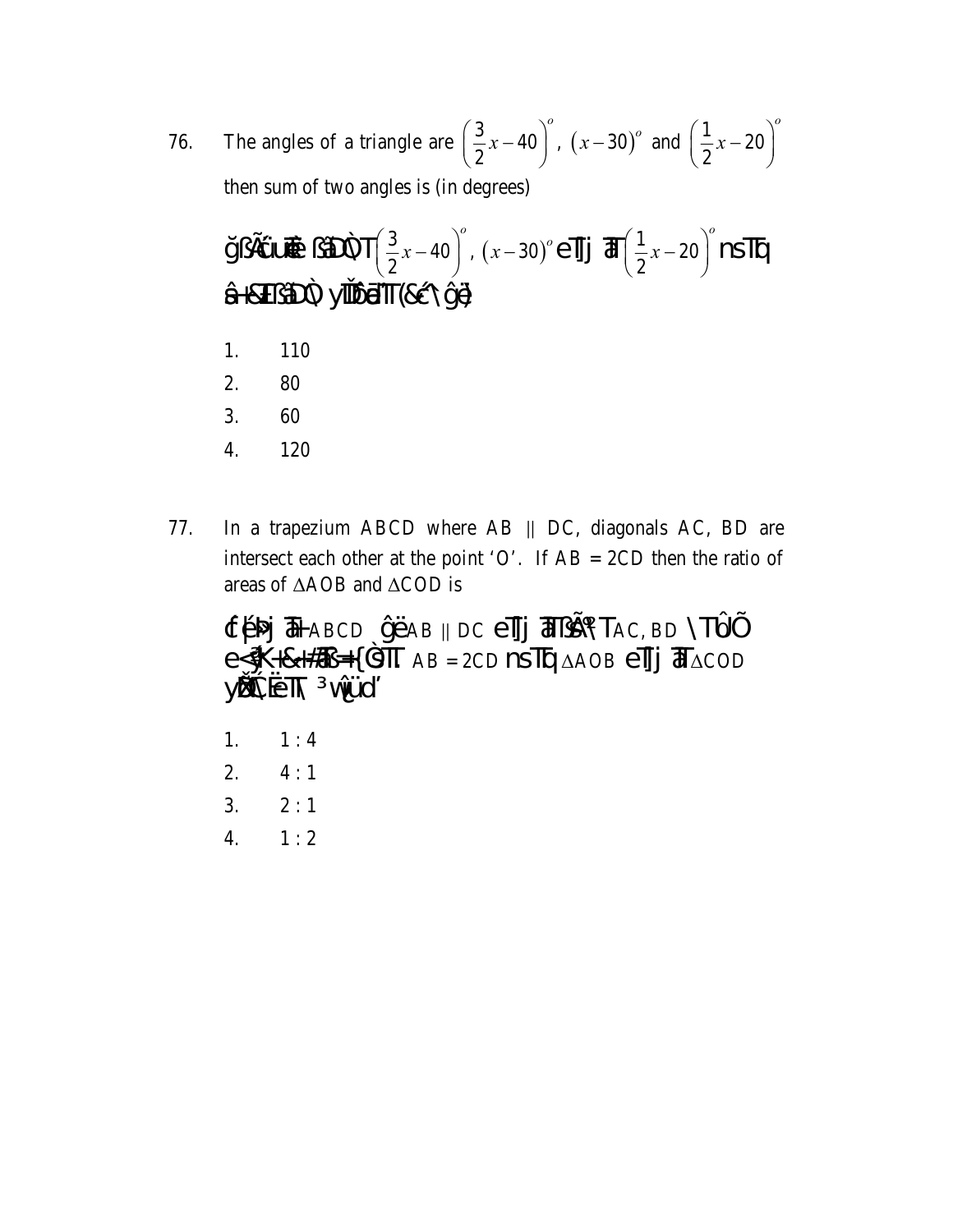78. The hypotenuse of a right angled triangle is 6m more than twice of the shortest side. If the third side is 2m less than the hypotenuse then its perimeter is (in cm)

jy: A + قَانِ 42% p<sup>0</sup>Um > The Edition signal point & + A 3 yie<br>A M mAile e Diseume Edit H 2 M Callen nsTg < # TAC (d+N VH)

- 75 1.
- $2.$ 60
- 40 3.
- 85  $\overline{4}$ .
- 79. PQR is a triangle right angled at P and M is a point on QR such that  $PM \perp QR$  then  $PM^2$  is equal to

| PQR CUTECTIVE \+ ¿ADETTP e <vest 1="" n="" pm="" qr="">TQ3 TQR</vest>   |  |
|-------------------------------------------------------------------------|--|
| $ \tilde{Q}+\epsilon E(\hat{M}) $ nstra pm <sup>2</sup> ¿ide Conying -. |  |

- $QM \times PQ$ 1.
- 2.  $PR \times PQ$
- $QM \times MR$  $3.$
- $QM \times PM$ 4.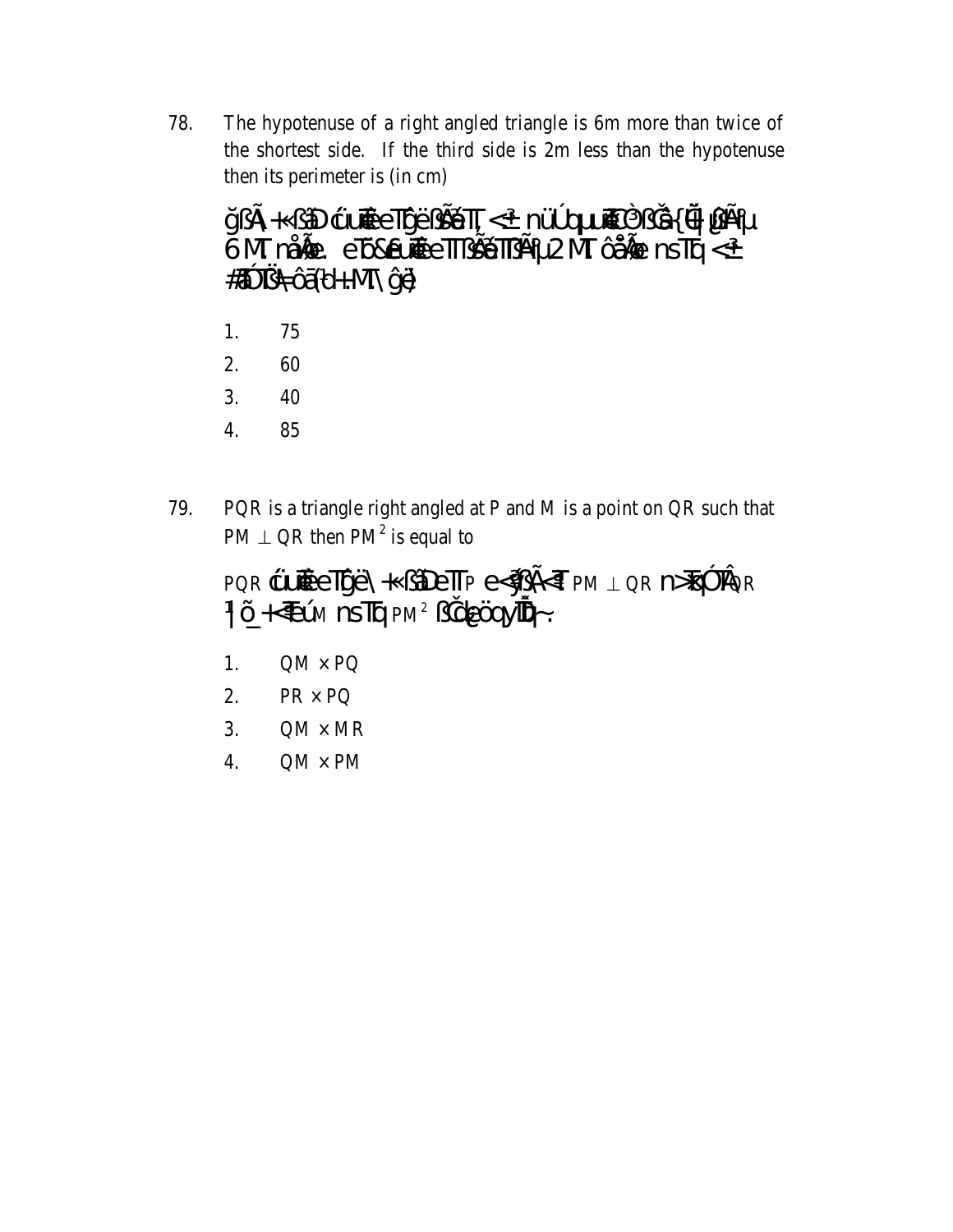80. If in  $\triangle ABC$ , DE || BC, AD = x, DB = x - 2, AE = x + 2 and  $EC = x - 1$  then x is equal to  $\triangle ABC$  Q<sup>+<</sup>TDE || BC, AD = x, DB = x - 2, AE = x + 2  $\angle$ TJ  $\overline{d}$  $EC = x - 1$  nsTg  $x$  jdeCoyTQ.  $1.$  $\overline{2}$ 2.  $\overline{4}$  $3.$  $6\,$  $\overline{4}$ .  $8\,$ 

#### Set-B-Inter Part

81. If 
$$
f(x) = \cos(\log x)
$$
 then  $f\left(\frac{1}{x}\right) f\left(\frac{1}{y}\right) - \frac{1}{2} \left[ f(xy) + f\left(\frac{x}{y}\right) \right] =$   
\n $f(x) = \cos(\log x)$   $\text{NS}\Pi \left[ f\left(\frac{1}{x}\right) f\left(\frac{1}{y}\right) - \frac{1}{2} \left[ f(xy) + f\left(\frac{x}{y}\right) \right] =$   
\n1. 0  
\n2.  $f(x)$   
\n3.  $f(x)+f(y)$   
\n4.  $f(x) \times f(y)$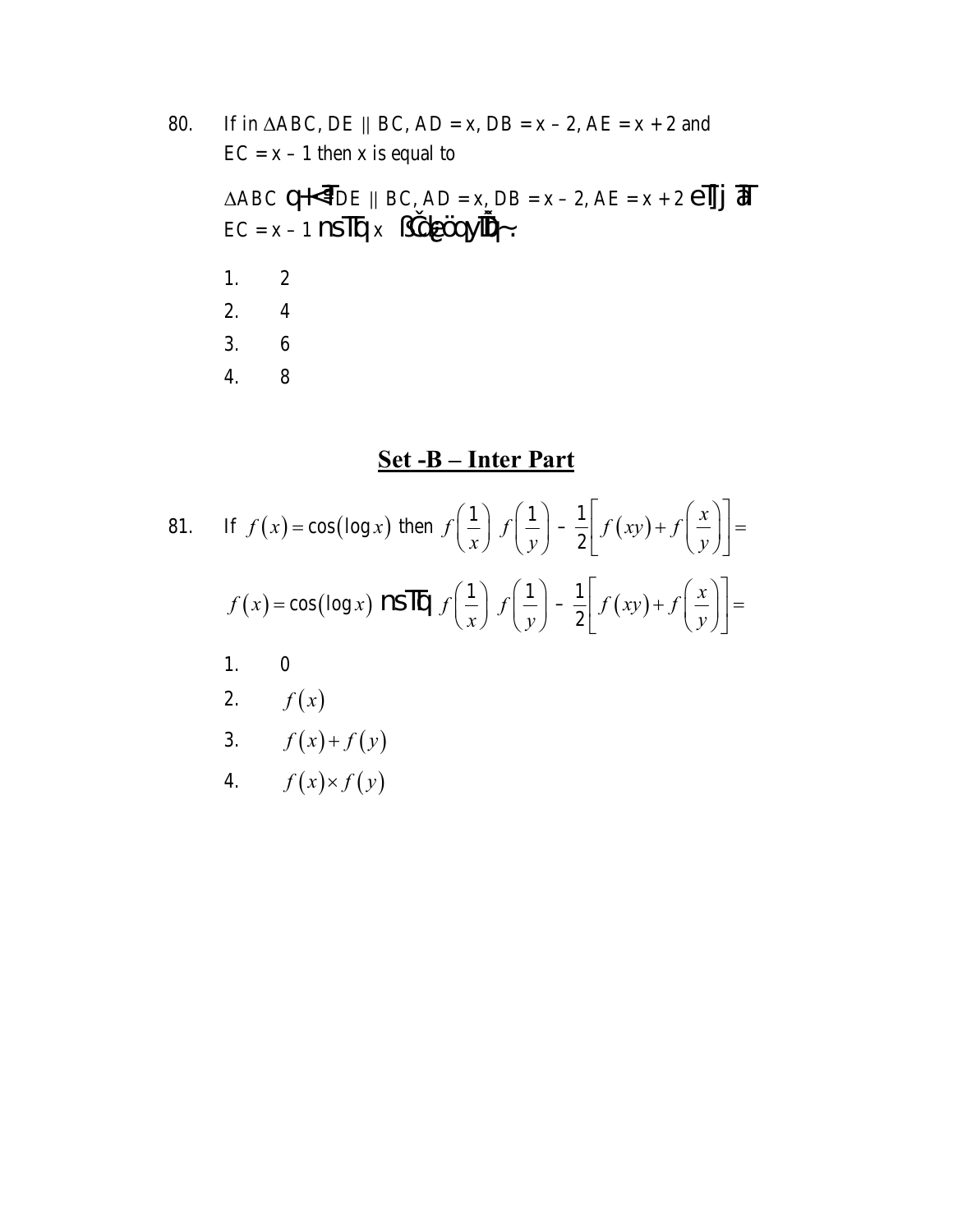83. If 
$$
A = \begin{bmatrix} 2 & 0 \ 3 & 0 \end{bmatrix}
$$
,  $B = \begin{bmatrix} 0 & 0 \ 1 & 2 \end{bmatrix}$ ,  $C = \begin{bmatrix} 0 & 0 \ 3 & 4 \end{bmatrix}$  then  
\n
$$
A = \begin{bmatrix} 2 & 0 \ 3 & 0 \end{bmatrix}
$$
,  $B = \begin{bmatrix} 0 & 0 \ 1 & 2 \end{bmatrix}$ ,  $C = \begin{bmatrix} 0 & 0 \ 3 & 4 \end{bmatrix}$  **NS TQ**  
\n1.  $AB = AC = 0$   
\n2.  $AB = 0$ ,  $AC \neq 0$   
\n3.  $AB \neq 0$ ,  $AC \neq 0$   
\n4.  $AB \neq 0$ ,  $AC = 0$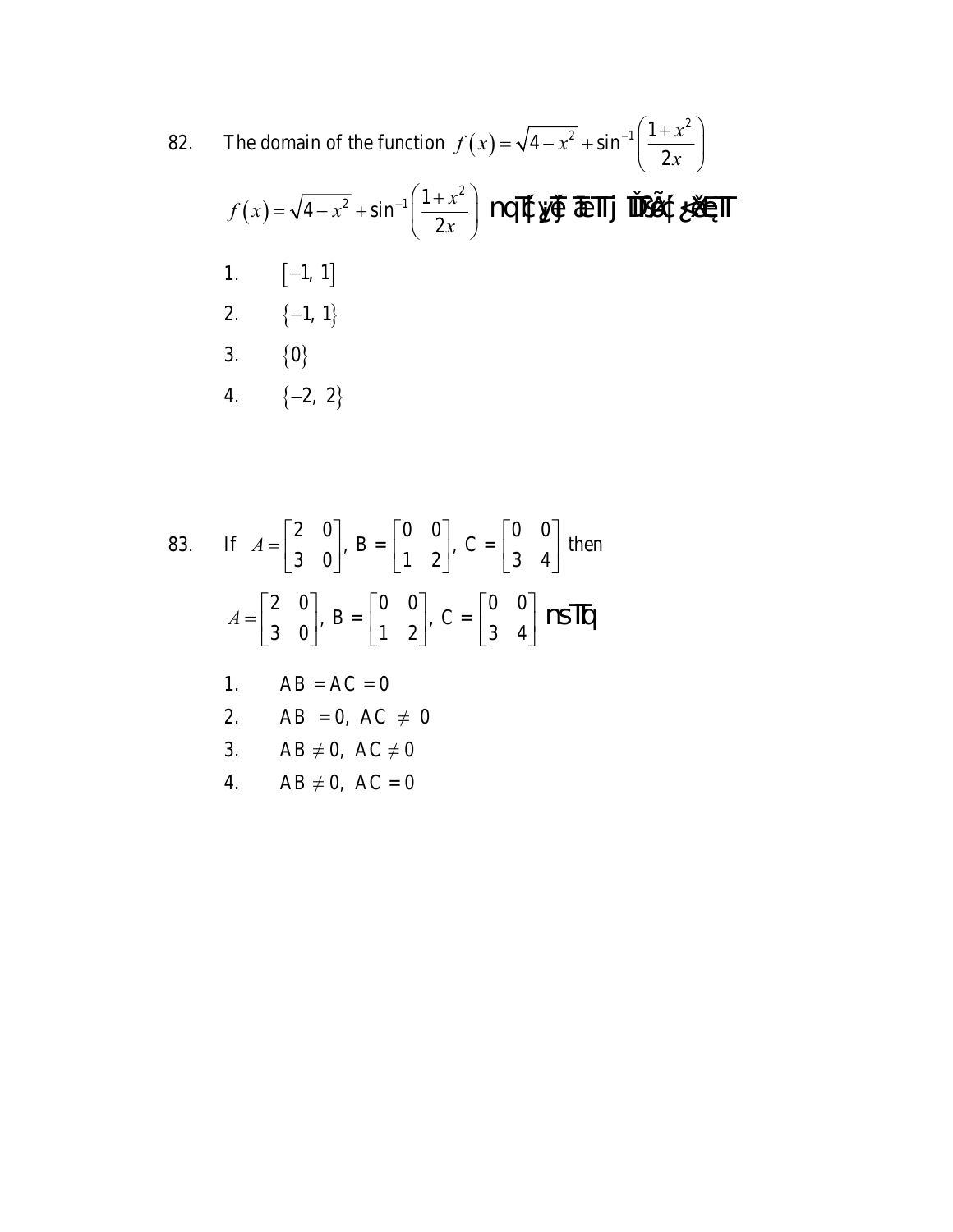84. 
$$
\begin{vmatrix} 1 & 1 & 1 \\ a & b & c \\ a^2 - bc & b^2 - ca & c^2 - ab \end{vmatrix} =
$$
 \_\_\_\_\_\_  
1. 0  
2. 1  
3. abc  
4.  $(a - b) (b - c) (c - a)$ 

85. 
$$
\frac{1}{1+2\omega} + \frac{1}{2+\omega} - \frac{1}{1+\omega} =
$$

86. If 
$$
x = \text{cis } \alpha
$$
,  $y = \text{cis } \beta$  then  $x^3 y^4 - \frac{1}{x^3 y^4} =$   
\n $x = \text{cis } \alpha$ ,  $y = \text{cis } \beta$  **NS**  $\overline{10}$   $x^3 y^4 - \frac{1}{x^3 y^4} =$   
\n1. 2i cos (3α + 4β)  
\n2. 2i cos (3α - 4β)  
\n3. 2i sin (3α + 4β)  
\n4. 2i sin (3α - 4β)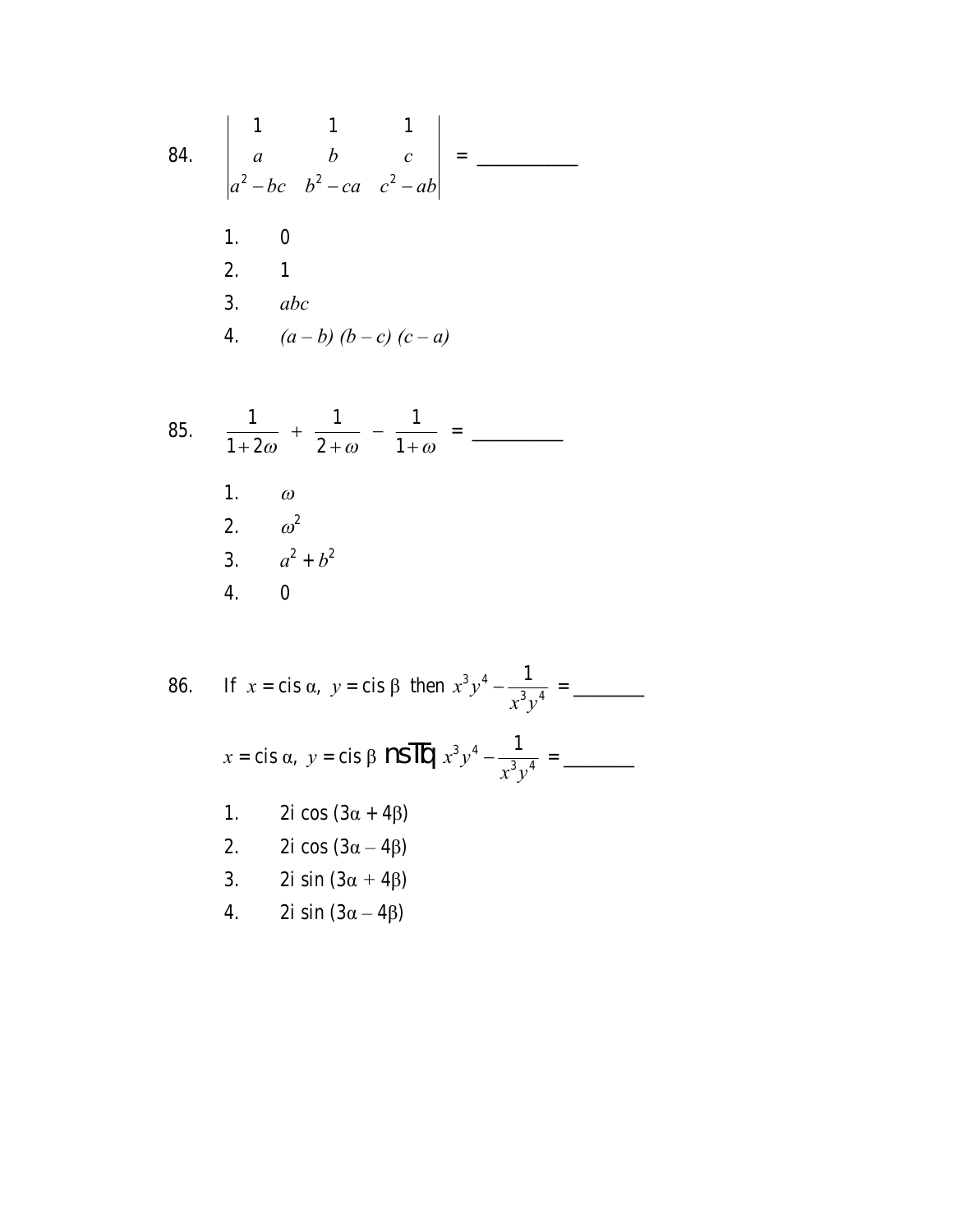87.  $\sqrt{x+20} + \sqrt{x+4} = 4\sqrt{x-1}$  nqTdNL SEL Tj ill LKI  $\ll 1$  ${2}$ 1. 2.  $\{3\}$ 3.  ${4}$ 4.  ${5}$ 

88.  $\alpha$ ,  $\beta$ ,  $\gamma$  nq  $\alpha$ \$  $x^3 + px^2 + qx + r = 0$  dM  $\beta$ \$40 $\epsilon$ T j TU  $\beta$  $\epsilon$  De T 1.  $\frac{q^2-2pr}{r^2}$ 2.  $q^3 - 3pq + 3r^2$ 

$$
3. \qquad \frac{p^2 - 2q}{r^2}
$$

4. 
$$
\frac{pq}{r-3}
$$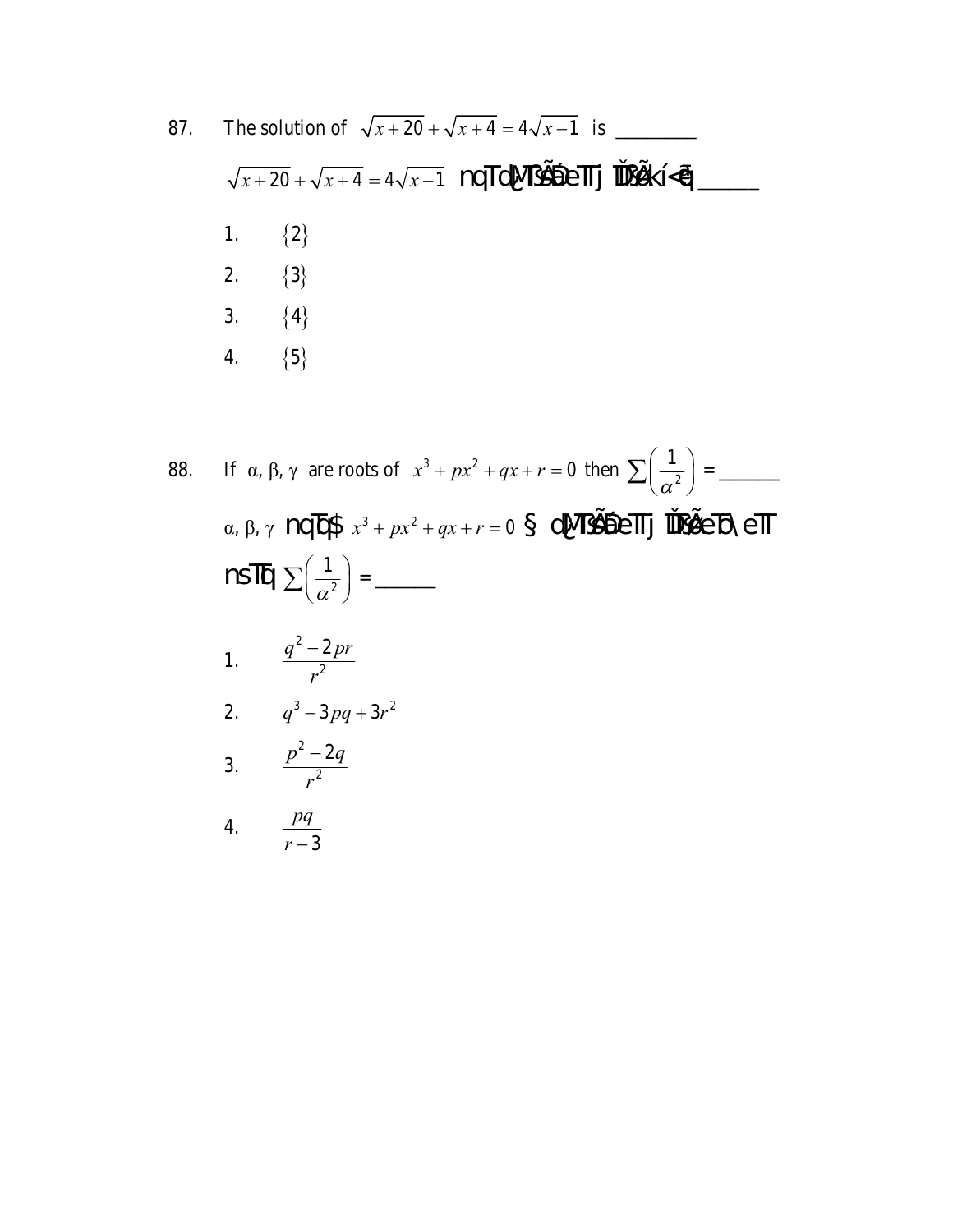89. If 
$$
2nC_3 : nC_2 = 44 : 3
$$
 then  $n =$   
\n $2nC_3 : nC_2 = 44 : 3$  **NSTQ**  $n$  \$ $\bigsetminus$   $\bigsetminus$   
\n1. 8  
\n2. 2  
\n3. 4  
\n4. 6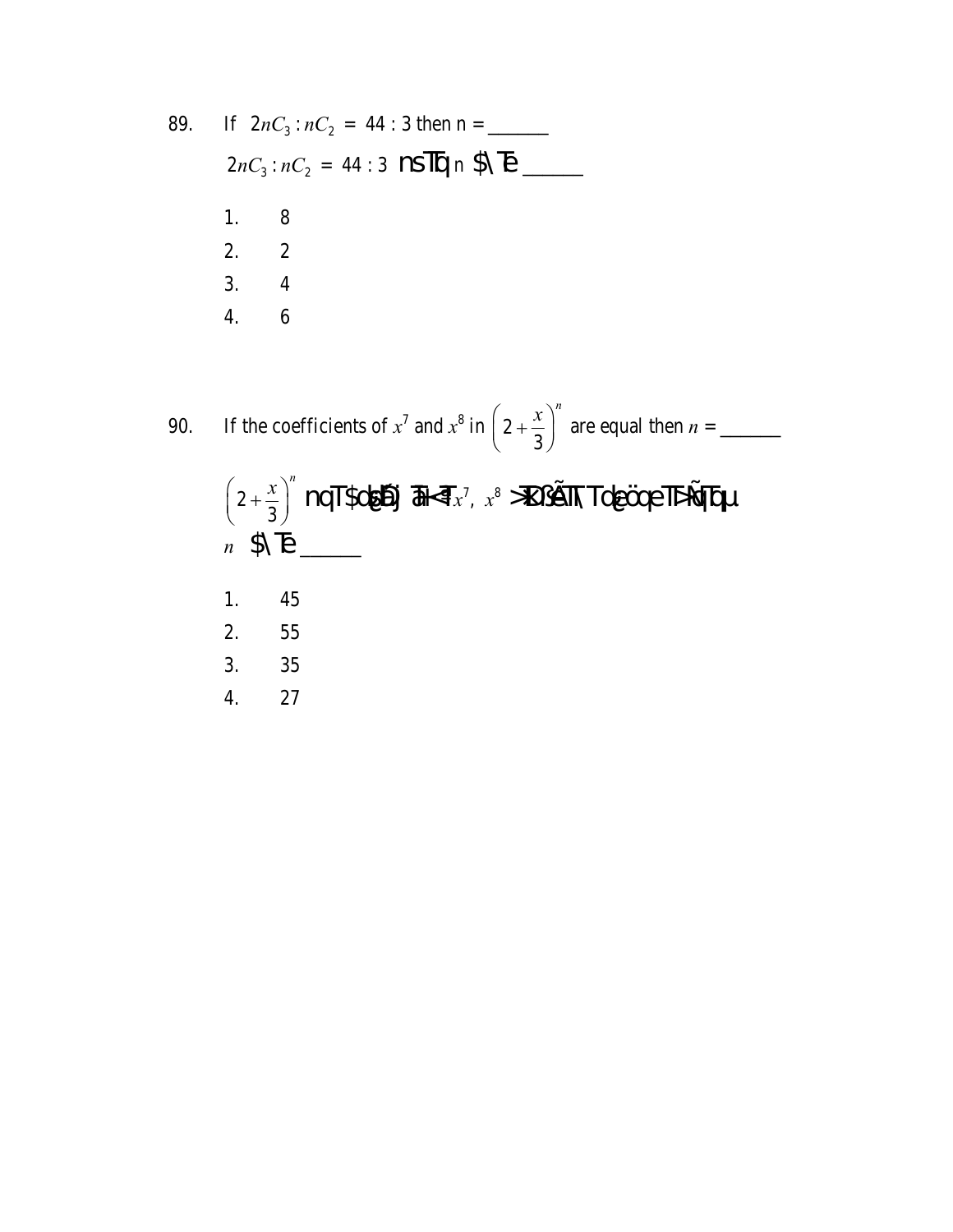91. 
$$
C_0 + \frac{C_1}{2} + \frac{C_2}{2^2} + \frac{C_3}{2^3} + \dots + \frac{C_n}{2^n} =
$$
  
\n1.  $\left(\frac{3}{2}\right)^n$   
\n2.  $\left(\frac{2}{3}\right)^n$   
\n3.  $\left(\frac{5}{3}\right)^n$   
\n4.  $\left(\frac{3}{5}\right)^n$ 

If the lines  $ax + hy + g = 0$ ,  $hx + by + f = 0$ ,  $gx + fy + c = 0$  to be 92. 

 $ax + hy + g = 0$ ,  $hx + by + f = 0$ ,  $gx + fy + c = 0$  nqTvQbitTnsTq  $\begin{picture}(20,20) \put(0,0){\line(1,0){10}} \put(15,0){\line(1,0){10}} \put(15,0){\line(1,0){10}} \put(15,0){\line(1,0){10}} \put(15,0){\line(1,0){10}} \put(15,0){\line(1,0){10}} \put(15,0){\line(1,0){10}} \put(15,0){\line(1,0){10}} \put(15,0){\line(1,0){10}} \put(15,0){\line(1,0){10}} \put(15,0){\line(1,0){10}} \put(15,0){\line(1$ 

- $a + b + c = 0, f + g + h = 0$  $1.$
- $a^{2} + b^{2} + c^{2} = 0$ ,  $f^{2} + g^{2} + h^{2} = 0$  $2.$
- $abc + 2fgh af^2 bg^2 ch^2 = 0,$  $3.$
- $af + bg + ch = 0$ 4.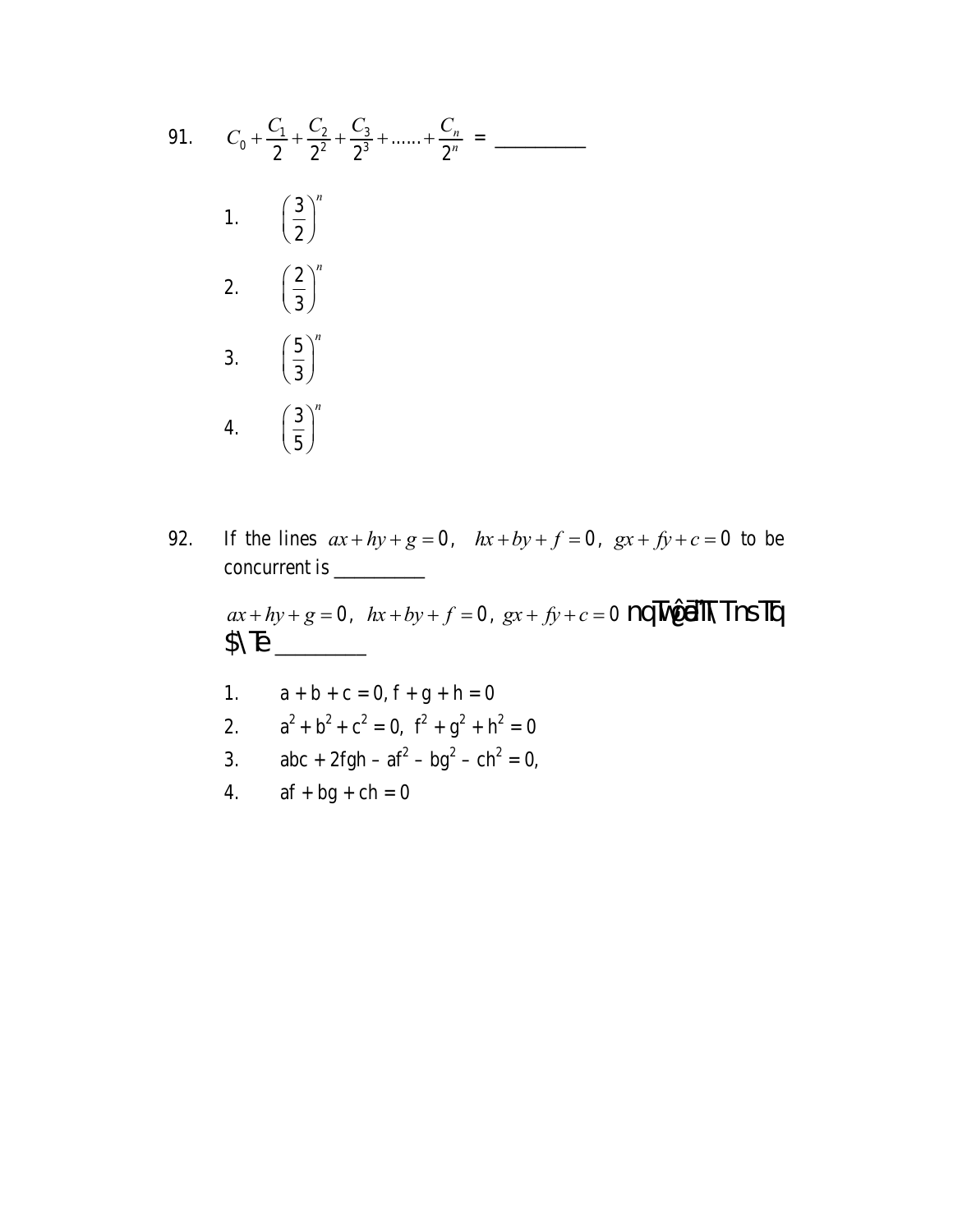- The reflection of the point (-1, 3) in the line  $5x y 18 = 0$  is \_\_\_\_\_\_\_ 93.  $(-1, 3)$  nqT\_ $\leftarrow$ ELQT<sup>p</sup> 5x - y - 18 = 0 ds**PBK** < cl $\frac{1}{2}$  $\phi$ U +  $e$ T \_\_\_ 1.  $(2, 1)$ 2.  $(0, 0)$  $3.$  $(9, 1)$ 4.  $(-2, -3)$
- The equation to the pair of bisectors of angles between the pair of 94.

$$
2x^2 - 3xy + y^2 = 0
$$
 nqT\$UJ  $\overline{4}b$  eTTj  $\overline{1}l$  j $\overline{2}l$  de F $\overline{4}k$ +8q  
\$UJ  $\overline{4}b$  dNJ\$ $\overline{2}l$  eTT

- 1.  $3x^2 + 2xy 3y^2 = 0$
- 2.  $3x^2 2xy + 3y^2 = 0$
- 3.  $3x^2 + 2xy + 3y^2 = 0$
- $3x^2 2xy 3y^2 = 0$ 4.
- 95.  $(0, 0), (0, a), (a, 0)$  nqT\_ $\leftarrow$ EÚ>T+& botetán +8&e Ôn  $dM$   $\mathbf{S}$ 
	- 1.  $x^2 + y^2 + ax + ay = 0$
	- 2.  $x^2 + y^2 ax ay = 0$
	- 3.  $x^2 + y^2 + 2ax + 2ay = 0$
	- 4.  $x^2 + y^2 = a^2 + b^2$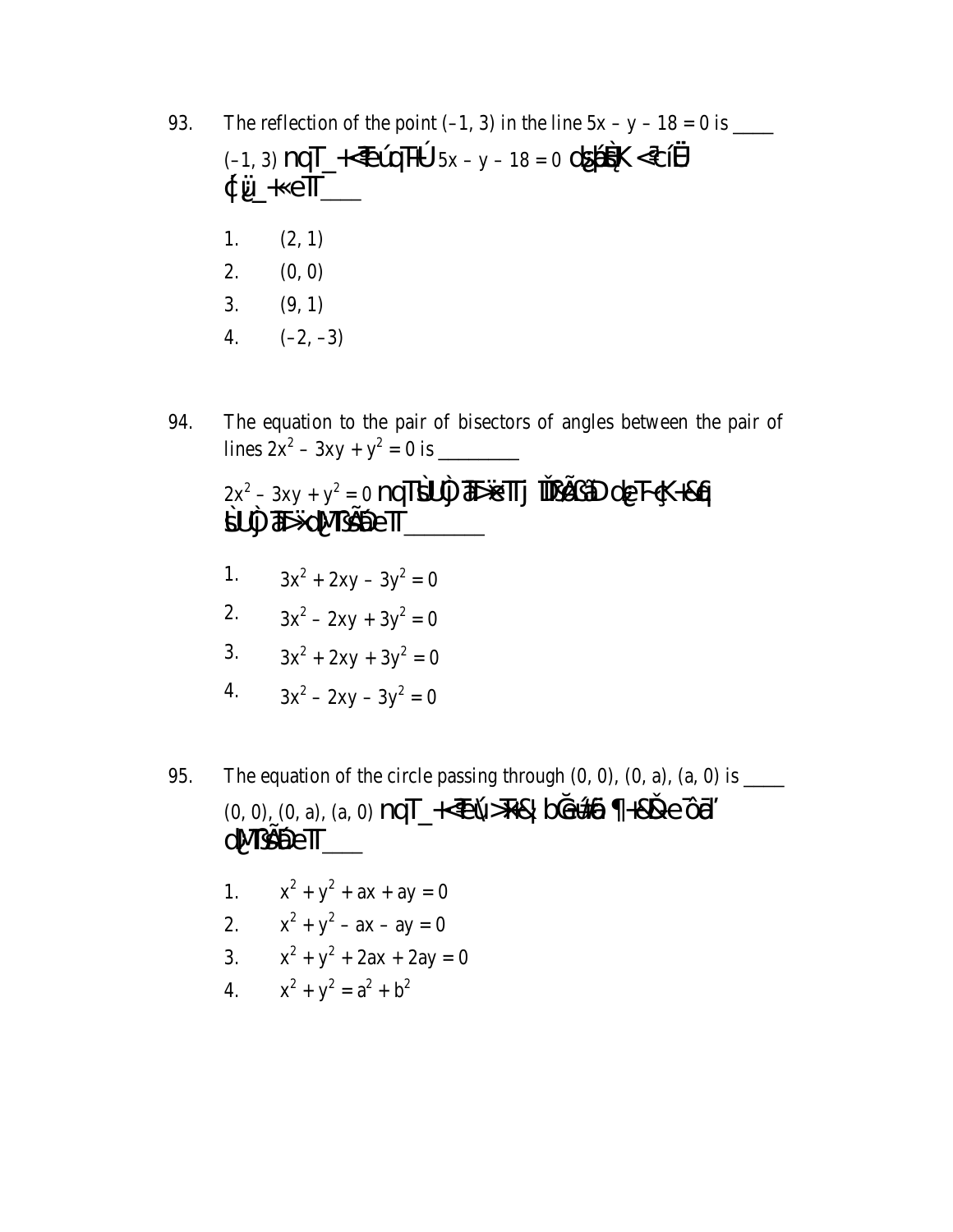96.  $2x - 3y + 25 = 0$  nqTds**Ás**KÅ $Ex^2 + y^2 = 25$  nqTe  $\hat{Q}$ **a**TT<c[ $\frac{2}{3}$ K4  $\leq$ @e $\mathsf{T}$ 1.  $(0, 3)$  $(1, 3)$ 2. 3.  $(-2, 3)$  $(2, 3)$ 4.

The number of common tangents to the two circles  $x^2 + y^2 = 1$  and 97.  $x^{2} + y^{2} = 1 \text{ e}$   $\int \int \mathbf{F} x^{2} + y^{2} - 2x - 6y + 6 = 0 \text{ nq} \cdot \text{ e}$ eT&dÎsék\d+K«\_\_\_\_\_\_  $1.$ 3  $2.$  $\mathbf{1}$ 3.  $\overline{2}$  $\overline{4}$ .  $\overline{4}$ 

The length of the latus rectum of the parabola  $y^2 + 8x - 4y - 4 = 0$ 98. *is*  $y^2 + 8x - 4y - 4 = 0$  nqT  $\leq e\$   $\frac{1}{2}$  TeT  $\int$  Tu  $\frac{1}{2}$  +  $\frac{1}{2}$  +  $\frac{1}{2}$  +  $\frac{1}{2}$  +  $\frac{1}{2}$ **boxe**U 1.  $\overline{2}$ 2.  $\mathbf{1}$ 3. 8  $\overline{4}$ .  $\overline{3}$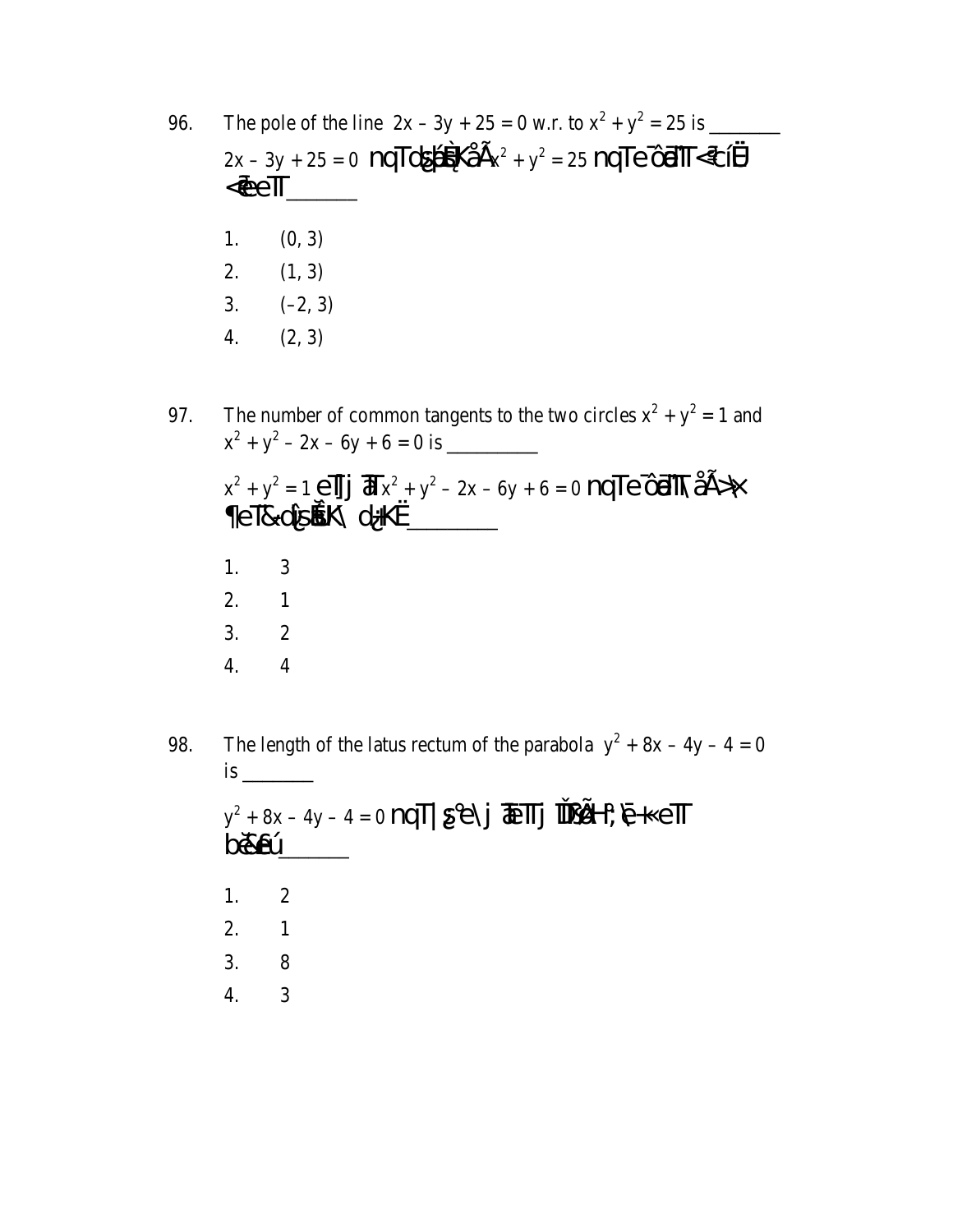| 99. | The eccentricity of the ellipse $9x^2 + 5y^2 - 30y = 0$ is<br>$9x^2 + 5y^2 - 30y = 0$ nqTBs <b>Á</b> ÔáTTj îTț£\$ÔY+çcÔi |                |  |
|-----|--------------------------------------------------------------------------------------------------------------------------|----------------|--|
|     | 1. $\frac{1}{3}$                                                                                                         |                |  |
|     | 2. $\frac{2}{3}$                                                                                                         |                |  |
|     | 3. $\frac{3}{4}$                                                                                                         |                |  |
|     |                                                                                                                          | $\overline{2}$ |  |

If the vertices of a triangle are  $(2, 3, 5)$ ,  $(-1, 3, 2)$ ,  $(3, 5, -2)$  then the 100. angles are

 $(2, 3, 5), (-1, 3, 2), (3, 5, -2)$  nqT\_ $\leftarrow$ EÚToséTNE $\rightarrow$  $q \nleftrightarrow \tilde{q}$   $\tilde{p}$   $\tilde{p}$   $\tilde{p}$   $\tilde{p}$   $\tilde{p}$   $\tilde{p}$ 1.  $30^{\circ}, 30^{\circ}, 120^{\circ}$ 2.  $cos^{-1} \frac{1}{\sqrt{5}}$ , 90<sup>o</sup>,  $cos^{-1} \frac{\sqrt{5}}{\sqrt{3}}$ 3.  $30^{\circ}, 60^{\circ}, 90^{\circ}$ 

4.  $cos^{-1} \frac{1}{\sqrt{3}}$ , 90<sup>o</sup>,  $cos^{-1} \sqrt{\frac{2}{3}}$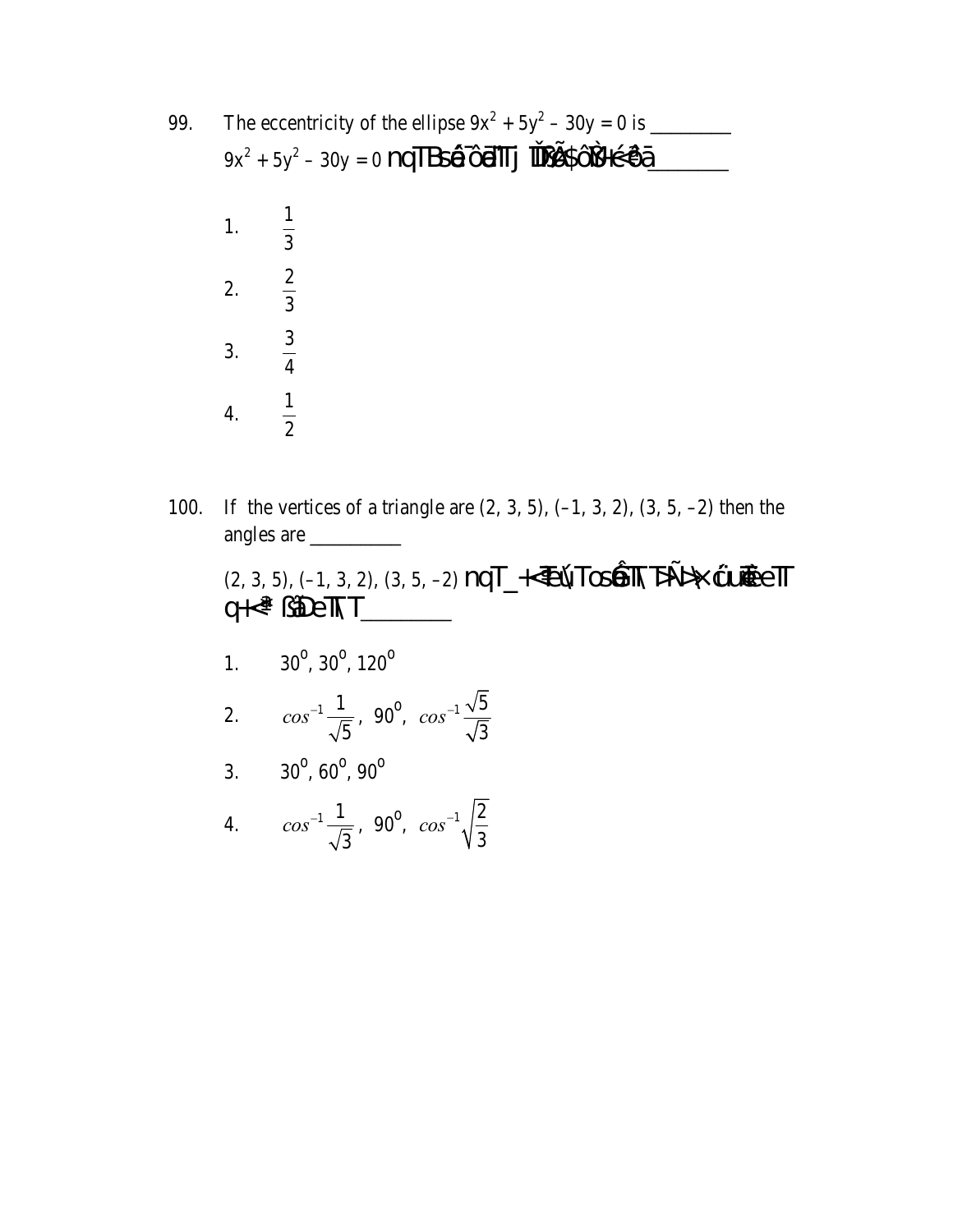The equation of the plane through the points  $(1, -2, 2)$   $(-3, 1, -2)$ 101. 

1.  $x + 16y + 11z + 9 = 0$ 

2. 
$$
x + 16y - 11z + 37 = 0
$$
  
3.  $x + y + z - 2 = 0$ 

$$
3. \qquad x + y + z - 2 = 0
$$

$$
4. \qquad x - 5y - 3z = 0
$$

102. If A + B + C = 90<sup>o</sup> then cos 2A + cos 2B + cos 2C = \_\_\_\_\_\_\_ A + B + C = 90<sup>o</sup> **NS** 
$$
\overline{Iq}
$$
 cos 2A + cos 2B + cos 2C = \_\_\_\_\_\_\_

\n- 1. 
$$
1 + 4 \sin A \sin B \sin C
$$
\n- 2.  $1 - 2 \sin A \sin B \sin C$
\n- 3.  $2 + 2 \sin A \sin B \sin C$
\n

 $\overline{4}$ . 4 sin A sin B sin C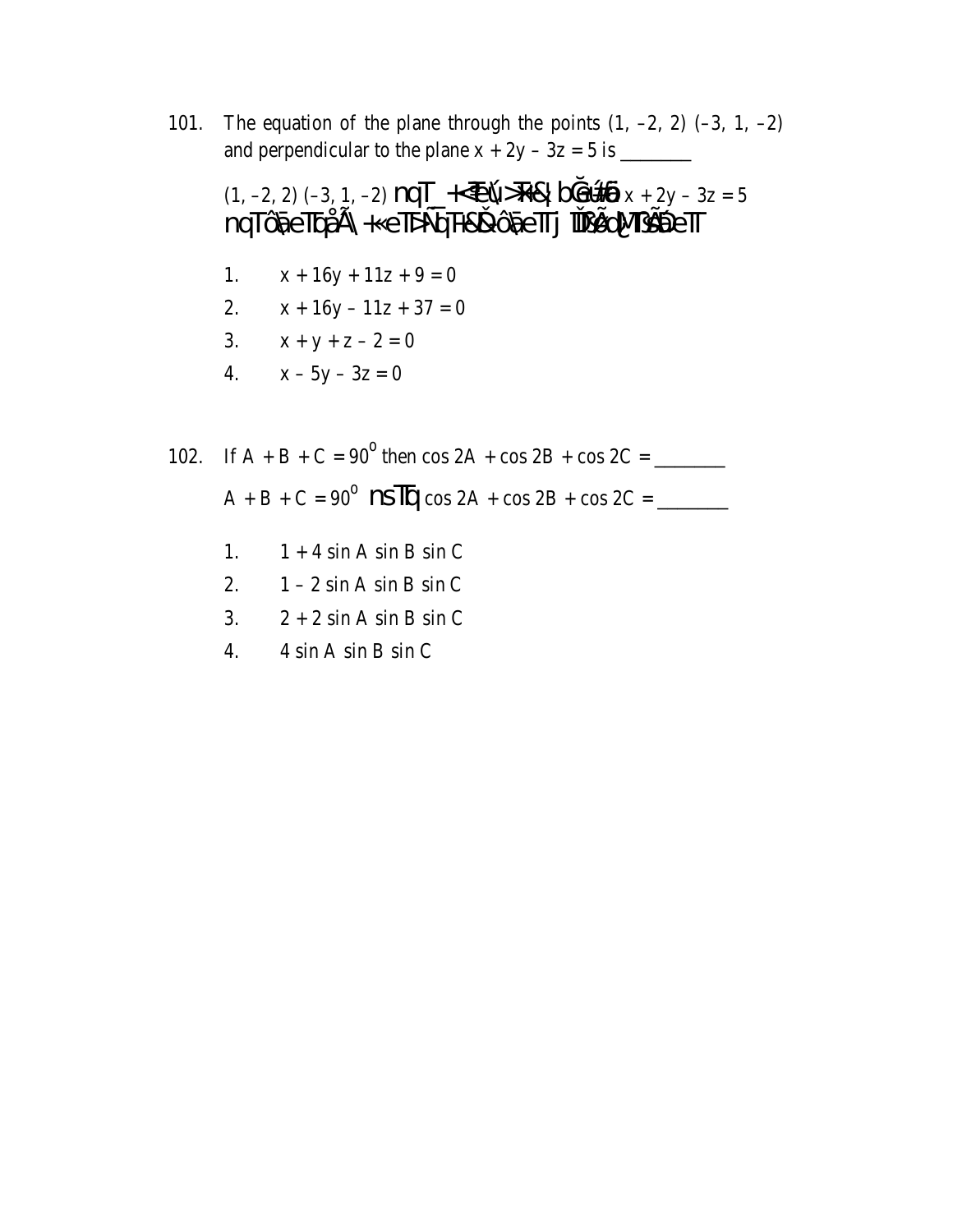103. If 
$$
Tan^{-1}\left(\frac{x-1}{x-2}\right) + \cot^{-1}\left(\frac{x+2}{x+1}\right) = \frac{\pi}{4}
$$
 then  $x =$   
\n
$$
Tan^{-1}\left(\frac{x-1}{x-2}\right) + \cot^{-1}\left(\frac{x+2}{x+1}\right) = \frac{\pi}{4}
$$
  $NSITQ x$   $SNE$   
\n1.  $\frac{1}{\sqrt{2}}$   
\n2.  $\pm \frac{1}{\sqrt{2}}$   
\n3.  $\pm \frac{1}{\sqrt{3}}$   
\n4.  $\frac{1}{\sqrt{3}}$ 

104. In a  $\triangle ABC$ , if a : b : c = 7 : 8 : 9 then cos A : cos B : cos C = \_\_\_\_\_  $\label{eq:QHABC} \begin{array}{ll} \text{GLH}\bullet \text{GLH}\bullet \text{GLH}\bullet \text{GLH}\bullet \text{GLH}\bullet \text{GLH}\bullet \text{GLH}\bullet \text{GLH}\bullet \text{GLH}\bullet \text{GLH}\bullet \text{GLH}\bullet \text{GLH}\bullet \text{GLH}\bullet \text{GLH}\bullet \text{GLH}\bullet \text{GLH}\bullet \text{GLH}\bullet \text{GLH}\bullet \text{GLH}\bullet \text{GLH}\bullet \text{GLH}\bullet \text{GLH}\bullet \text{GLH}\bullet \text{GLH}\bullet \text{GLH}\bullet \text{GLH}\bullet \text{GLH}\bullet \text{GLH}\bullet \text{GLH}\bullet$  $= \underline{\hspace{1cm}}$  $7:9:11$ 1. 2.  $14:11:6$  $3.$  $7:19:25$  $\overline{4}$ .  $8:6:5$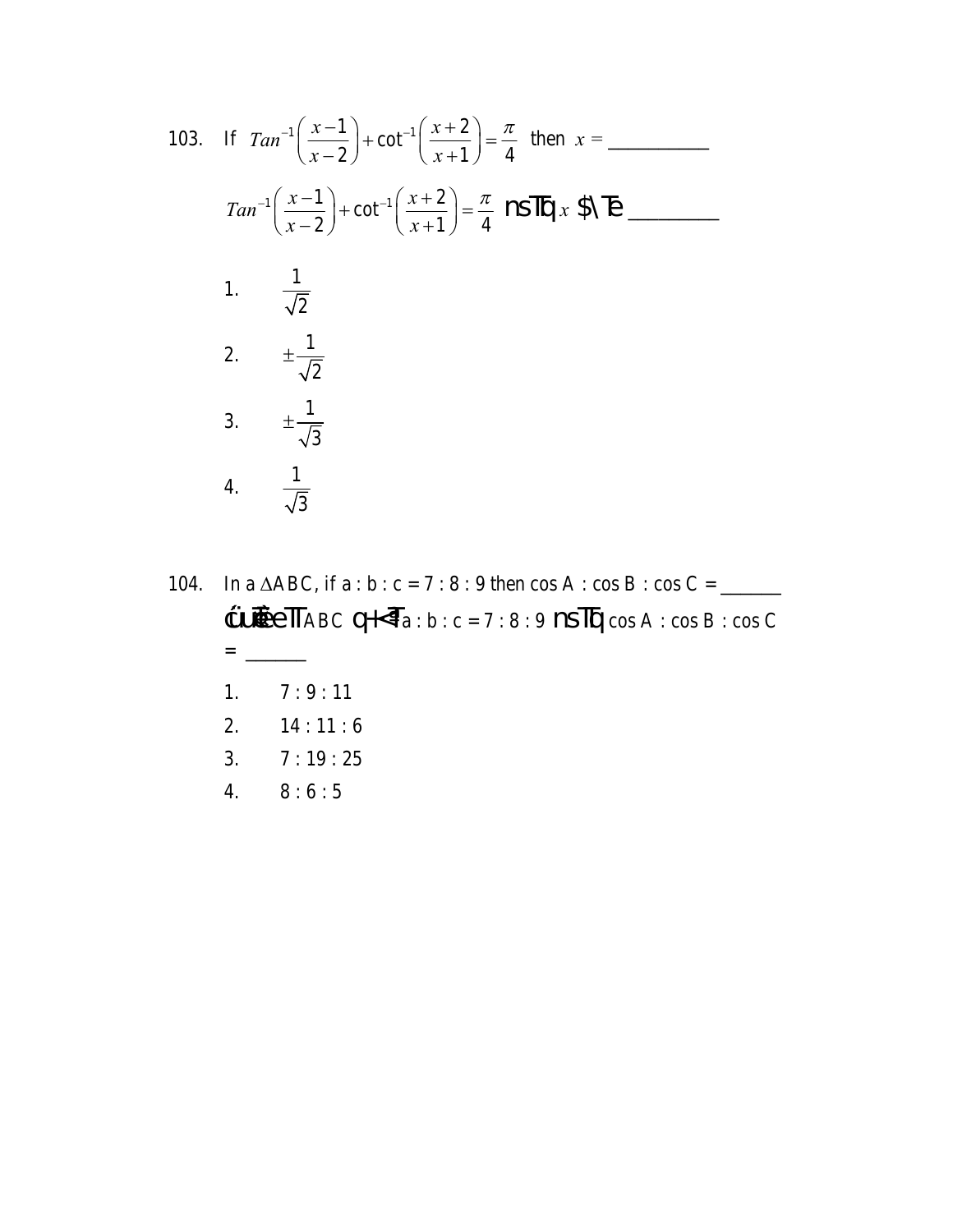105. In 
$$
\triangle ABC
$$
,  $\frac{r_1 - r_2}{a} + \frac{r_2 - r_1}{b} + \frac{r_3 - r_2}{c} =$   
\n
$$
\oint \overline{C} \overline{C} \overline{C} = \overline{C}
$$
\n1.  $\frac{r_1 + r_2 + r_3}{3}$   
\n2.  $\frac{r_1 + r_2 + r_3}{2s}$   
\n3.  $\frac{r_1 + r_2 + r_3}{4s}$   
\n4.  $\frac{r_1 + r_2 + r_3}{s}$ 

106. If D is the mid point of the side BC of  $\triangle$ ABC then  $\overrightarrow{AB} + \overrightarrow{AC} =$ ¢UDEeTTABC qKTD nqTq~BC eT<Ø\_KEUnSTTq  $\overrightarrow{AB}+\overrightarrow{AC} =$  $\overrightarrow{AD}$  $1.$ 

- $2\overrightarrow{AD}$ 2.
- $3\overrightarrow{AD}$  $3.$
- $4\overrightarrow{AD}$  $\overline{4}$ .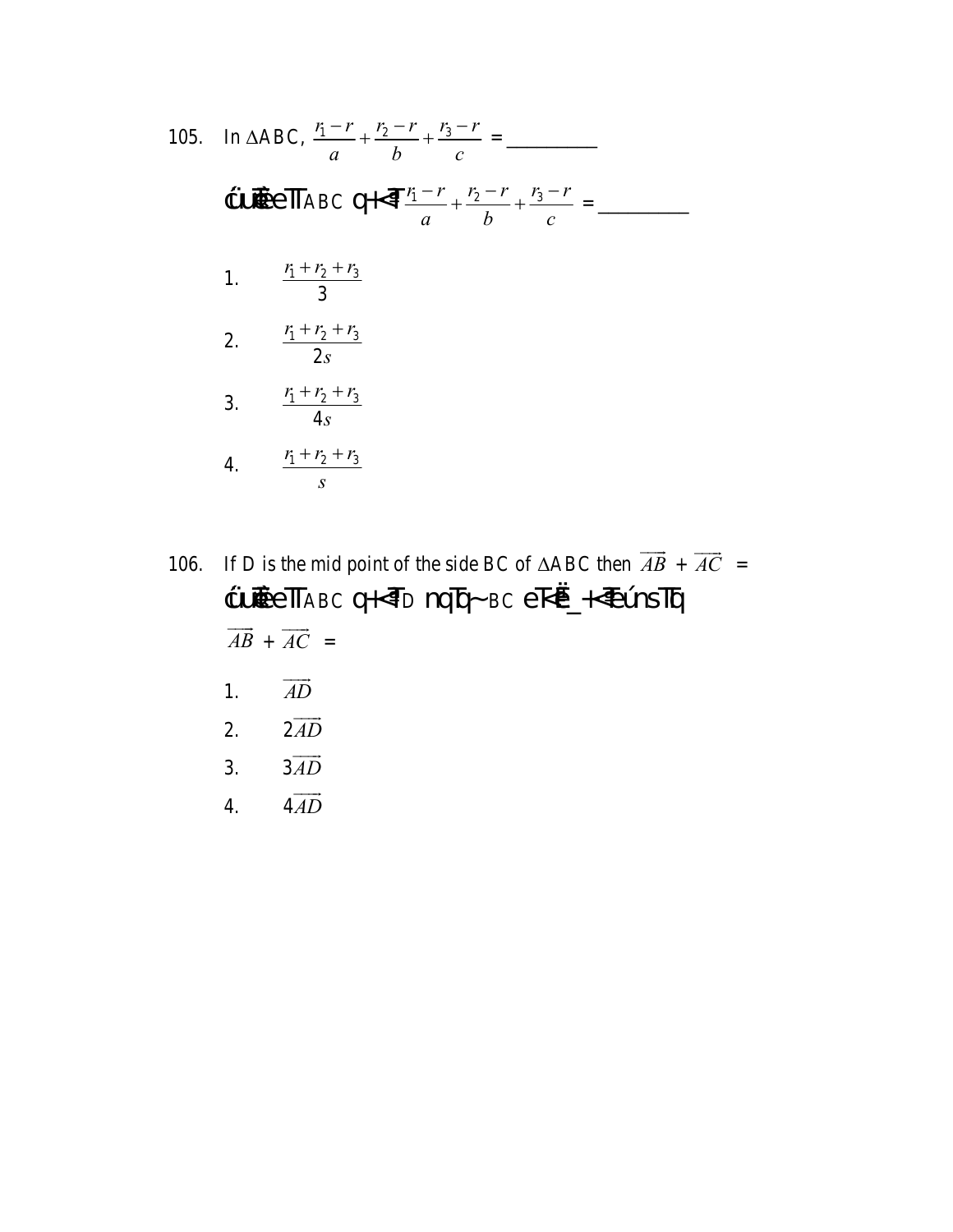107. If 
$$
|\overline{a}| = 3
$$
,  $|\overline{b}| = 4$  and  $|\overline{a} + \overline{b}| = 1$  then  $|\overline{a} - \overline{b}| =$   
\n $|\overline{a}| = 3$ ,  $|\overline{b}| = 4$  e  
\n**11.** 5  
\n1. 5  
\n2. 6  
\n3. 7  
\n4. 8

108. If 
$$
\overline{x} \cdot \overline{a} = 0
$$
,  $\overline{x} \times \overline{b} = \overline{c} \times \overline{b}$  then  $\overline{x} =$   
\n $\overline{x} \cdot \overline{a} = 0$ ,  $\overline{x} \times \overline{b} = \overline{c} \times \overline{b}$   $\overline{}$   $\overline{}$   $\overline{}$   
\n1.  $\overline{c} - \frac{\overline{c} \cdot \overline{a}}{\overline{b} \cdot \overline{a}} \overline{b}$   
\n2.  $\overline{c} - \frac{\overline{c} \cdot \overline{a}}{\overline{c} \cdot \overline{b}} \overline{a}$   
\n3.  $\overline{a} - \frac{\overline{c} \cdot \overline{a}}{\overline{c} \cdot \overline{b}} \overline{b}$   
\n4.  $\overline{b} - \frac{\overline{c} \cdot \overline{a}}{\overline{c} \cdot \overline{b}} \overline{b}$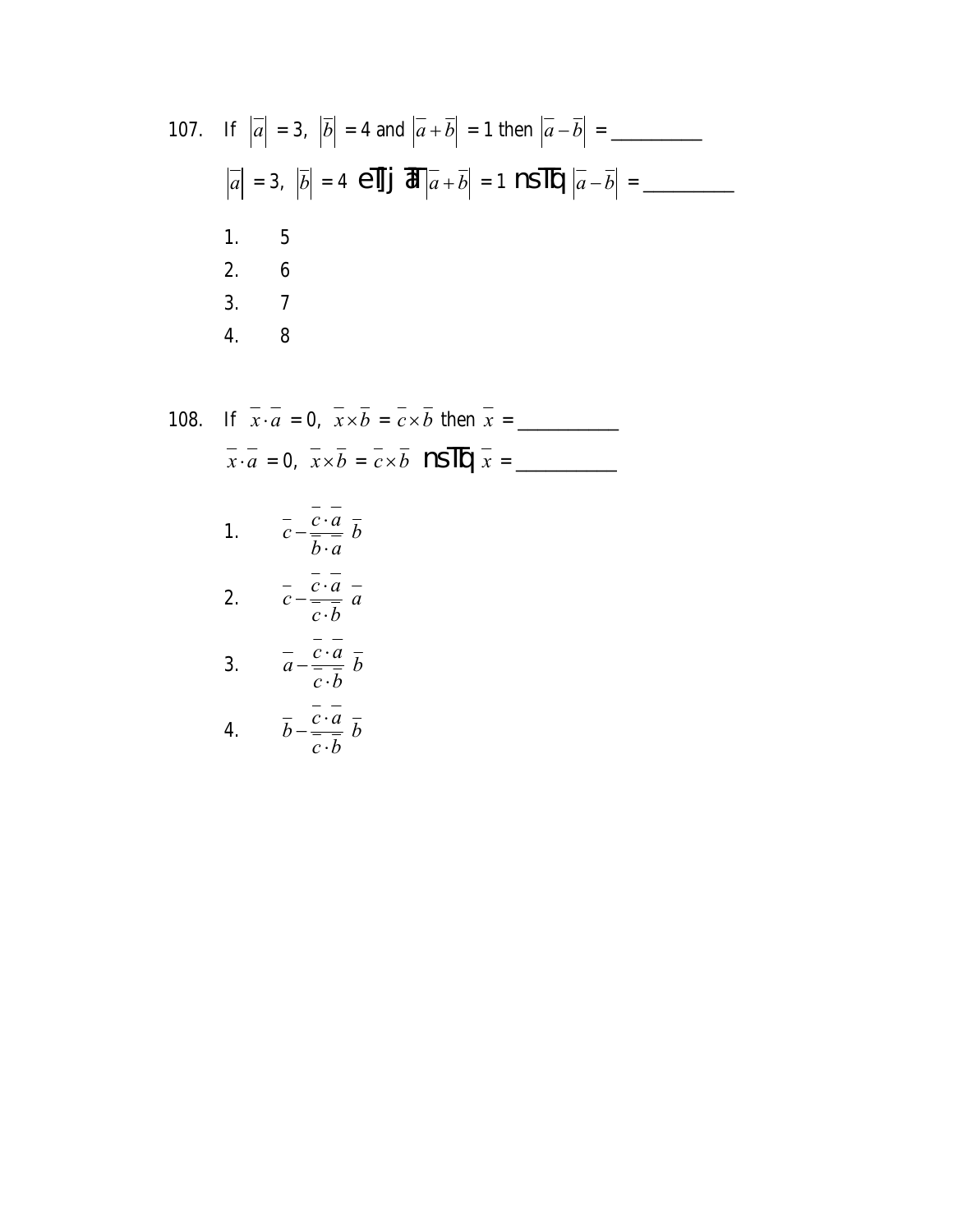109. 
$$
(\overline{a} \times \overline{b}) \cdot (\overline{c} \times \overline{d}) =
$$
\n1. 
$$
\begin{vmatrix} \overline{a} \cdot \overline{c} & \overline{a} \cdot \overline{d} \\ \overline{b} \cdot \overline{c} & \overline{b} \cdot \overline{d} \end{vmatrix}
$$
\n2. 
$$
\begin{vmatrix} \overline{a} \cdot \overline{c} & \overline{b} \cdot \overline{d} \\ \overline{a} \cdot \overline{d} & \overline{b} \cdot \overline{c} \end{vmatrix}
$$
\n3. 
$$
\begin{vmatrix} \overline{a} \cdot \overline{c} & \overline{b} \cdot \overline{d} \\ \overline{b} \cdot \overline{c} & \overline{a} \cdot \overline{d} \end{vmatrix}
$$
\n4. 0

110. 
$$
Lt_{x\to0} \frac{x \cos x - \log(1+x)}{x^2} =
$$
  
\n1.  $\frac{1}{2}$   
\n2. 0  
\n3. 1  
\n4.  $e^2$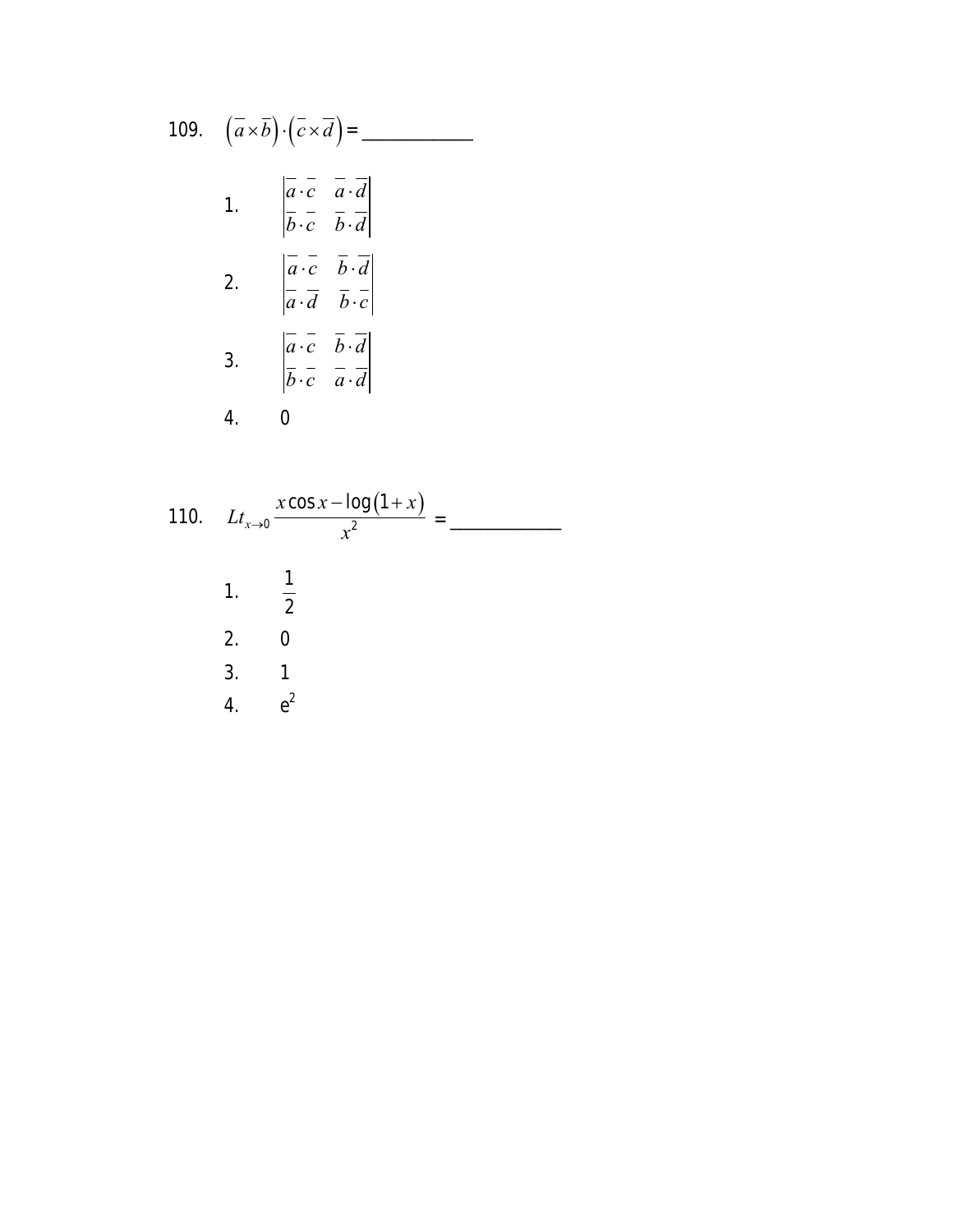111. If the function 
$$
f(x) = \frac{\log(1+ax) - \log(1-bx)}{x}
$$
 is continuous at  
\n $x = 0$  then  $f(o) = \underline{\hspace{1cm}}$   
\n $f(x) = \frac{\log(1+ax) - \log(1-bx)}{x}$  nqT $\oint \sqrt{\frac{1}{2}} \overline{\text{det}} \overline{\text{det}} x = 0 \text{ e}<\hat{Y}$   
\nn $\oint \text{ln} \overline{\text{ln}} \overline{\text{ln}} \overline{\text{det}} \overline{\text{det}} f(o) = \underline{\hspace{1cm}}$   
\n1.  $a - b$   
\n2.  $a + b$   
\n3.  $\log a + \log b$   
\n4.  $\log a - \log b$ 

112. 
$$
\frac{d}{dx} \left( \sqrt{\frac{1 + \sin x}{1 - \sin x}} \right) =
$$
\n1. 
$$
\frac{1}{1 + \sin x}
$$
\n2. 
$$
\frac{1}{1 - \sin x}
$$
\n3. 
$$
\frac{1}{1 + \cos x}
$$
\n4. 
$$
\frac{1}{1 - \cos x}
$$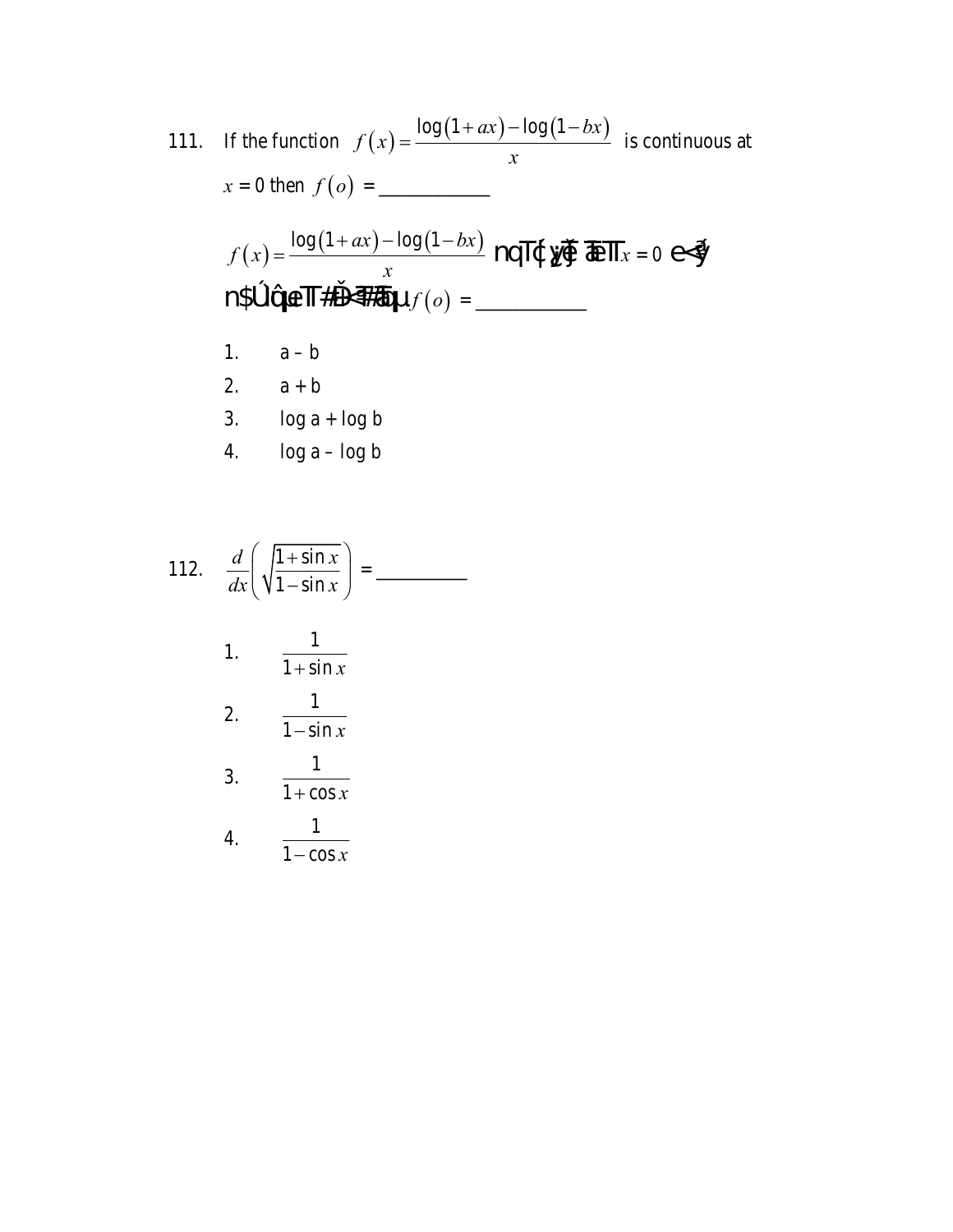113. If 
$$
f(a) = 2
$$
,  $f'(a) = 1$ ,  $g(a) = -1$ ,  $g'(a) = +2$  then  
\n
$$
Lt_{x\to a} \frac{g(x)f(a) - g(a)f(x)}{x - a} =
$$
\n
$$
f(a) = 2
$$
,  $f'(a) = 1$ ,  $g(a) = -1$ ,  $g'(a) = +2$  **NS IN** 
$$
Lt_{x\to a} \frac{g(x)f(a) - g(a)f(x)}{x - a} =
$$
\n1. -5  
\n2.  $\frac{1}{5}$   
\n3. 5  
\n4.  $\frac{-1}{5}$ 

114. In a cube the percentage of increase in the side is 1. The percentage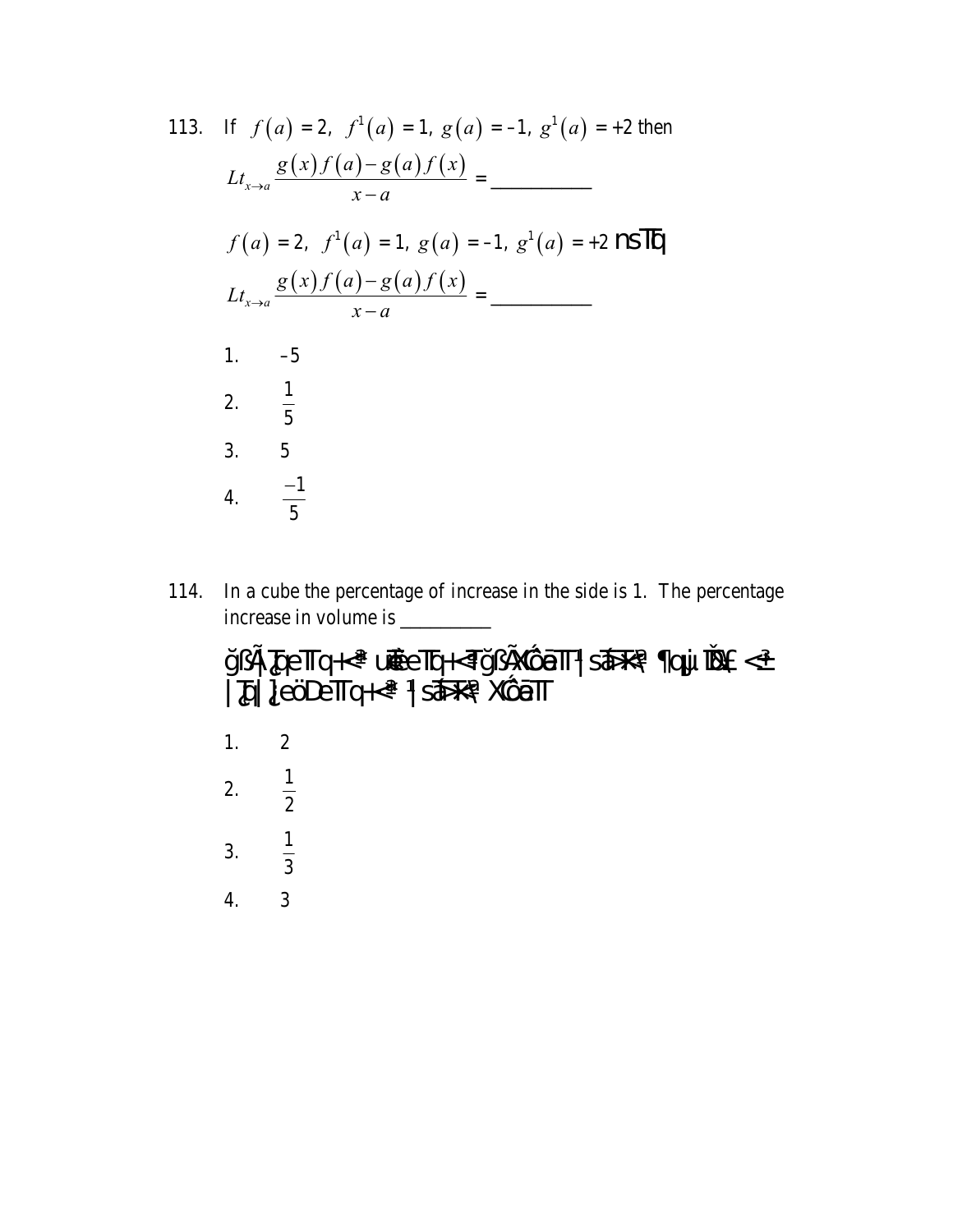The equation of tangent to the curve  $y(x-2) (x-3) - x+7 = 0$  where 115. 

y(x-2)(x-3)-x+7=0 nqTeq; ETTx-n; ETTqTK+&+#&\_+<EÚ<br>e<Ydis&UPdN; SEDeTT\_\_\_\_\_\_\_

1. 
$$
20x + y - 140 = 0
$$

$$
2. \qquad x - 20y = 7
$$

3. 
$$
20x - y + 140 = 0
$$

4. 
$$
x + 20y + 7 = 0
$$

116. 
$$
\int \frac{1}{\sqrt{\sin^3 x \cos x}} dx =
$$

3. 
$$
\frac{2}{\sqrt{Tanx}} + c
$$

4. 
$$
-2\sqrt{Tan x} + c
$$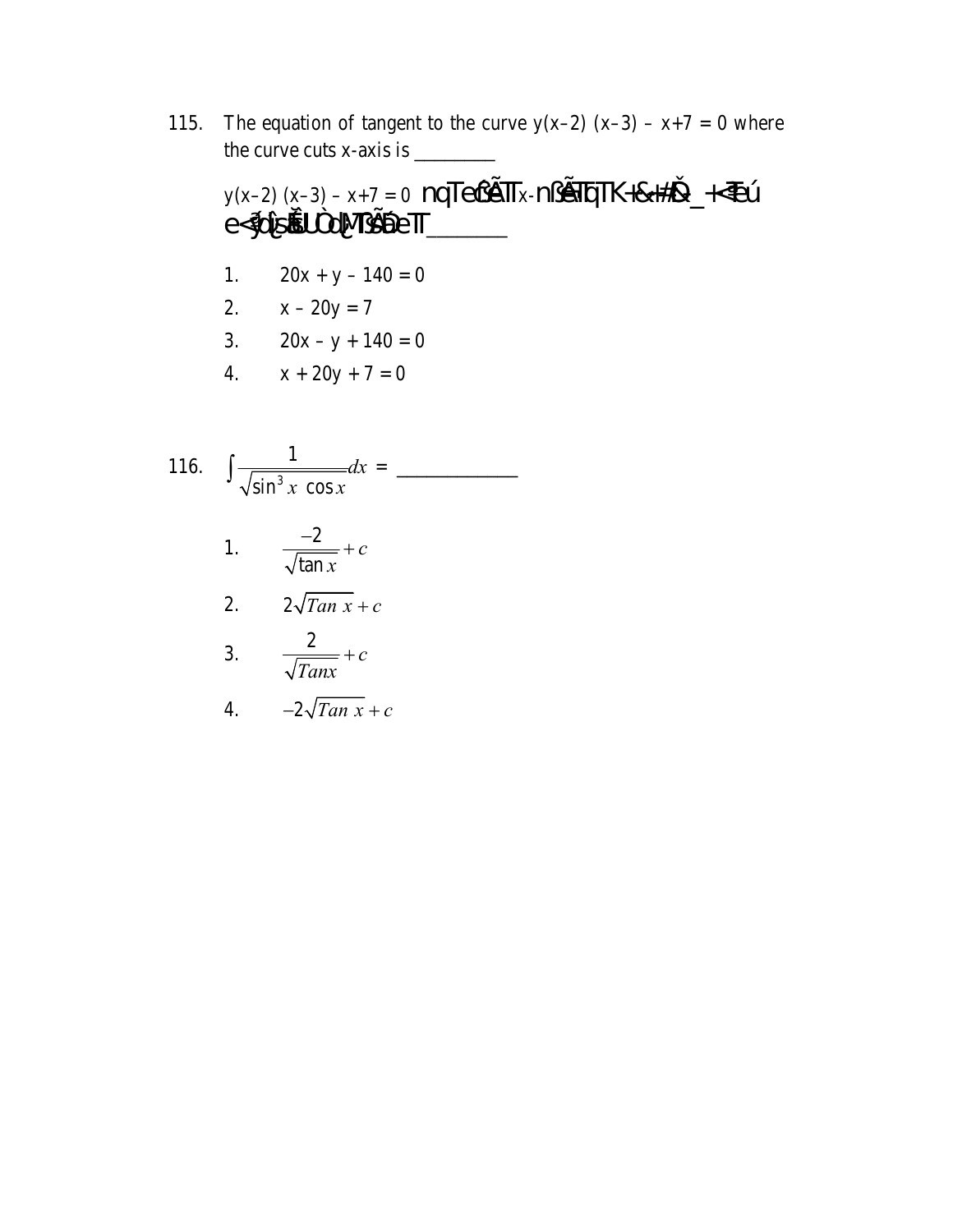117. 
$$
\int \frac{1}{4\cos^2 x + 9\sin^2 x} dx =
$$
  
\n1. 
$$
\frac{1}{6} \tan^{-1} \left( \frac{3}{2} \tan x \right) + c
$$
  
\n2. 
$$
\frac{1}{3} \tan^{-1} \left( \frac{3}{2} \tan x \right) + c
$$
  
\n3. 
$$
\frac{1}{6} \tan^{-1} \left( \frac{3}{5} \tan x \right) + c
$$
  
\n4. 
$$
\frac{1}{6} \sin^{-1} \left( \frac{3}{5} \sin x \right) + c
$$

118. 
$$
\int_{2}^{3} \frac{\sqrt{x}}{\sqrt{5 - x} + \sqrt{x}} dx
$$
  
1. 
$$
\frac{1}{2}
$$
  
2. 
$$
\frac{3}{2}
$$
  
3. 
$$
\frac{5}{2}
$$
  
4. 0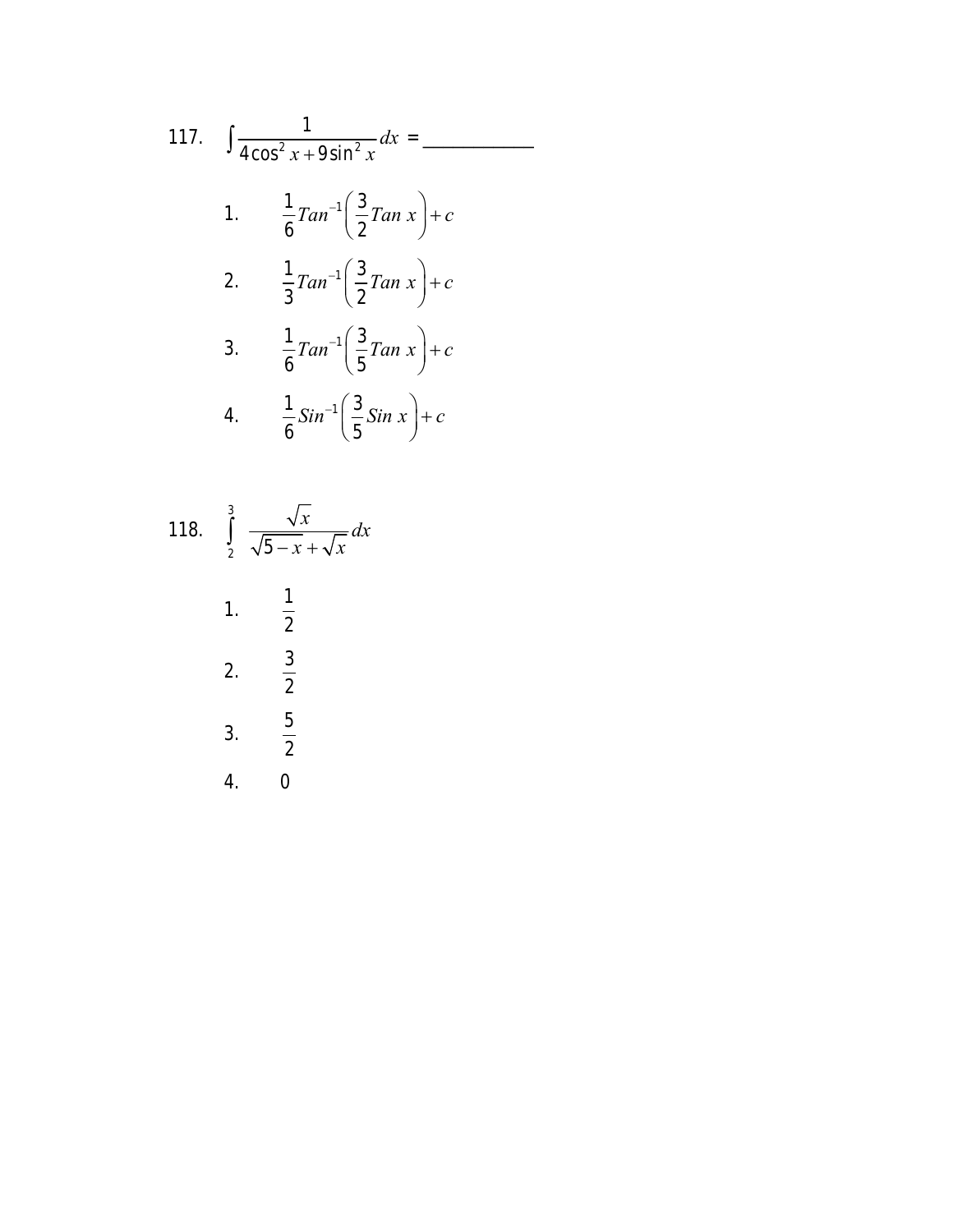119. 
$$
\int_{0}^{a} (a^{2} - x^{2})^{\frac{5}{2}} dx =
$$

- 120.  $3e^x \cos^2 y \, dx + (1-e^x)\cot y \, dy = 0$  nqTdNL sine Tj TLE  $k < q$ 
	- Tan  $y = c(e^x 1)^3$  $1.$
	- Tan  $y = c(e^x + 1)^3$  $\overline{2}$ .
	- 3. Tan  $y = c(e^x 1)^2$
	- Cos y =  $c(e^x 1)^3$ 4.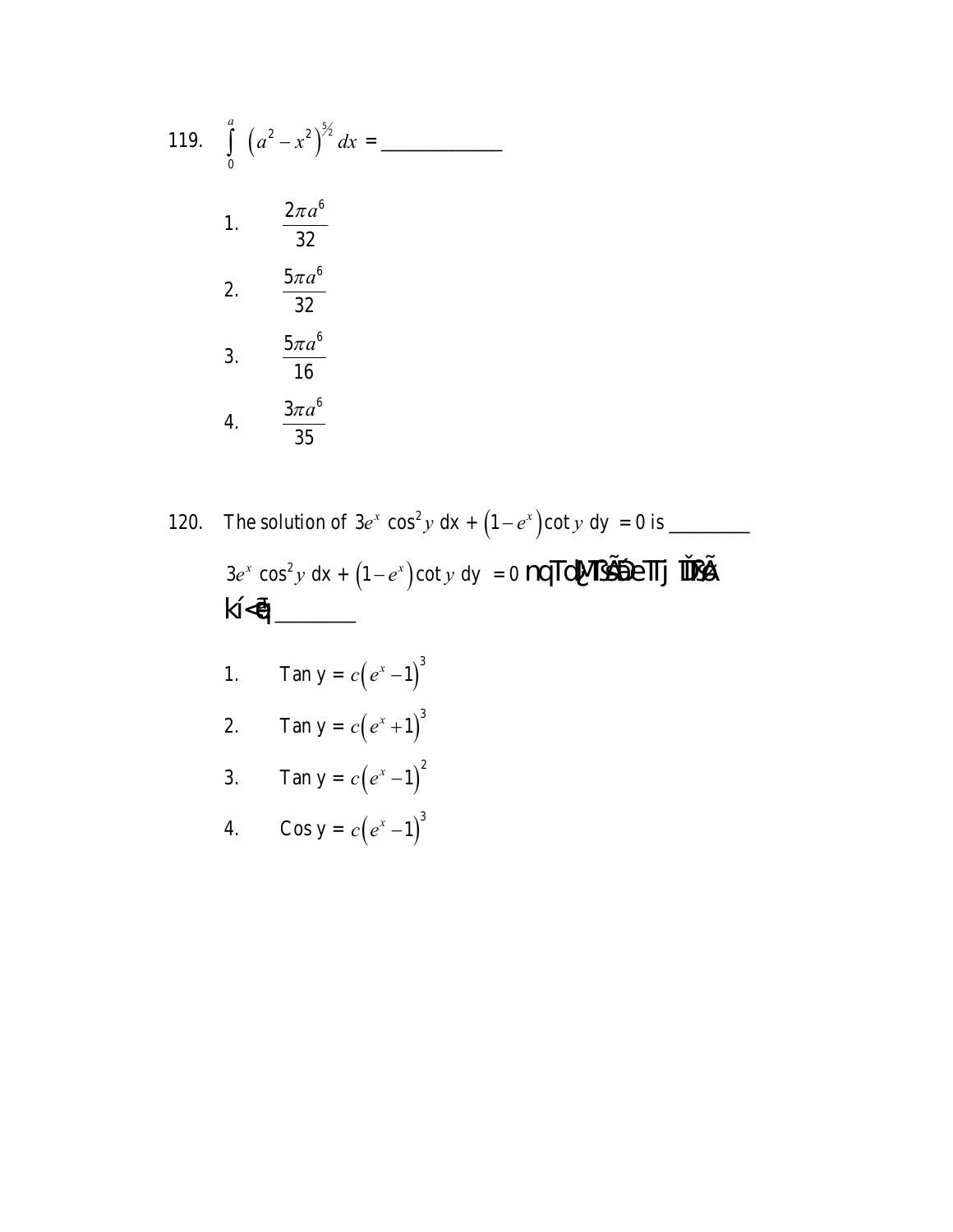### **MATHS METHODOLOGY**

- Asking the students to verify the solution after solving the equation, 121. inculcates one of these values
	- 1. Utilitarian
	- 2. Disciplinary
	- 3. Cultural
	- Social  $\overline{4}$ .

# \$<<**ATdME@** kÍ~@ q Ôa**Á**y Ôáeº Ìq | \*Ô d] #ÖdTLÃET  $\# \parallel \hat{l} \&+ < \mathcal{G} \parallel + \hat{b} \tilde{\sigma} \sim + \# \hat{a} \& \hat{b} \& \tilde{b} \parallel$

- ¢j ŒHÔáE  $1.$
- 
- 
-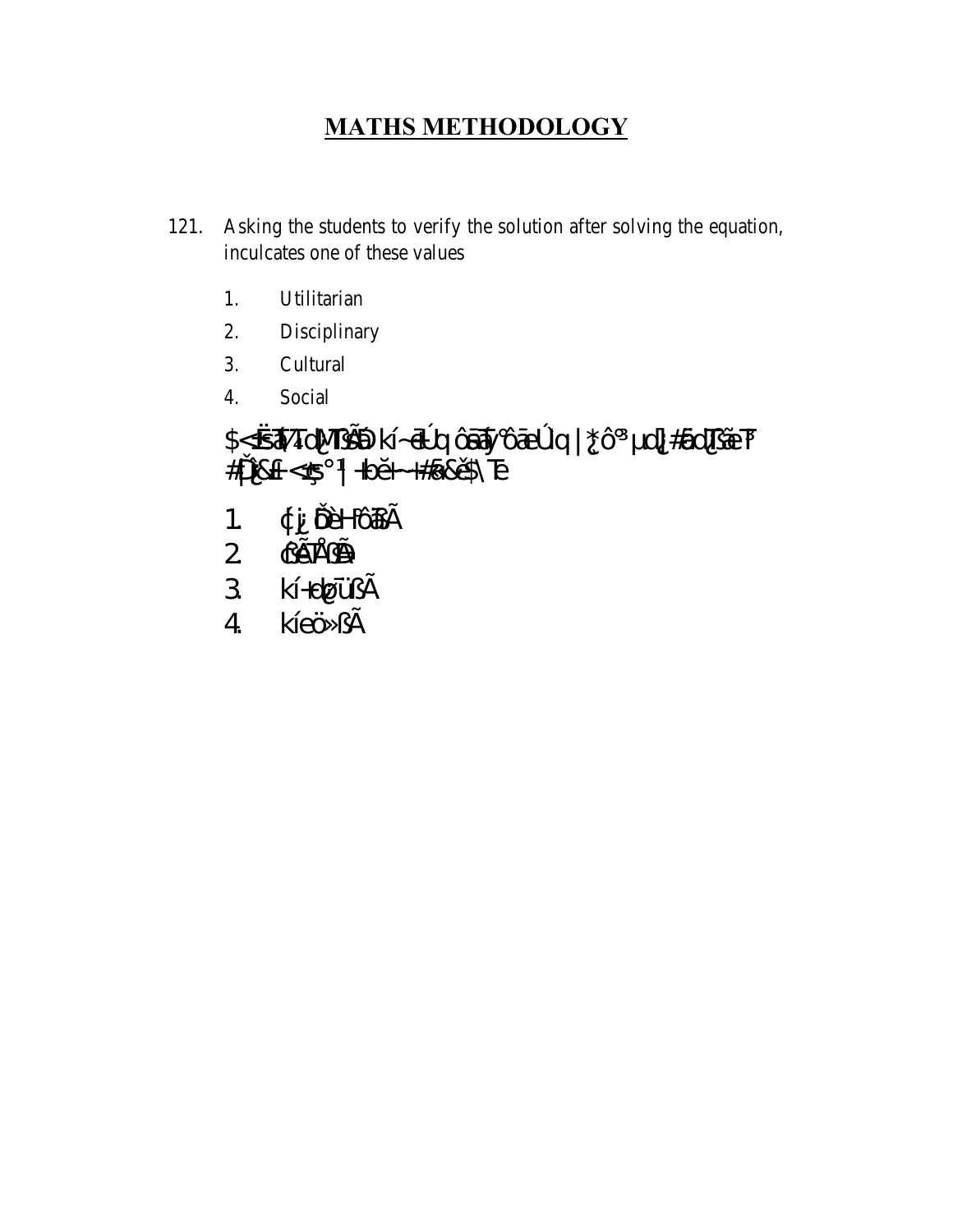- "Mathematics is a way to settle in the mind a habit of reasoning", 122. was defined by
	- 1. Locke
	- $2.$ **Bertrand Russel**
	- $3.$ Aristotle
	- $\overline{4}$ . Bacon

»VÔFy <+ýËeÖgeÚ yūkçládsá&ûeÖsá >DÔájun  $S\tilde{Q} + ^{\circ} QY S\tilde{A}$ ý<sup>2</sup>¿Ù  $1<sub>1</sub>$ 2 silka&sélàýÙ 3 ]k[*{ij*jU UUEH  $\overline{4}$ 

- The method that is economical in terms of time 123.
	- 1. Inductive
	- 2. Synthetic
	- 3. Analytic
	- Heuristic  $\overline{4}$ .

de] @ bost| Ú#od | ⊲4E

- $\mathcal{B}$ 1.
- 2  $d + \times 2D$
- $\overline{3}$ \$XGND
- $\overline{4}$ nHWD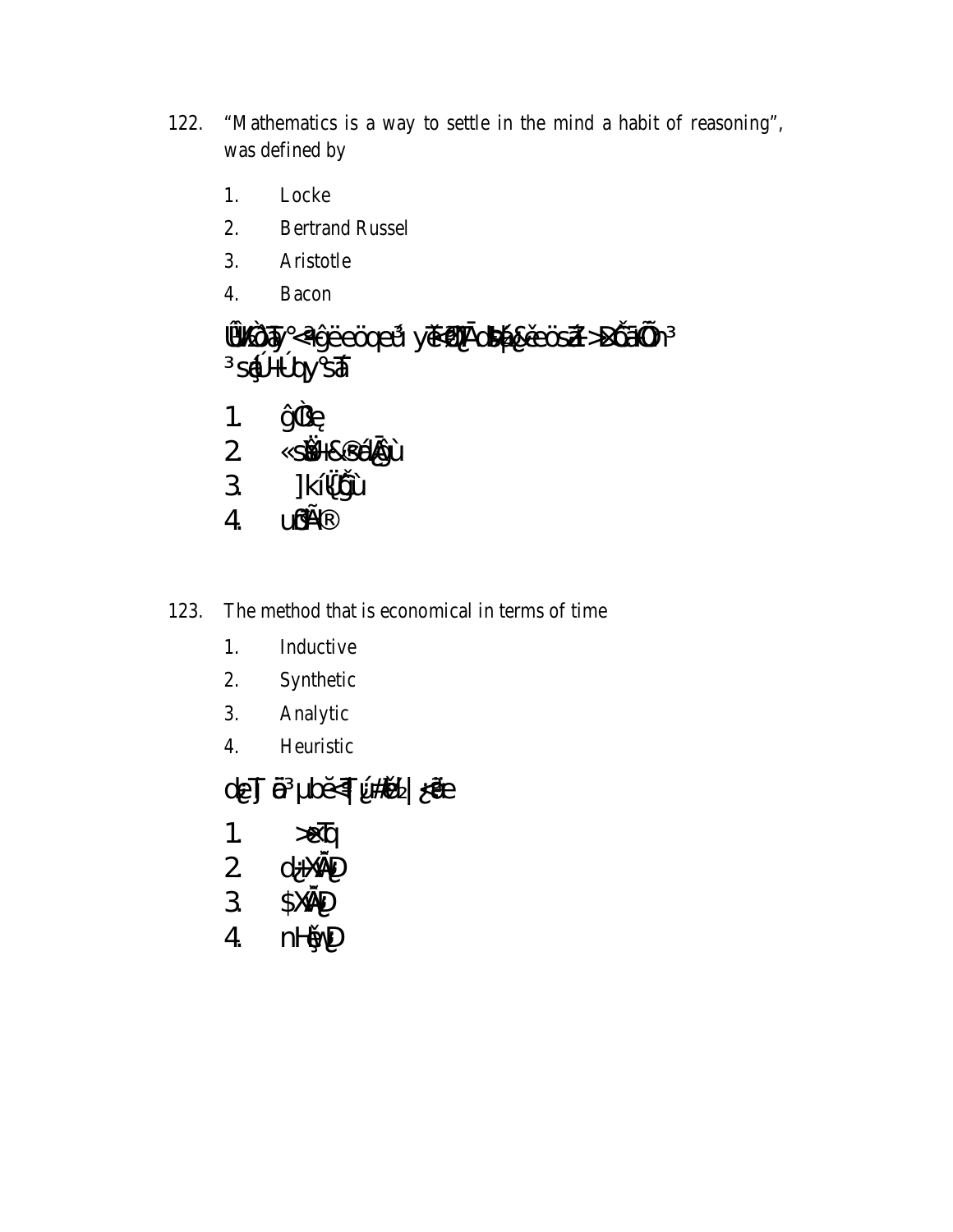- The correct order of sequence (concrete to abstract) of learning 124. experiences in Edgar Dale's cone of experiences is
	- Pictorial, Direct, Abstract 1.
	- $2.$ Direct, Abstract, Pictorial
	- $3.$ Abstract, Pictorial, Direct
	- $\overline{4}$ . Direct, Pictorial, Abstract

## n&ZY&yîÙhqTué XaKTEVýEdÂQ CETHýE (eTCEATTqTH& ne**TsiÁTci<sup>á</sup>n nuódHqTuý \TNT**yEyzEI

- < Xø ¢ Ôá £ne ÖsÁ  $1<sub>1</sub>$
- 
- 2 d'Ógéne Dansk-Xor<br>3 ne Dansk-Xord, Core
- ¢Ôá £< Xø ne ÖsÁ  $\overline{4}$
- Unit approach of lesson plan was designed by 125.
	- 1. Morrison
	- 2. Herbart
	- 3. **Bloom**
	- $\overline{4}$ . Gloverian

bĺsĂ <¿ fÔ Ô ýËj TÔ { Ù | > EH (Unit approach) ¢yord{ un sÃ

- 1.  $\angle$ yÖd $\angle$
- $2 \frac{\sqrt{3}}{5}}$
- 3 ÖVT
- $4$   $\tilde{A}$   $\tilde{B}$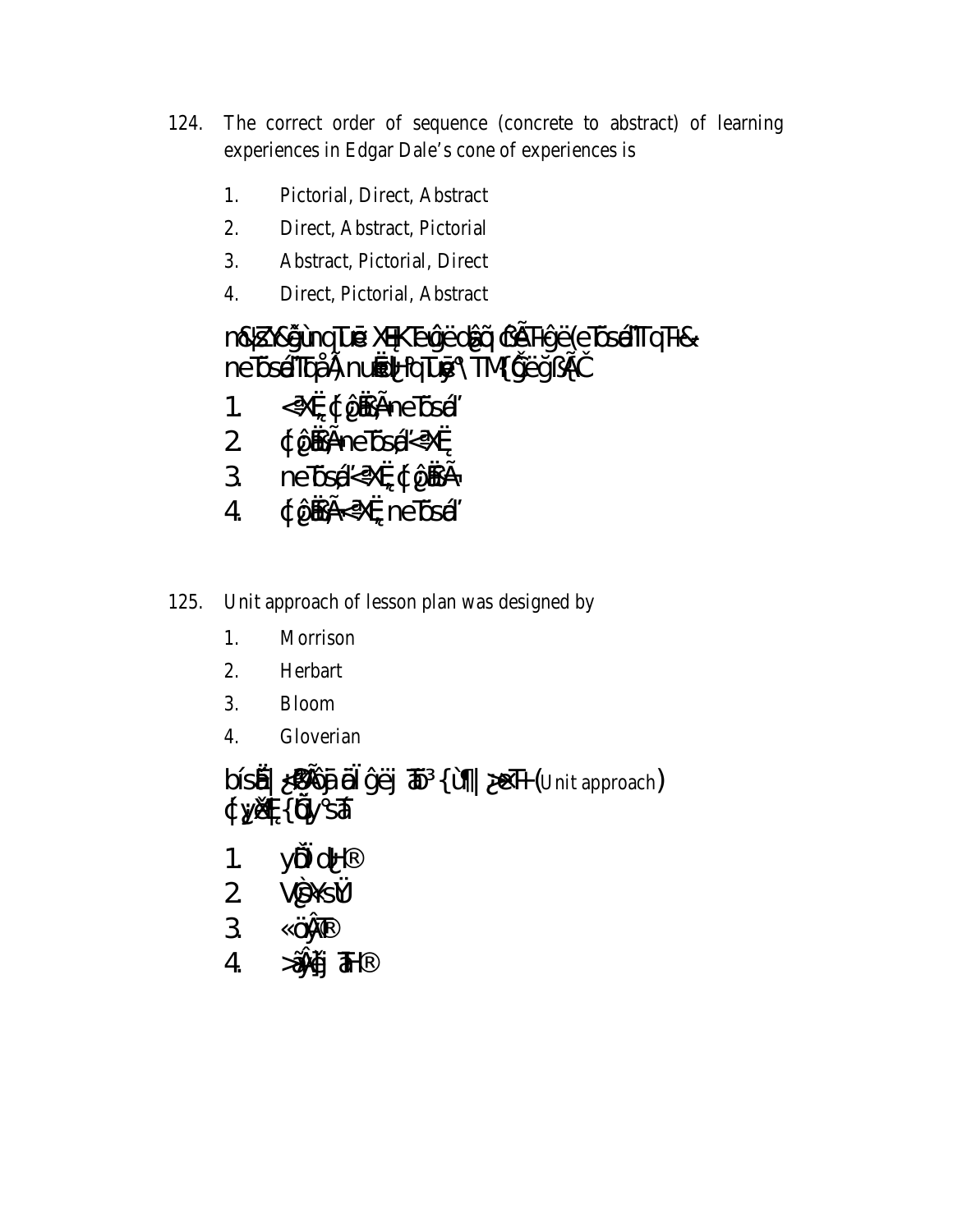- One of the following cannot be used in stating the objectives 126.
	- 1. should be clear
	- $\overline{2}$ . should be valid
	- $\overline{3}$ . should combine two specifications
	- $\overline{4}$ . should be attainable

CH-y{ýËÿ¿£ì\¿\_\*\Ts@bo-+#?}yE |j OD+#gqq3 Te+{i-1.  $d \hat{W}^{\prime} + R^{\star}$  $2$  or  $eCDOA + 8$ \* 3 <del>Â+</del>&TdÎv@@DNT +&\*  $4 k \hat{6} \rightarrow \hat{2}$ 

- Siddantha Shiromani was written by this Mathematician 127.
	- 1. Aryabhatta
	- $\overline{2}$ . Bhaskaracharya-II
	- 3. Euclid
	- 4. Ramanujan

## d3%44搴SÃEDinHûş+<, sÁ+°q>DÊêXaçEÄT

- $SAD0\frac{1}{4}$  $1<sup>1</sup>$
- $2$   $u\ddot{\omega}$  $\otimes$   $\#$   $\sin$
- $3 \text{ J} \ddot{\textbf{A}} \ddot{\textbf{B}}$
- 4 seärEH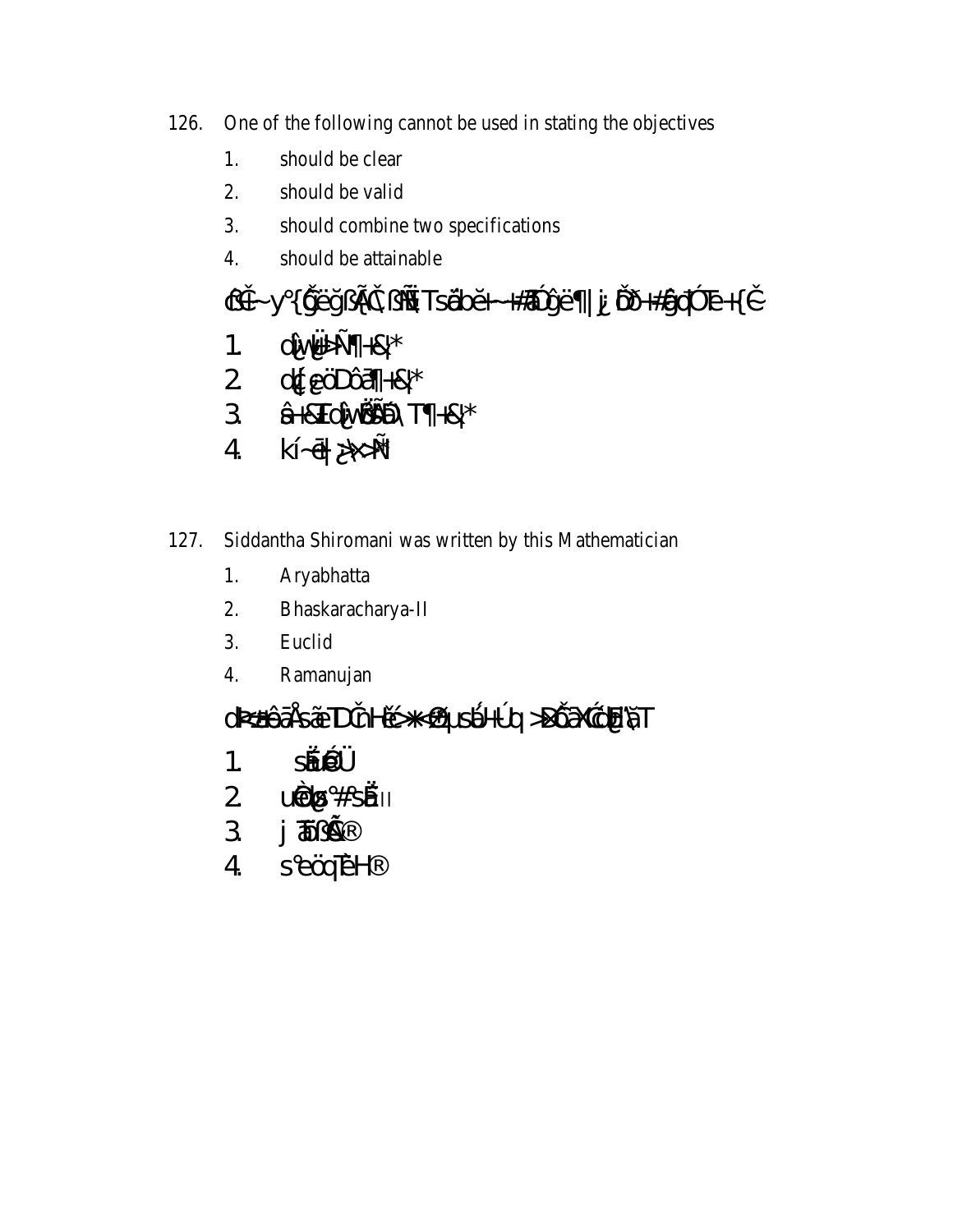- One of the following is not a characteristic feature of topical method 128.
	- gives comprehensive knowledge 1.
	- $\overline{2}$ . child centered method
	- $\mathcal{E}$ improves concentration
	- $\overline{4}$ . logical base
	- $\mathcal{Q}$ i y { y̆Eo]  $\mathcal{Q}$ if < $\mathcal{H}$  TIE $\mathcal{D}$  i  $\mathcal{Y}$  +  $\mathcal{Z}$  -1.  $de\overline{b}C\overline{q}+d\overline{h} 2$  ¥XQ+ $\frac{1}{5}$   $\sqrt{4}$  $3 \qquad \textcircled{q.g.} \widehat{\text{Qf}} \text{d} \text{T} \mid \text{#} \widehat{\text{d}} \widehat{\text{d}} \text{H} \sim$  $4$   $\hat{O}$   $\cancel{QE}$  <  $\cancel{SA}$
- Pythagoras theorem was written in the form of an equation, that is  $-$ 129. In  $\triangle ABC$ ,  $\angle B = 90^{\circ}$ ,  $AC^2 = AB^2 + BC^2$  – indicates this nature of mathematics
	- Disciplinary 1.
	- 2. Abstractness
	- 3. Simplicity
	- $\overline{4}$ . Originality

 $|\tilde{Q}$ AQ +yEgyd2y4 ~ >DOX acH+ j $\Pi \tilde{Q}$  d $\tilde{Q}$ Ay ONT  $\tilde{Q}$ AH  $\tilde{Q}$ AH  $\tilde{Q}$  $QE E/D$  $1<sub>1</sub>$ 2 neTGA<sub>Z</sub>D+ 3 dspodCienCá dVÈÔG- $\overline{4}$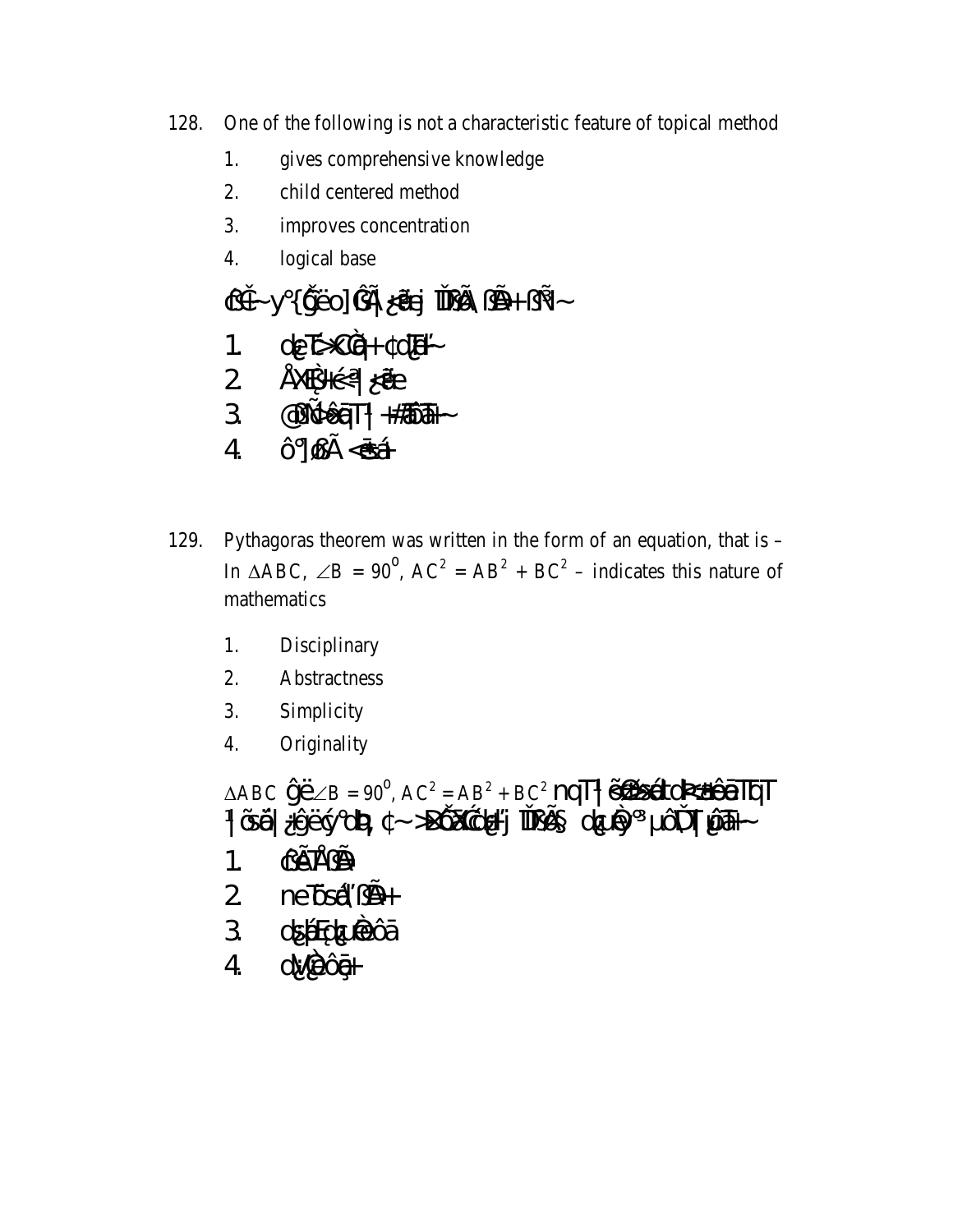- 130. "Pupil classifies the given geometrical figures" – this relates to this objective
	- Knowledge 1.
	- 2. Understanding
	- $3.$ Application
	- $\overline{4}$ . **Skill**

\$<<d C&Fj & { 2qTe ZEK EXT nqTdlv@@  $\setminus$ از  $\mathbb{R}$  $d+ + \hat{\Phi}$ + 1.  $C\tilde{q}$ + 2  $ne\cancel{14}q$ <br>3  $\cancel{5}j\cancel{0}+$  $H\tilde{D}D\!R+$  $4<sup>1</sup>$ 

- 131. In Hunter's score card of evaluating the textbook more weightage has been given to this dimension
	- Psychological soundness 1.
	- 2. Subject matter
	- $\overline{3}$ . Literary style
	- $\overline{4}$ . Learning exercise

bÍsÁ lálj fe Dý<sup>2</sup>«+¿fq #âl V<sup>2+3</sup> sY>Dq ¿sálýËnÅl@r uðsÓg $eC$ &g n+ $X\oplus$ 

- eHÝÕã¿£ < S\T  $\mathbf{1}$ .
- $\overline{2}$  $\mathbb{S}$ vý  $\overline{a}C\overline{q}+$
- 3 uidelike
- nuódq nuðkÍ\T  $\overline{4}$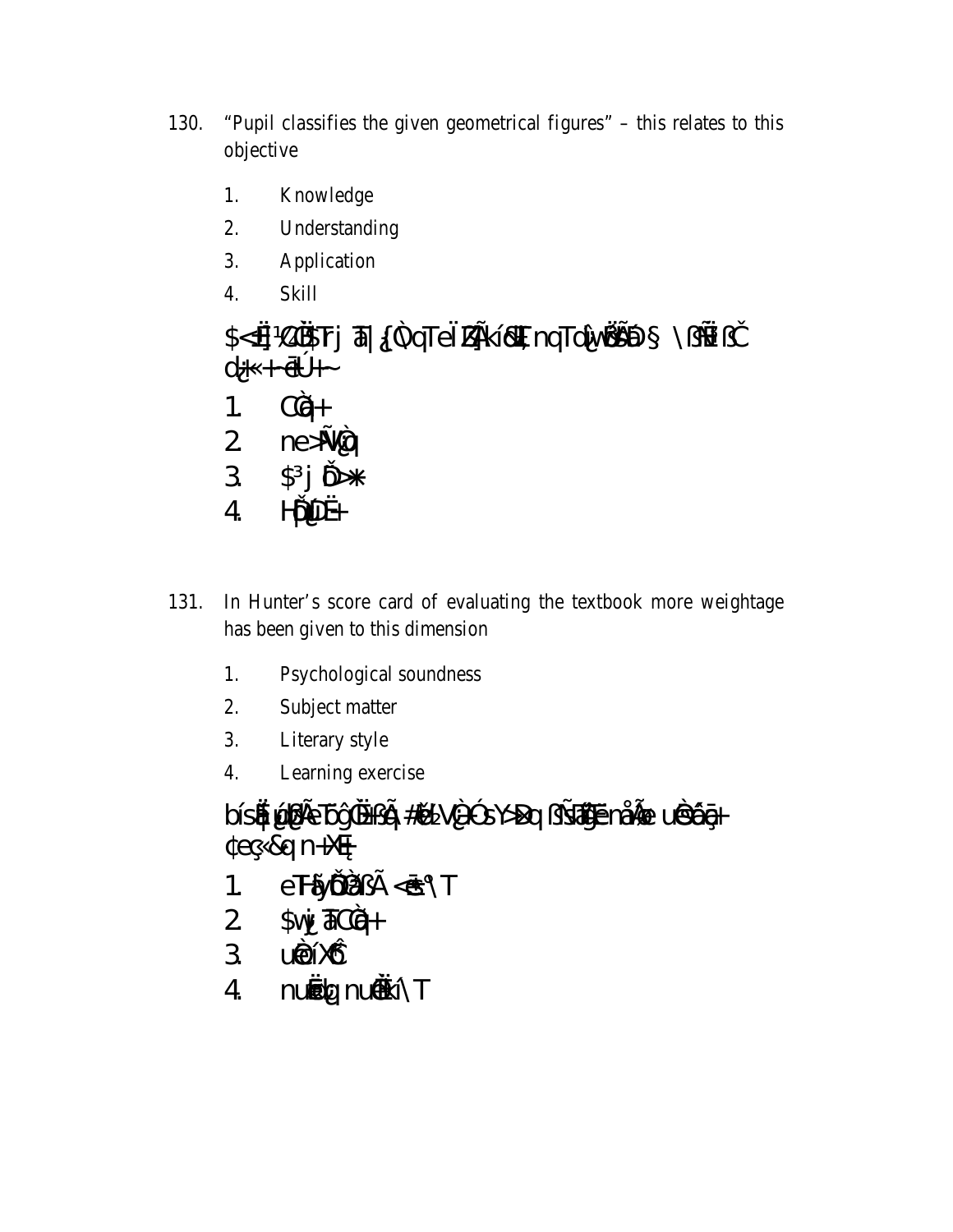- 132. One of the following is not an aim of Formative Evaluation
	- Testing pupils learning 1.
	- $2.$ Comparing the students
	- $\overline{3}$ . Improving learning atmosphere
	- $\overline{4}$ . Self evaluation by the teacher

- The strategy that cannot be suggested for gifted children 133.
	- $1.$ enrichment of content
	- $\overline{2}$ . repetition of topics that were already taught
	- $3.$ assigning project work
	- to solve challenging problems 4.
	- CH- Y { VEC WEE+OTYER S<< SAAEOO +#STER } +
	- $1.$  Svj  $\overline{a}$  Vigen
	- 2 UE-60 q n + X ae e B A UE-6#84+
	- 3 \$50 \$44 n |  $1 8 + 8$
	- ji00deTd&qT|]v00+#3P  $\overline{4}$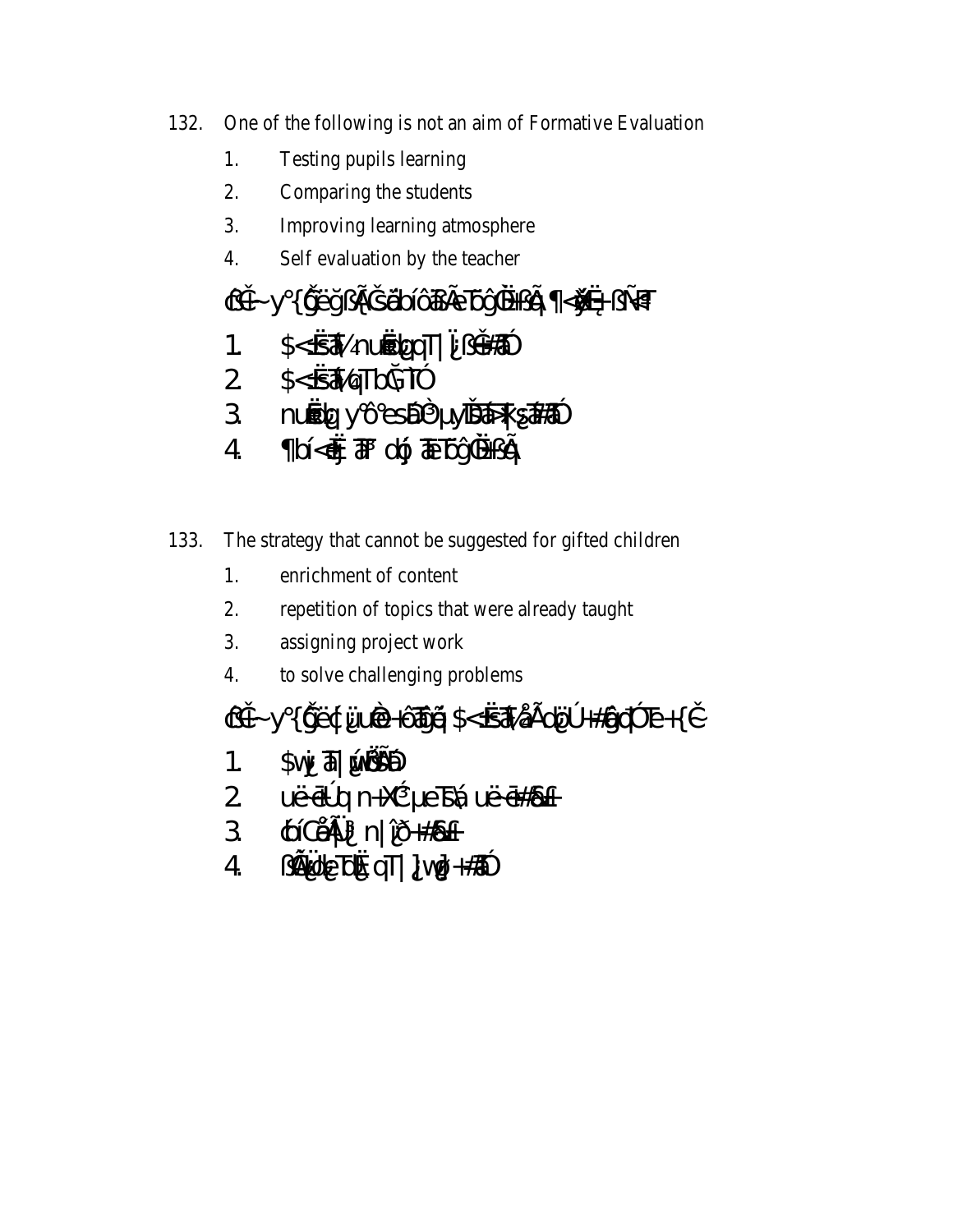- 134. In the context of development of Mathematics curriculum, "the unuseful content in the syllabus, the topics depending on old concepts have to be deleted", was stated by
	- 1. Secondary Education Commission (1952-53)
	- $2.$ Cambridge Report - 1963
	- $\mathcal{E}$ Kothari Commission (1964-66)
	- $\overline{4}$ National Policy of Education - 1986

>DÔXagli\$<<ddf bldd + 4 xdY4dtyE | j DbjfsÁ>+ýñ, | is Ôq ured | O < os A&un+Xabard OA D+# \* win O\* | 8/4

- CU: ERS S< & EXTUH (1952 53)  $\mathbf{1}$ .
- 2 {y\\te & 3 | b|\$\$\\$4963}
- 3 isA in Mars (1964 66)
- $Cf1$   $\overline{4}S <$   $\&$   $\infty$   $(9 + 6)$   $NPE 1986$  $\overline{4}$
- One of the following provides least concrete learning experience in 135. Mathematics
	- 1. **Exhibits**
	- 2. Still pictures
	- $3.$ Audio recording
	- Model  $\overline{4}$ .

>DÔáýËçì + y { iýË y ¿ fù ÔÅLØ e lOstAng Lué + ¿ fEDOT + ~

- 1.  $\phi \leq \hat{D} \setminus T$
- 2 d344QONT
- 3 次逆用之非》
- $4 \quad \text{qe} \overrightarrow{D}$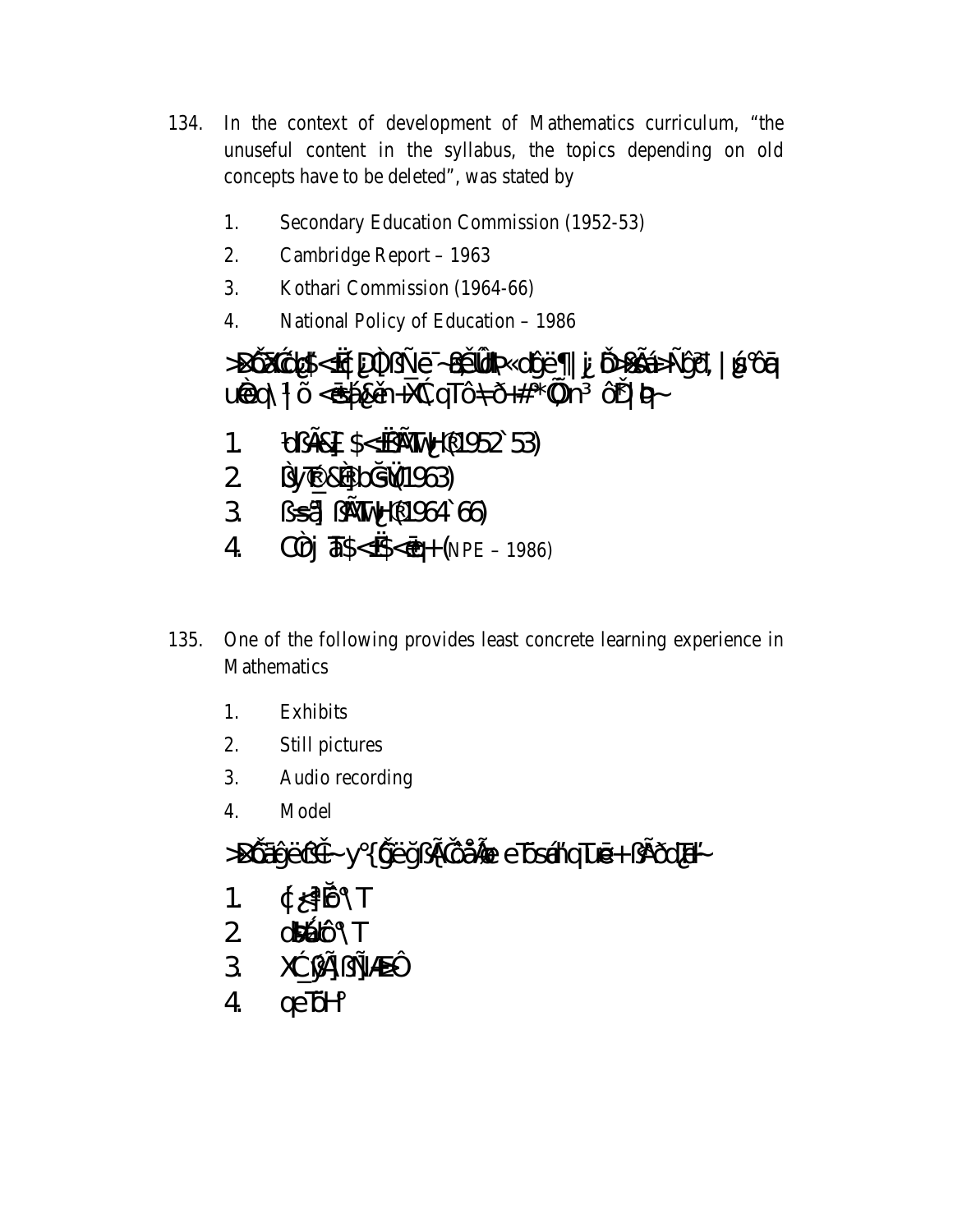- The lesson plan based on interrelationship among objectives, 136. learning experiences and evaluation was proposed by
	- 1. **Bloom**
	- $2.$ Herbart
	- $3.$ Morrison
	- $\overline{4}$ . Gloverian

\¿s\T nuódq nqlūoj \Tellj alerÖy?«+¿q{ MidV2d+ +<oo^A DISA DI LEQ VISA (USA SÃ

- ÖVT  $1<sub>1</sub>$
- $2$   $V30V_4$
- 3 yÖdH
- $4$   $\tilde{A}$   $\tilde{A}$
- The evaluation suitable to find the causes of learning difficulties 137.
	- 1. Formative
	- Summative 2.
	- 3. Diagnostic
	- $\overline{4}$ . Prognostic

\$< <*if* **Enuóla** d Ü +< & A Å E (learning difficulties)  $\angle$  549 A T  $\angle$  G T > E C B a E D  $\angle$  G T  $\angle$  E C B a E D  $\angle$  G +

- 1. sŐdóé£
- $2$  d+ $\chi$  for
- 3 y甘 s **绝**
- $4 \quad \phi > \bar{\mu} \in$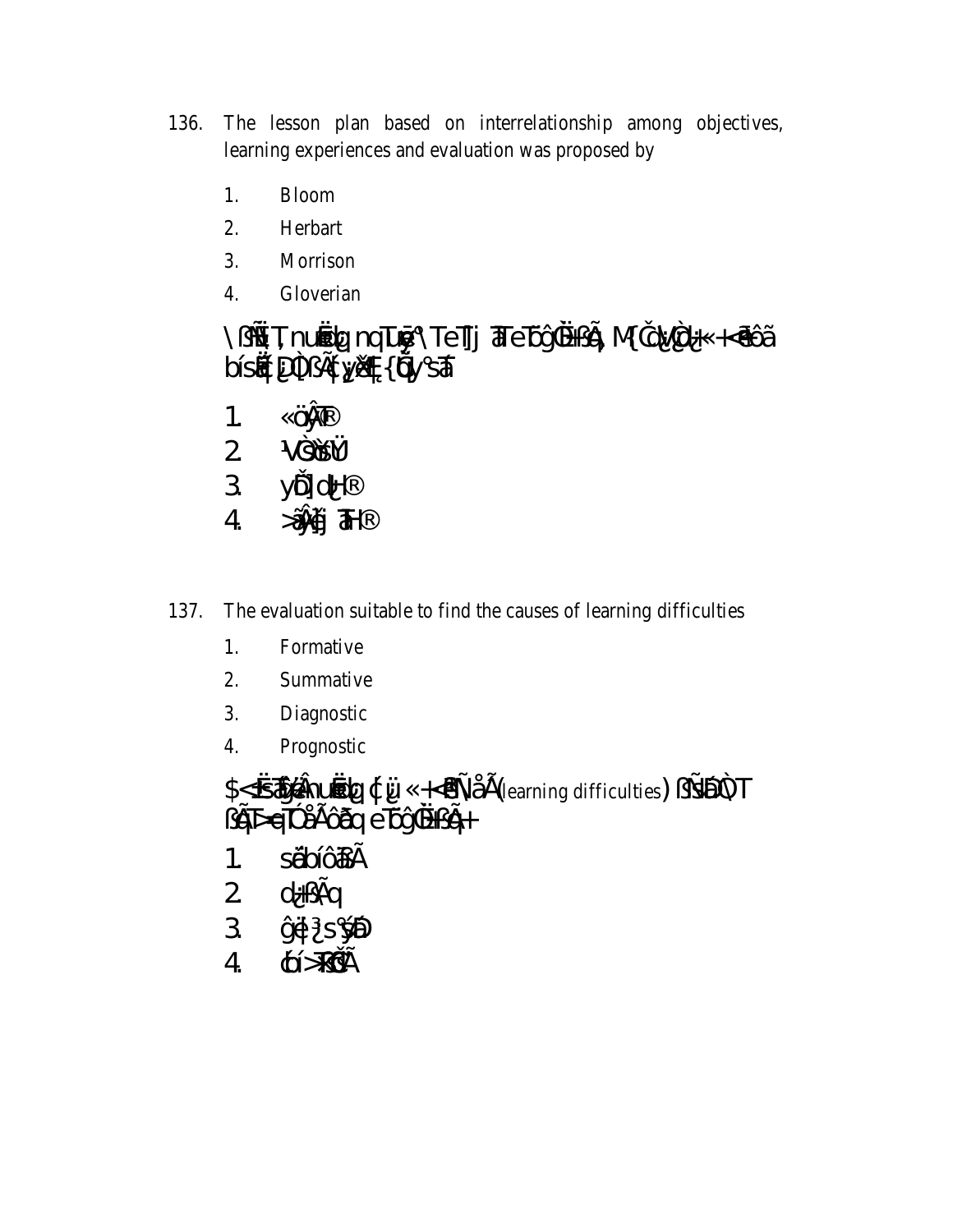- 138. This method is based on psychological laws of learning (readiness, exercise, effect)
	- 1. Project
	- 2. Analytic
	- $3.$ Synthetic
	- $\overline{4}$ . Deductive

city y { iyEeTHYO az Enurola dOO \T(d+d3@Enur3d+, | \*Osi)  $|\tilde{O}$ < $\sigma$ Asûlikbi $|\ll$ E  $\hat{P}(\vec{x})$  $1<sub>1</sub>$  $\overline{2}$ \$XGND  $\overline{3}$  $d + \lambda$  $\overline{4}$  $\mathcal{L}$ 

- 139. Pupil records the probable findings while tossing a coin number of times in a tabular form. The academic standard achieved here is
	- $1.$ Problem solving
	- 2. Connection
	- 3. Reasoning and proof
	- Visualisation and representation  $\overline{4}$ .

\$<<d HD2 nH¿RÍSÁMD>TSÝOB24+UÃB<ÔQT|{I/SIŐ|+ÝË bā<TSTKIBT ) BKI-0ºq\$<<br />peOH

- de bkkí<á  $1<sup>1</sup>$
- $2$   $nq\bar{b} + \bar{c} +$
- 3 *i*sépa T#1 18+ sé1 D#jû T&+
- $\overline{4}$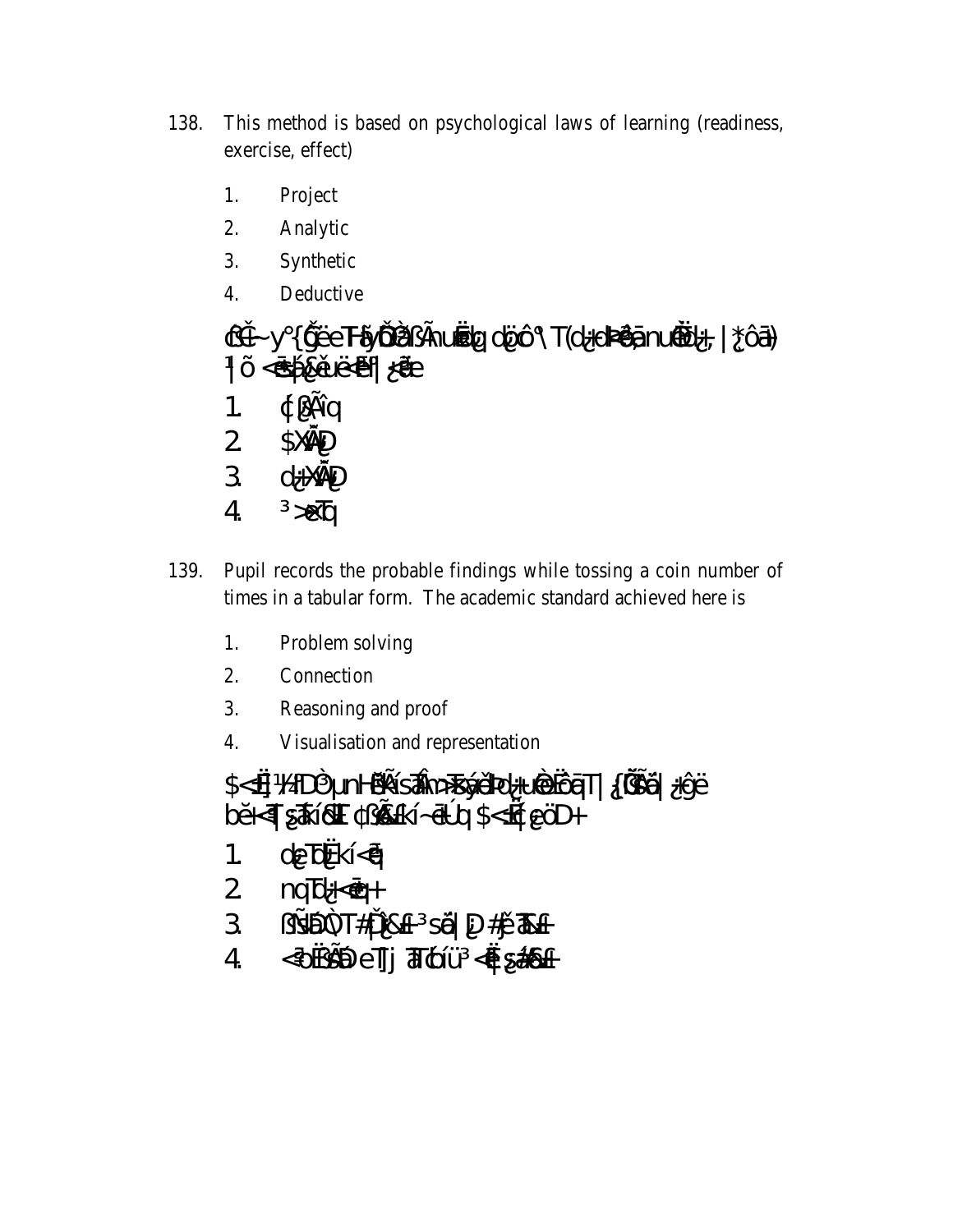- One among the following is a limitation of objective test 140.
	- 1. Diagnostic value
	- $2.$ Broad content coverage
	- $\overline{3}$ . Reliability of scoring
	- $\overline{4}$ . Testing higher order mental abilities
	- CH- y { yEy ¿ El Svy & vs4 | ¿ E (objective test) | ] SU
	- 1.  $\circ$   $\sharp$  s  $\sharp$   $\sharp$   $\sharp$   $\sharp$
	- 2 mÅGB \$vj ÄNGTdÎ ¥dT+~
	- 3 >Dqy Ets X@Lúj a Dá
	- 4 V<sup>2</sup> #2 K ISTT e Qqq32 K I e E & T | <sup>-</sup> i + #2 +
- 141. The laws of exponents are generalized with examples in this method
	- Inductive 1.
	- $\overline{2}$ . Deductive
	- $3.$ Analytic
	- Synthetic 4.

 $U \times H$   $\rightarrow$   $U \times H$   $\rightarrow$   $V \times H$   $\rightarrow$   $H$   $\rightarrow$   $H$   $\rightarrow$   $H$   $\rightarrow$   $H$   $\rightarrow$   $H$   $\rightarrow$   $H$   $\rightarrow$   $H$  $\rightarrow$   $H$ exponents) kl<6Dy SD #jj & & OSTT

- $\mathbf{1}$ .  $\mathcal{L}$
- $\overline{2}$  $\mathcal{E}$
- 3 **SXOND**
- $\overline{A}$  $d + \times dD$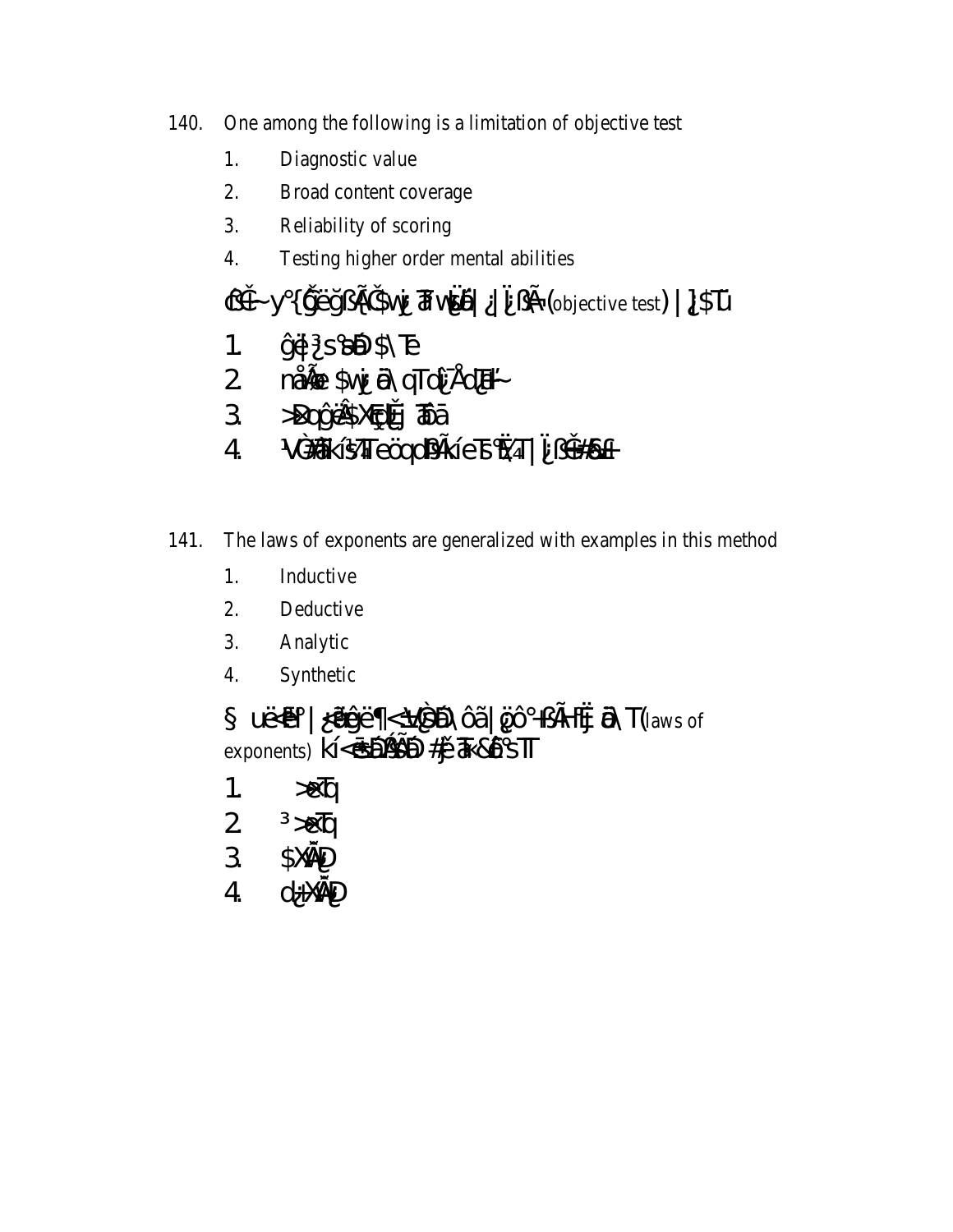- 142. Some parts of curriculum topics related to geometry are introduced in the same class with a gap of 3-4 months, the method of curriculum organisation here is
	- 1. Topical
	- 2. Concentric
	- 3. Spiral
	- $\overline{4}$ . Logical

ÿ¿ÔáÁÚýË34H\\¿Aexe~ÔÃC%STÚýË¿=UÔAT¿FÅB+ýË<br>¢yĂ\$<sup>31</sup>/&QT` ¿FÅB+ sÍŞ/4D|<ÄE o] ü£ 1.  $2$  @ $E+$ ç  $3$  dj $\hat{N}$  $4$   $\hat{O}$   $\cancel{\mathcal{Q}}$   $E$ 

- To enable the pupil to become proficient in the four fundamental 143. operations  $(+, -, \times, \div)$ . The connected aim here is
	- 1. Practical
	- $2.$ Social
	- $3.$ Disciplinary
	- $\overline{4}$ . Cultural

 $S < d$  H \  $\overline{D}$   $\overline{E}$   $\overline{E}$   $\overline{E}$   $\overline{E}$   $\overline{E}$   $\overline{E}$   $\overline{E}$   $\overline{E}$   $\overline{E}$   $\overline{E}$   $\overline{E}$   $\overline{E}$   $\overline{E}$   $\overline{E}$   $\overline{E}$   $\overline{E}$   $\overline{E}$   $\overline{E}$   $\overline{E}$   $\overline{E}$   $\overline{E}$   $\overline{E}$   $\overline$  $k\hat{i}$ - $\vec{\theta}$  # $\hat{\mu}$  $\hat{a}$  # $\hat{\theta}$  ,  $B$   $\hat{\mu}$  $\hat{d}$  +  $\hat{\theta}$   $\hat{\theta}$  q  $\hat{\theta}$ 1.  $\#sDQAE$  $2$  kĺeÖ  $2E$ 3 QETED  $4$   $k[+d00]$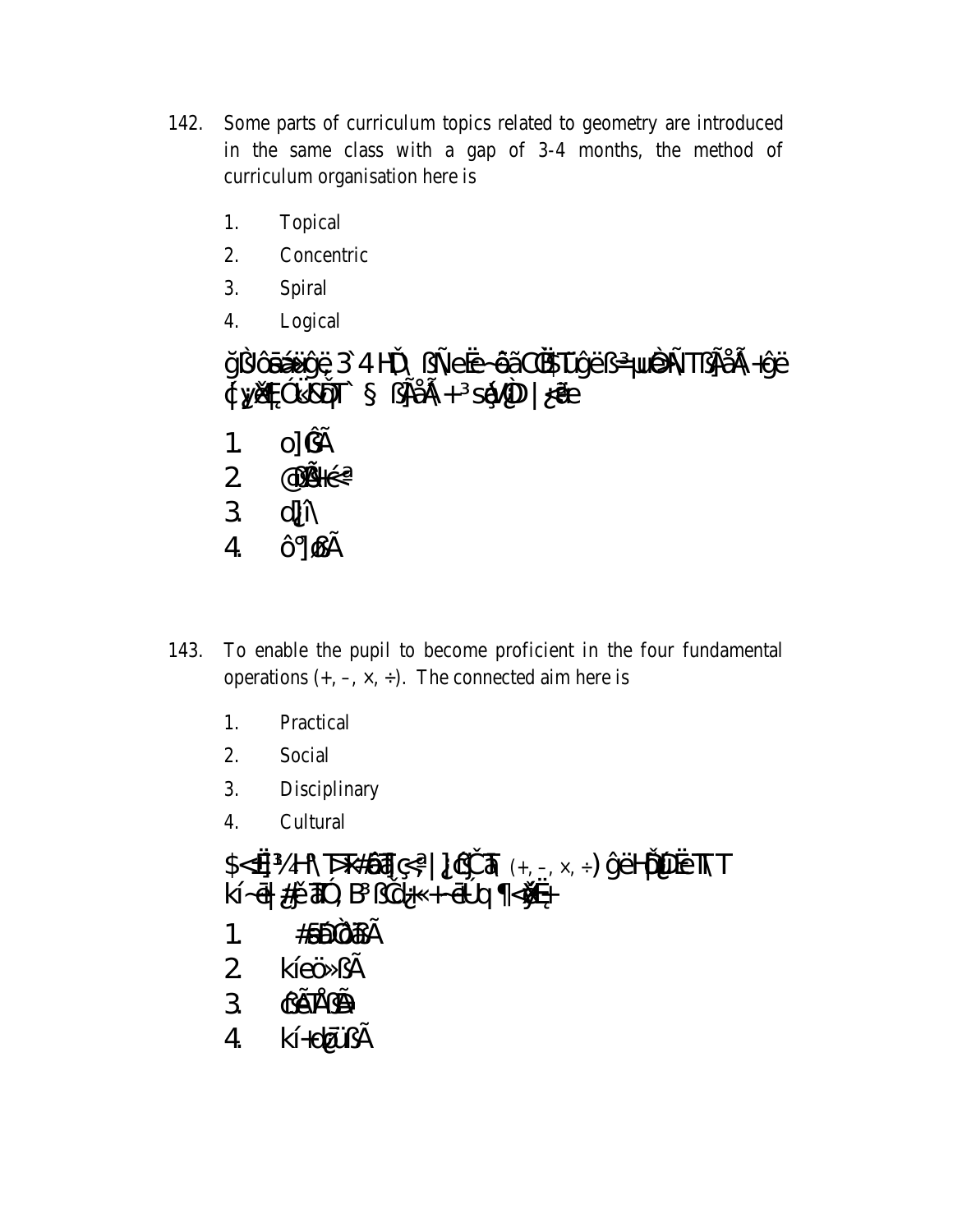- The best suitable strategy to slow learners among the following 144.
	- Responsibility of Maths club 1.
	- $2.$ Opportunity for independent learning
	- 3. Enriched syllabus
	- Instruction is in the form of learning by using multiple senses  $\overline{4}$ .

CH- y { yEeT-< T-A \$< <AAE(slow learners) dO +#a<sup>\*</sup>}  $e\overline{R}$ /2+

- $>$  $D\hat{D}d+$   $\frac{1}{2}$   $H\cup\hat{C}d\hat{D}d$  $1<sup>1</sup>$
- 2 kõÔá±nuódq+#ûlne<sub>i</sub>\_¥ø
- 3 | WAWTO OV4 Ot
- nuódq+ýË VORCZBÚG; ÖNT\$ j ÖDH#ûUE<ó  $\overline{4}$
- 145. One of the topic does not belong to Applied Mathematics
	- 1. **Linear Programming**
	- $\overline{2}$ . **Statistics**
	- 3. Probability
	- $\overline{4}$ . Number theory
	- cit-y{iyEnqīçi at EDOXade ToAE#it< yzfn+Xo
	- $SFJ$   $\overline{d}$   $\overline{d}$   $\overline{d}$   $\overline{f}$   $\overline{f}$   $\overline{f}$   $\overline{f}$   $\overline{f}$   $\overline{f}$   $\overline{f}$   $\overline{f}$   $\overline{f}$   $\overline{f}$   $\overline{f}$   $\overline{f}$   $\overline{f}$   $\overline{f}$   $\overline{f}$   $\overline{f}$   $\overline{f}$   $\overline{f}$   $\overline{f}$   $\overline{f}$   $\overline{f}$   $1<sup>1</sup>$
	- 2 kÍ+K&fXaçli+
	- 3 d+uie că
	- $4$  d+Uky  $\lt$ +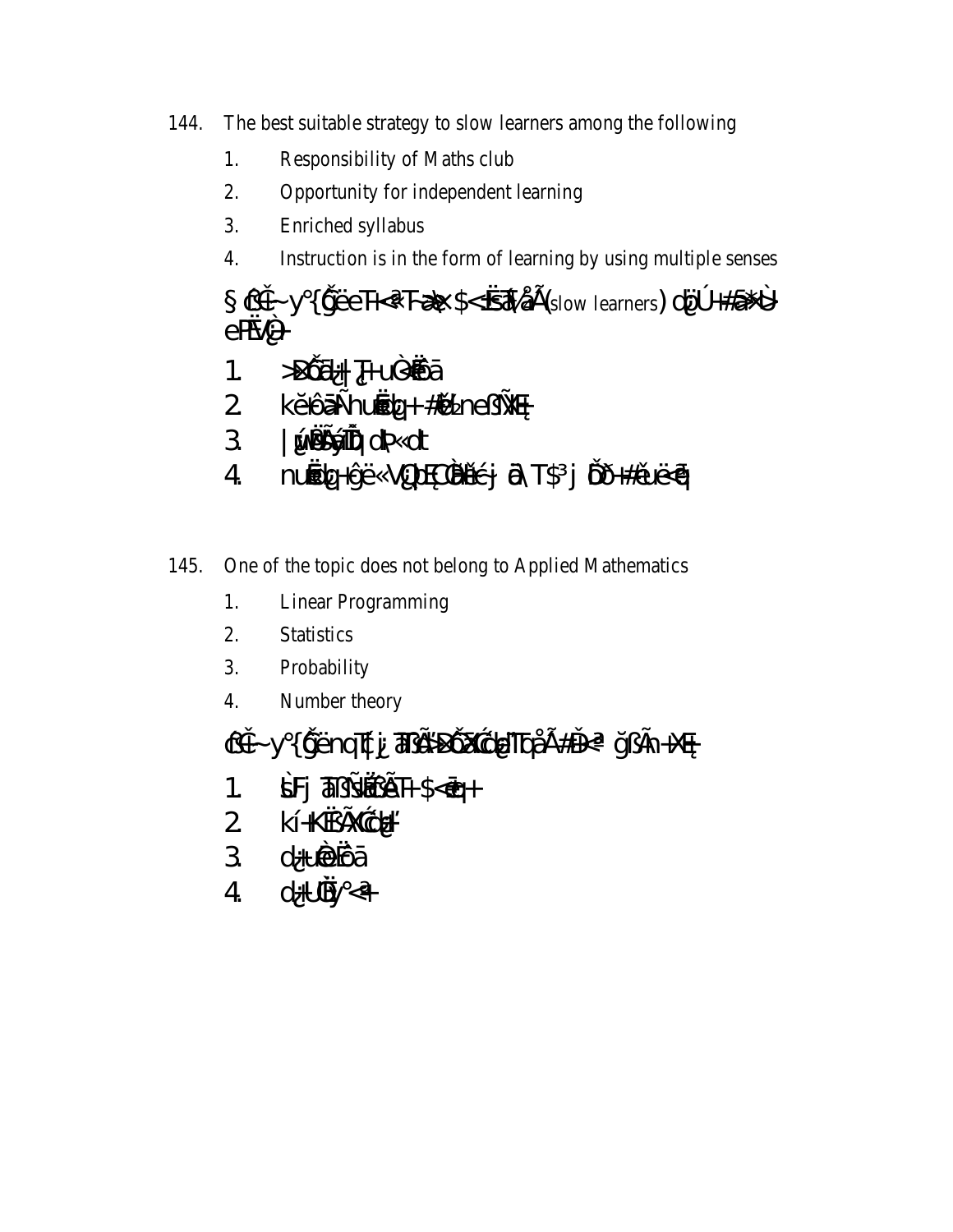146. The four basic principles of problem solving were introduced by

- Polya 1.
- $2.$ Thales
- Ptolemy  $\overline{3}$ .
- Euclid  $\overline{4}$ .

# deTokkÍ<áýËH\T>T¢Ó{\$T¿£j TEÖ\T¢y¤¤{voysá

- $b\phi$   $\frac{2}{x}$  $\mathbf{1}$ .
- 2 Ûyîd
- 3 { Ä\$T
- $4 \quad j \overline{4} \overline{2}$
- One of the following learning experience is an example of contrived 147. experience
	- Model 1.
	- Still picture  $2.$
	- $\overline{3}$ . **Drama**
	- $\overline{4}$ . **Exhibits**

i <Vs4) Tay ji kuota quu té+ (إن ElÔánqluó)

- qeTOH  $1.$
- 
- 
- $2 \frac{d^{3}A \hat{C}A}{d^{2}}$ <br>  $3 \frac{H(\hat{C}A)}{d}$ <br>  $4 \frac{d}{d} < 1$  (10) \times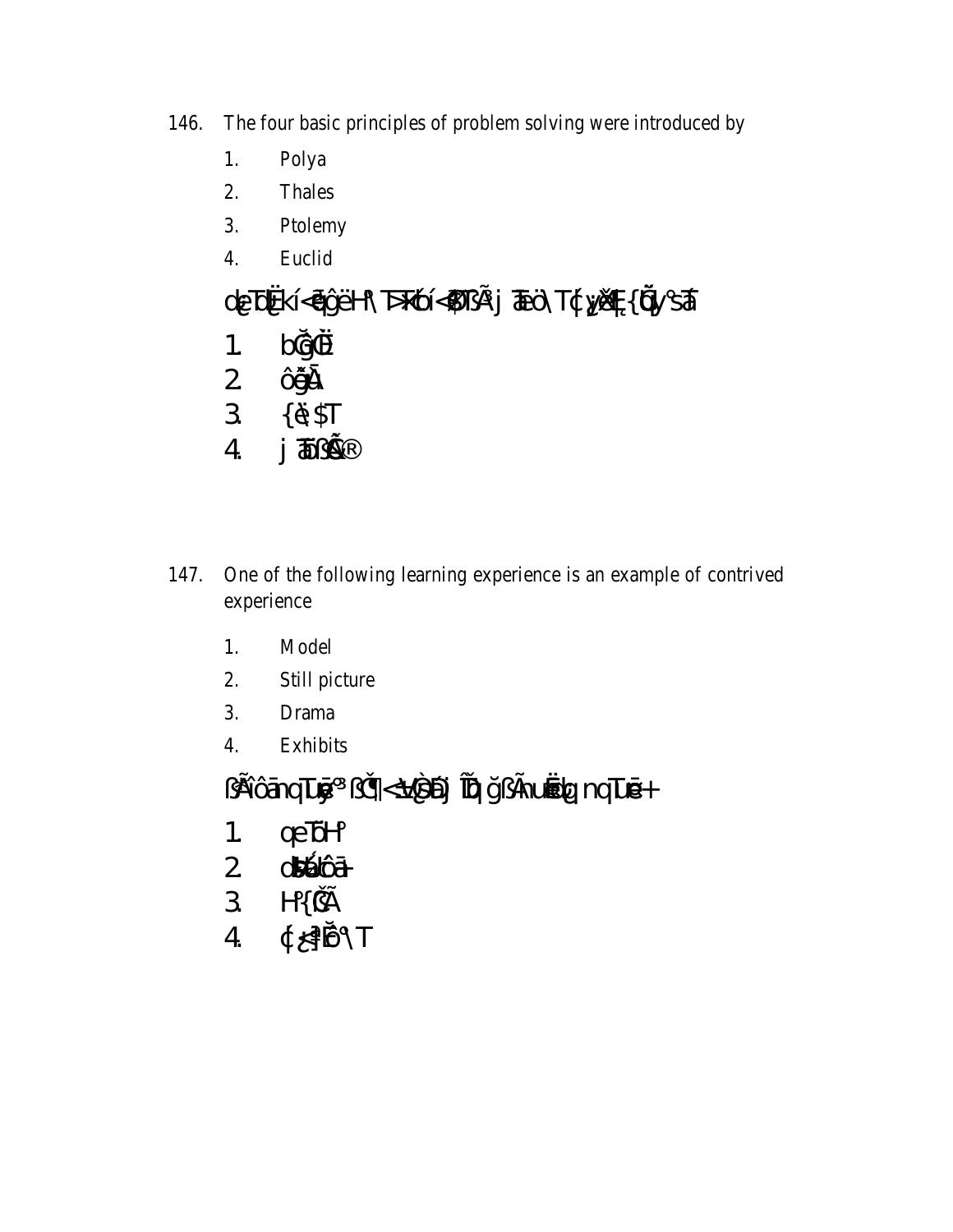- 148. The Mathematical technique that is useful in orderly presentation of ideas and steps is
	- 1. Oral work
	- $2.$ Written work
	- $3.$ Drill work
	- $\overline{4}$ . Supervised study

ýË#éj\Tk|pbĺH\qTesĂdceF+ýËçty)Xop<sup>3</sup>T%AQÕ|j D>|&û>DÔá  $e\overline{R}V^2$ 

- $e\vec{b}$   $\Delta$  $1<sub>1</sub>$
- 
- $\begin{array}{cc} 2 & \text{g} \tilde{\text{O}}\tilde{\text{H}} \\ 3 & \text{e} \tilde{\text{H}}\tilde{\text{e}} \text{H} \end{array}$
- SÁYLLŐn<Ój Tq+  $4<sup>1</sup>$

### Heuristic method was introduced by 149.

- 1. Francis Bacon
- $2.$ Pestalozi
- 3. Aristotle
- $\overline{4}$ . Armstrong

nHOND | ⊲ÄEç}yǔX¢{ŭAy sÁ

- **¢** attuer 1.
- $2$  |  $k$ [ $X_4$ ]
- 3 ]kĺ{*k*jÙ
- $4<sup>1</sup>$ S\<u>¢</u>ĺ¥≽´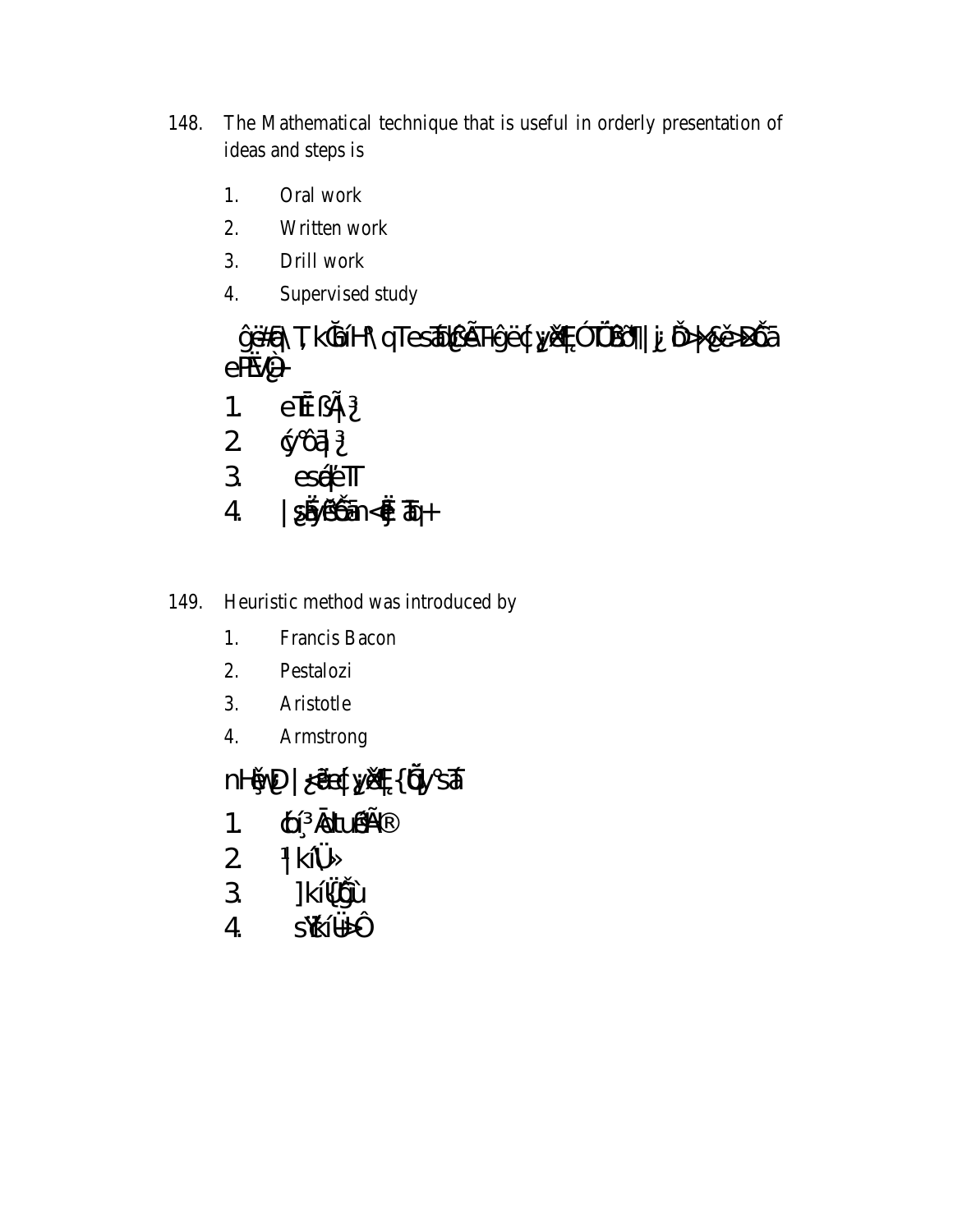To honour the contributions of Sri Srinivasa Ramanujan to 150. Mathematics, Government of India has declared this as the "Year of Mathematics".

### II y d s eÖqTEH >DÔXxedeTtqÅEn+~+°q nyÖ| TyiTQP de\ÅE C#z EÁ>±UGSQQt UTOGHOXODOZOHECZEÁUX±Qz EH 8q d+eÔăÂ

- 1887 1.
- $\overline{2}$ . 1937
- 3. 1987
- $\overline{4}$ . 2012
- To solve problems in Arithmetic, "The method of false position" 151. was used by this mathematician
	- Aryabhatta 1.
	- Bhaskaracharya-II  $2.$
	- Pythagoras  $3.$
	- Ramanujan  $\overline{4}$ .

n+¿EDÔádeTokKl<OjvE "The method of false position" QT  $mg\bar{d}$  +  $\bar{p}$  +  $\bar{p}$ 

- $SAD<sup>2</sup>/4$  $\mathbf{1}$ .
- $2 u \ddot{\omega}$   $8# s \ddot{a}$
- $3$   $|\tilde{Q}|\leq d$ t
- seärEH  $\overline{4}$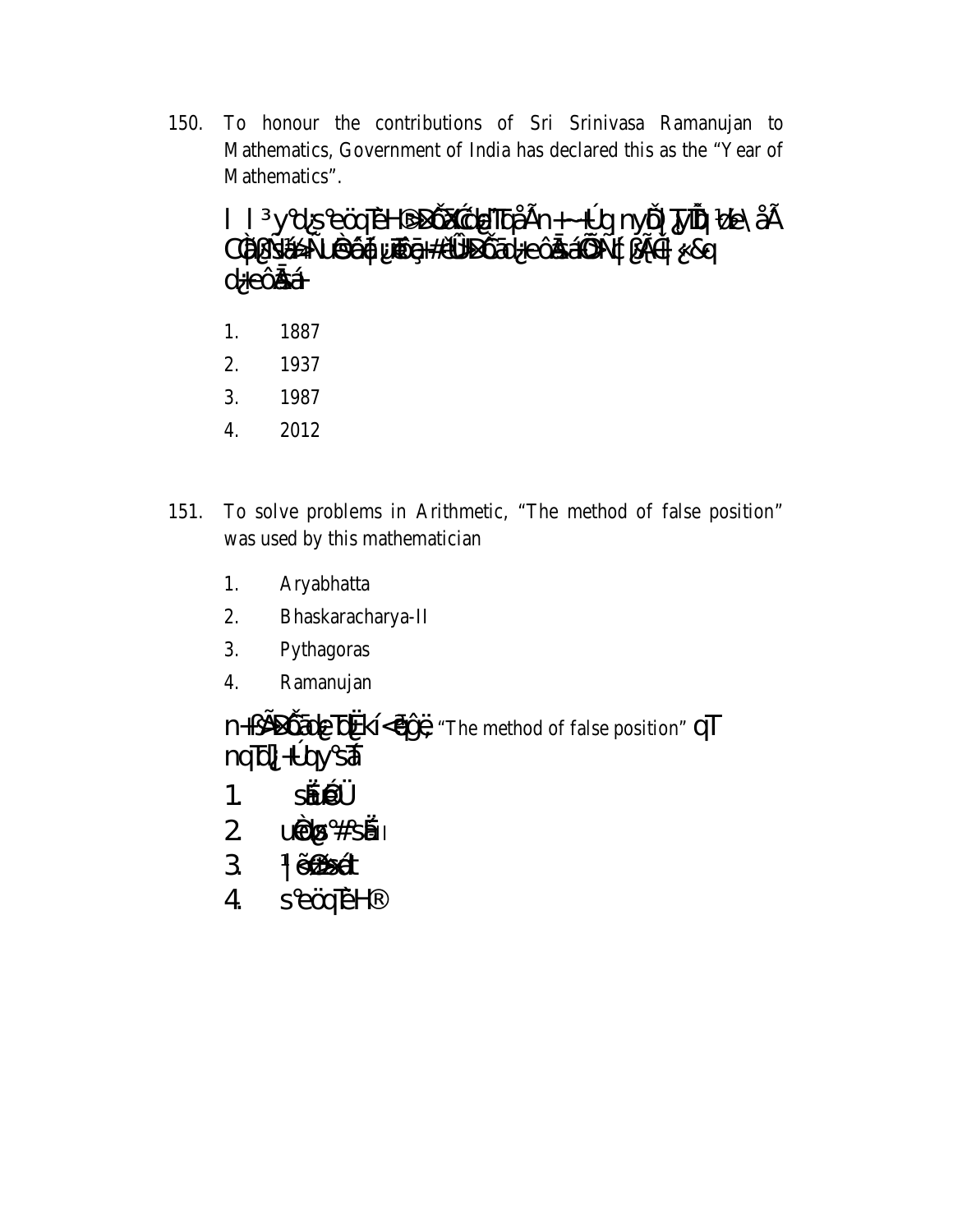- Continuous Comprehensive Evaluation emphasizes one of these 152. aspects with respect to pupil
	- 1. Only scholastic areas
	- 2. Only non scholastic areas
	- 3. Rote memorization
	- $\overline{4}$ . Overall development

 $n + X \oplus$ 

- 1.  $\text{J}e\rightarrow \text{bfs}$
- 
- $3\sqrt{12}-6$
- $4$  de $\natural$  n\_ $6 \not A$
- Pupil does oral calculation with speed and accuracy, this 153. specification relates to the objective
	- knowledge  $1<sub>1</sub>$
	- $2.$ understanding
	- $3.$ application
	- $\overline{4}$ . skill

## \$<<deTb;EDQ\qTy&+>+K°IQ\$++#jù7TqTqTdlv@@Q  $\rightarrow$ -p�-+ +bij  $\pm$

- 1.  $C\tilde{q}$ +
- 2  $ne\cancel{12}$
- $3 \quad $j \nleftrightarrow$
- $4$   $H\tilde{D}D+$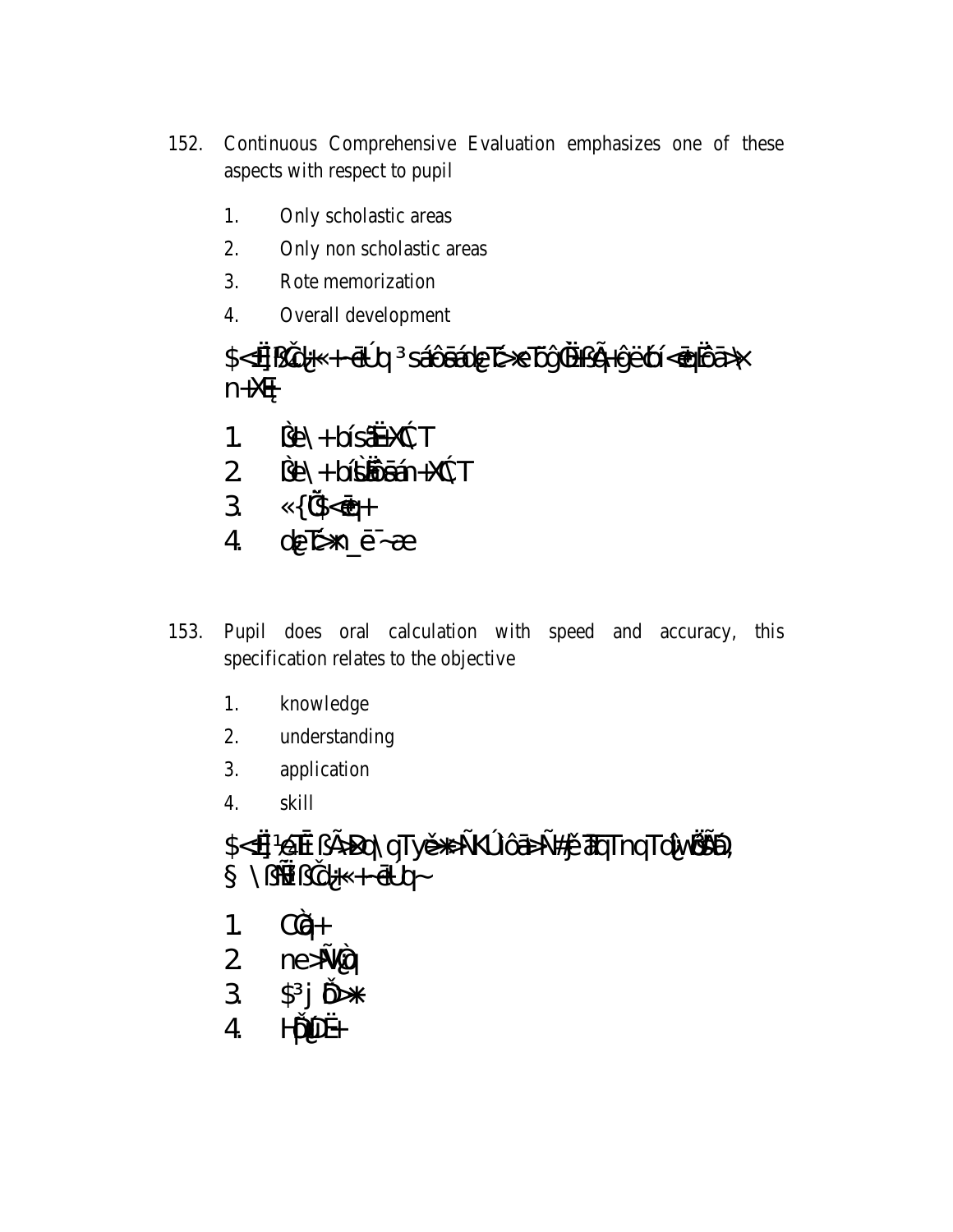- 154. One of the following is not the use of Mathematics club
	- Proper use of leisure time 1.
	- $2.$ Substitution of class room learning
	- $\mathcal{E}$ Opportunity to work in group
	- $\overline{4}$ . Inculcates the habit of self study

## $\mathcal{Q}$ i - y { y̆EyzEi >  $D\hat{Q}$ id+| Ö (club) j  $\mathbb{E}[\hat{Q}]$ tj  $\hat{Q}$ Eq+  $z \pm z$

- $1.$  r]  $j$  fole  $J$   $\overline{a}$  + olge  $F \rightarrow \pm \$  j  $D +$
- 2 ÔáÁÜ > nước pÁE ¢Ô côj Th
- 3 de ÖV<sup>2</sup>+ýË | #û ne ¿<del>X</del>ø
- $4$  dŷ  $\overline{a}$  nuodq n \y  $3$  b<sub>1</sub>T | +ba -dTi-

#### The test that measures attainment after a period of learning is called 155.

- 1. Achievement test
- $\overline{2}$ . Personality test
- $3.$ Projective test
- $\overline{4}$ . Intelligence test

£خ = اَلآتِ = اللهَ تَابِعَ = الله عَلاج ضور عَلا = الله عَلاج ضور عَلاج خ

1. 
$$
k\left[\langle\vec{q}\rangle\right]^{-}i\hat{E}
$$

- $2$  eQeQe $\hat{q}$  =  $\hat{q}$
- $3 \notin \mathbb{Z}$   $\exists$
- $4\qquad \qquad \downarrow \mathbb{C}$   $\qquad \qquad \downarrow \mathbb{C}$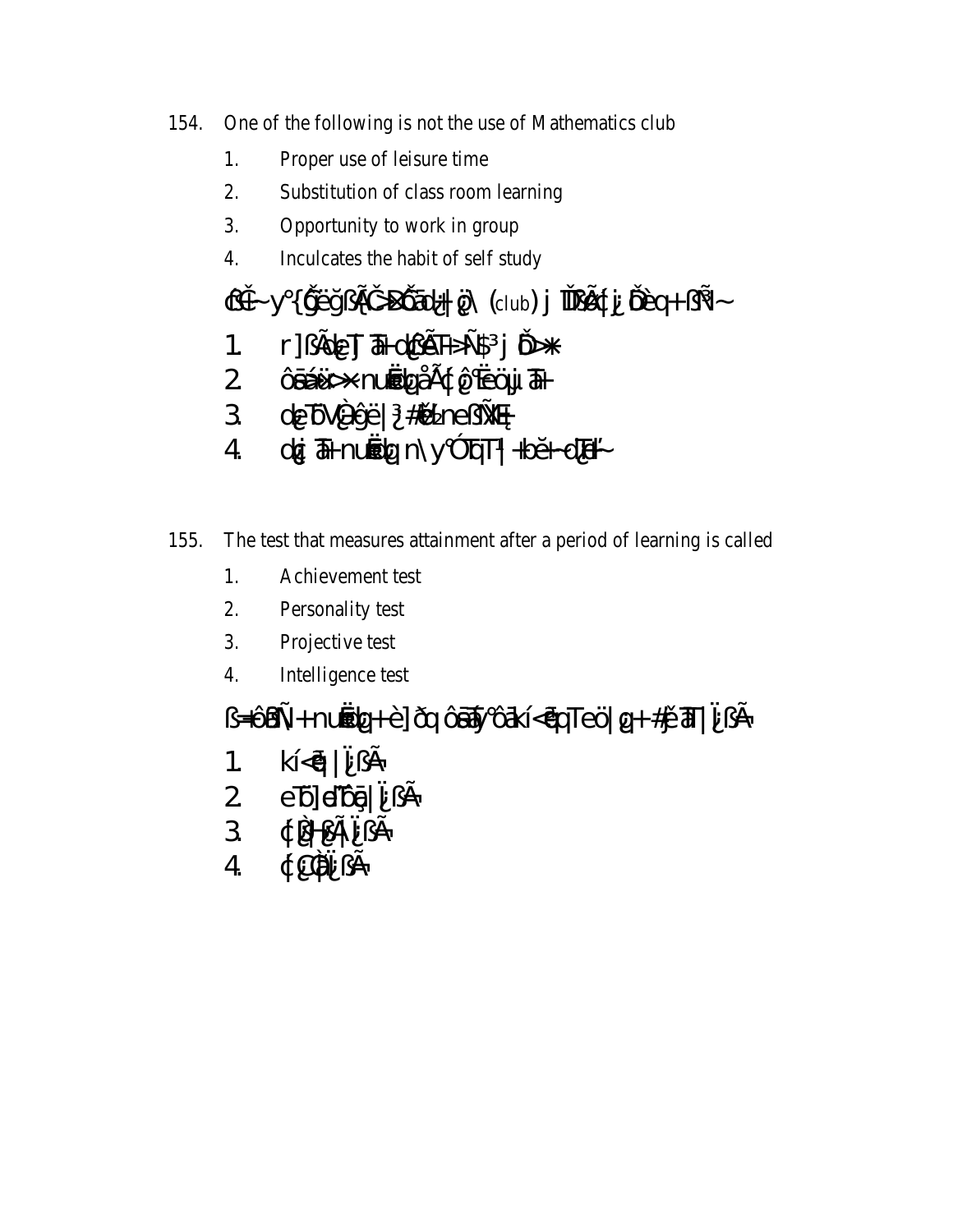- In the affective domain the highest level of objective is 156.
	- Responding 1.
	- Valuing  $2.$
	- Organisation  $\overline{3}$ .
	- Characterisation  $\overline{4}$ .

CH-y ýËury yikké EÁSHýËnÔTrqÔjiTqP\¿&+ 1.  $\phi$  Uni + +  $\#\n$ 2 \$\<del>T</del>e ET% 3 eeklg  $4\qquad \qquad \qquad \qquad 4\qquad \qquad \qquad 4\qquad \qquad \qquad 4\qquad \qquad 4\qquad \qquad 4\qquad \qquad 4\qquad \qquad 4\qquad \qquad 4\qquad \qquad 4\qquad \qquad 4\qquad \qquad 4\qquad \qquad 4\qquad \qquad 4\qquad \qquad 4\qquad \qquad 4\qquad \qquad 4\qquad \qquad 4\qquad \qquad 4\qquad \qquad 4\qquad \qquad 4\qquad \qquad 4\qquad \qquad 4\qquad \qquad 4\qquad \qquad 4\qquad \qquad 4\qquad \qquad$ 

- 157. "Children learn to enjoy mathematics rather than fear it"  $-$  is a vision of
	- 1. Kothari Commission (1964-66)
	- $NPE 1986$  $2.$
	- 3.  $NCF - 2005$
	- $4.$  $APSCF - 2011$

» VAT>DÔ ujó 41 & AG-& q+<+>±numák \* µi nqT<sá  $\lambda$ 

- (1964-66) ETMH(1964-66 1.
- $2$  NPE 1986
- $3<sup>7</sup>$  $NCF - 2005$
- $\overline{4}$  $APSCF - 2011$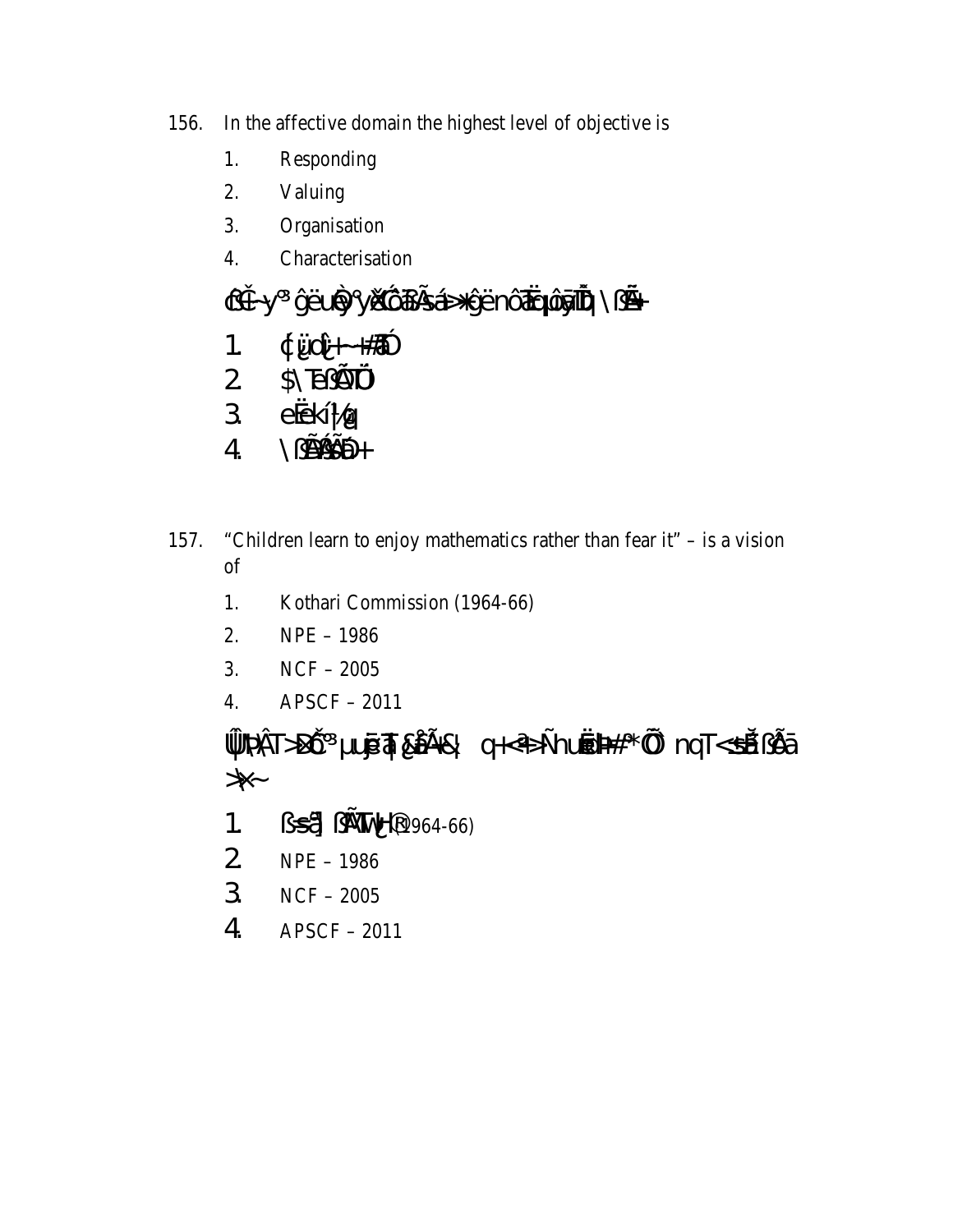- Explaining Mathematical logic, relates to this academic standard 158.
	- 1. Problem solving
	- $2.$ Reasoning and proof
	- $\mathcal{E}$ Communication
	- $\overline{4}$ . Connection

 $\Rightarrow$ DÔzÔ]@ÔzīT\$e] +#&+, \$<<do $\Rightarrow$ cO $\Rightarrow$ c)d+ + $\Rightarrow$ q

- de kĺ kĺ<ó  $1<sup>1</sup>$
- 2 is 1947#1 18+ s4 D#ji T&+
- 3 exfstat
- $4$  nq\b+  $\circ$  nq\b+
- "Appreciate the works of Mathematician", relates to this value 159.
	- 1. Practical value
	- $2<sub>1</sub>$ Cultural value
	- $\overline{3}$ . Social value
	- $4.$ Aesthetic value

» DÔXaçIE & de\qTn\_q+~+#&+Hu \$\TeAEd+++ @+~

- ¢j Ö-ÔáfS\E  $1.$
- $2$   $k[+d00 \cdot 65]$
- 3 kleÖ ¿£\$\Te
- 4 kå<s ÔáBNE